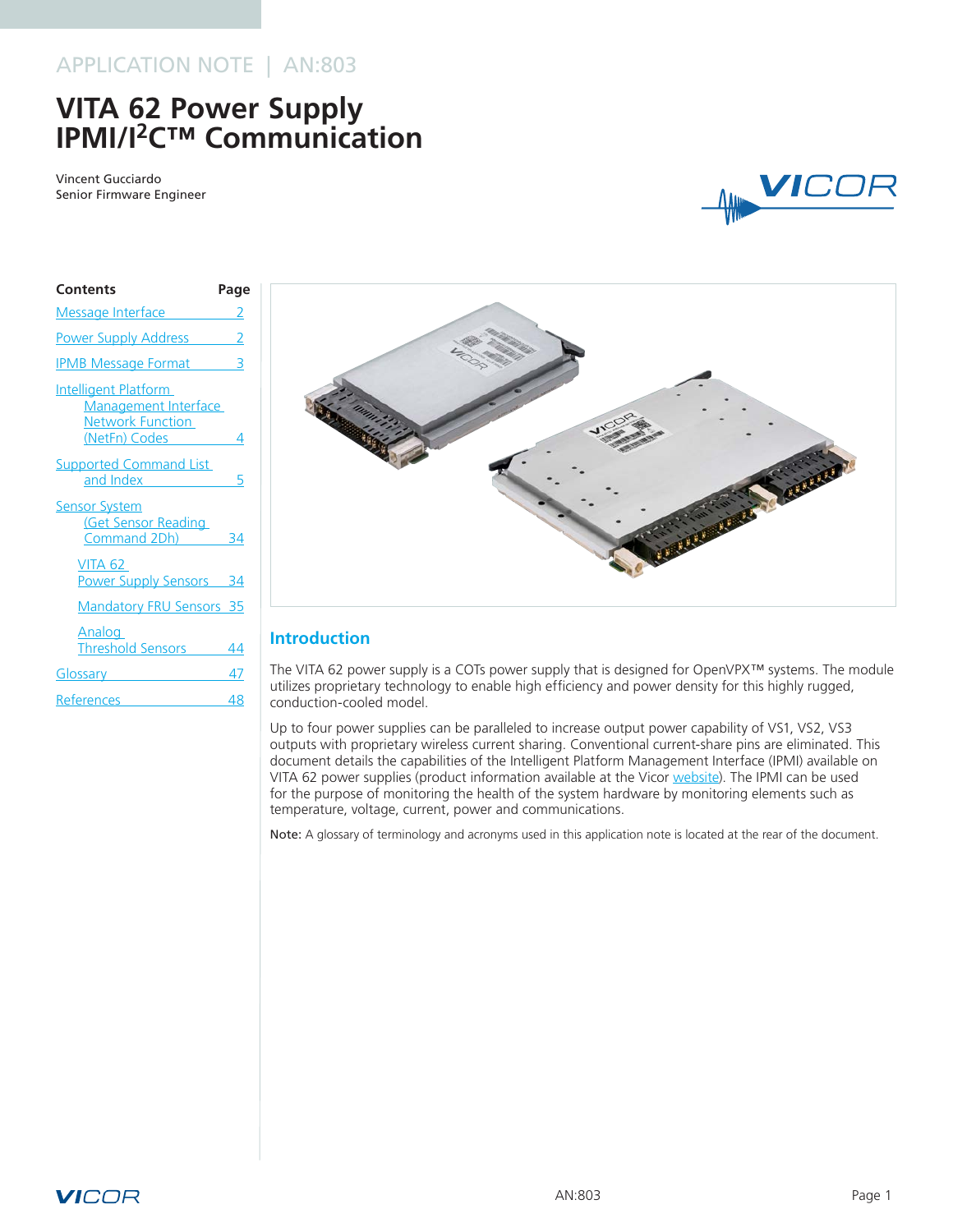# **Message Interface**

The Message Interface is defined as a 'request/response' interface. That is, a request message is used to initiate an action or set data, and a response message is returned to the Requestor. In this document, Request Messages are often referred to as 'commands' or 'requests', and Response Messages as 'responses.'

The following are the common components of messages specified in this document:

<span id="page-1-0"></span>*Table 1 Common message components*

| <b>Message Component</b>       | <b>Description</b>                                                                                                                                                                                                                                                                                                                                                                                                  |
|--------------------------------|---------------------------------------------------------------------------------------------------------------------------------------------------------------------------------------------------------------------------------------------------------------------------------------------------------------------------------------------------------------------------------------------------------------------|
| Network Function<br>(NetFn)    | A field that identifies the functional class of the message.<br>The Network Function clusters IPMI commands into different sets. See IPMI Specification<br>section 5.1 (page 40), Network Function Codes, for more information.                                                                                                                                                                                     |
| Request/Response<br>Identifier | A field that unambiguously differentiates Request Messages from Response Messages. In<br>the IPMB Protocol, this identifier is 'merged' with the Network Function code such that<br>'Even' network function codes identify Request Messages, and 'Odd' network function<br>codes identify Response Messages.                                                                                                        |
| Requestor's ID                 | Information that identifies the source of the Request. This information must be sufficient<br>to allow the Response to be returned to the correct Requestor. For example, for the IPMB<br>the Requestor's ID consists of the Child Address and LUN of the Requestor device. For<br>a multiple-stream system interface the Requestor's ID is the 'stream id' for the stream<br>through which the request was issued. |
| Responder's ID                 | A field that identifies the Responder to the Request. In Request Messages this field is<br>used to address the Request to the desired Responder, in Response Messages this field is<br>used to assist the Requestor in matching up a response with a given request.                                                                                                                                                 |
| Command                        | The messages specified in this document contain a one-byte command field. Commands<br>are unique within a given Network Function. Command values can range from 00h<br>through FDh. Code FEh is reserved for future extension of the specification, and code FFh<br>is reserved for message interface level error reporting on potential future interfaces.                                                         |
| Data                           | The Data field carries the additional parameters for a request or a response, if any.                                                                                                                                                                                                                                                                                                                               |

# **Power Supply Address**

The hardware Child address of the power supply is the global address based upon jumpers GA0, GA1, etc. The IPMB Child address of the VITA power supply is hardware Child address left shifted 1 bit with the read/write bit set low.

#### *Example*

A power supply with address pins GA0 and GA1 pins set 3.3V will have a hardware Child address of 20h and its corresponding IPMB address is 40h.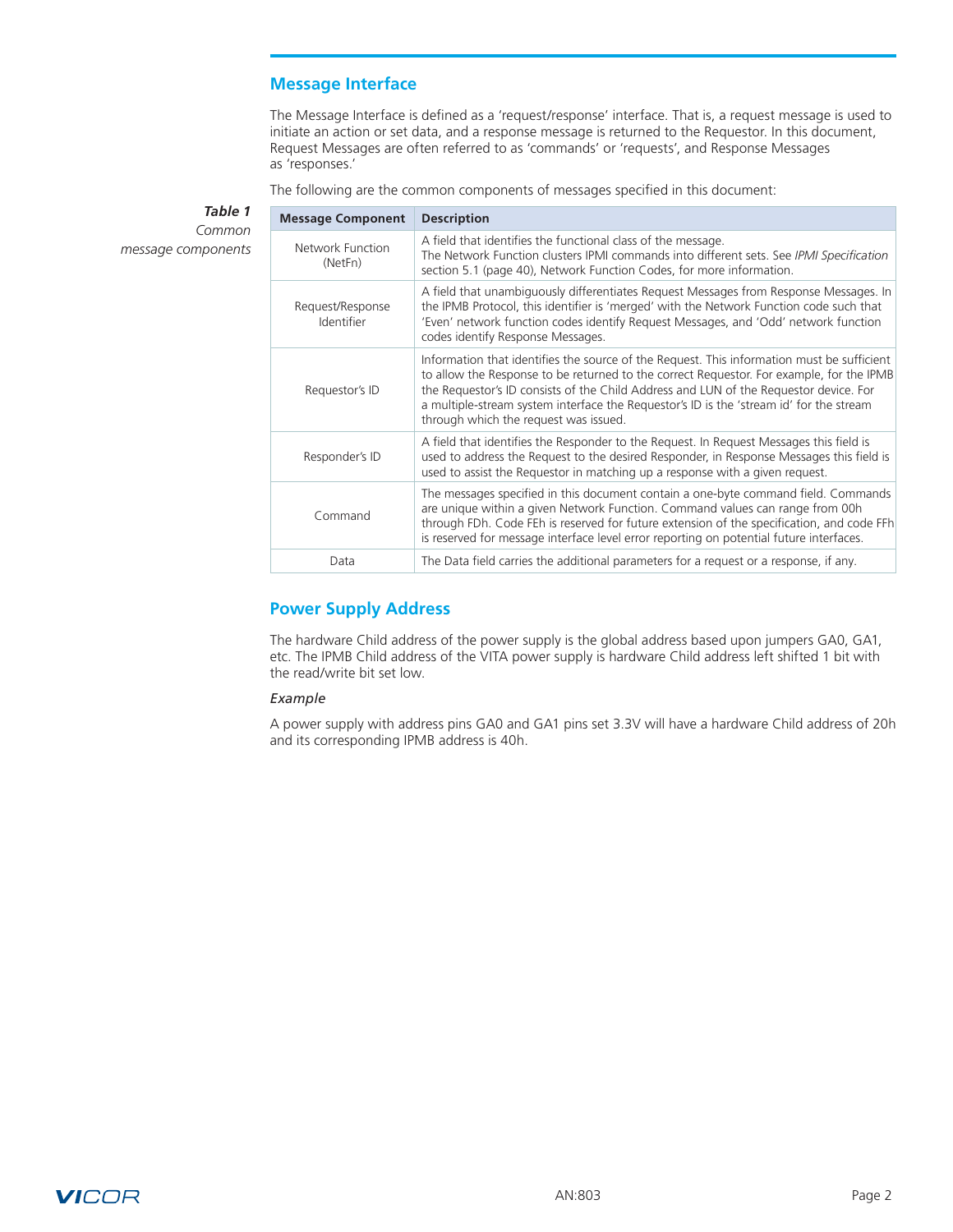# **IPMB Message Format**

<span id="page-2-0"></span>



#### *Where:*

| checksum1 | An 8-bit additive checksum derived from all the bytes in the connection header<br>preceding checksum1 including the first address byte.<br>Checksums are derived by summing data bytes modulo 256 and taking the 2's<br>complement of the sum. When all of the bytes in a message including the checksum<br>are added together modulo 256, the result should be zero. |
|-----------|-----------------------------------------------------------------------------------------------------------------------------------------------------------------------------------------------------------------------------------------------------------------------------------------------------------------------------------------------------------------------|
| checksum2 | An 8-bit additive checksum derived from all the bytes between checksum1 and the<br>last byte, checksum2                                                                                                                                                                                                                                                               |
| cmd       | Command Byte                                                                                                                                                                                                                                                                                                                                                          |
|           | completion code Completion code returned in the response to indicated success/failure status<br>of the request.                                                                                                                                                                                                                                                       |
| data      | As required by the particular request or response for the command                                                                                                                                                                                                                                                                                                     |
| LUN       | The Logical Unit Number is represented by the lower 2 bits of the netEn byte. The<br>LUN provides further sub-addressing within the FRU.                                                                                                                                                                                                                              |
| netFn     | Network Function code                                                                                                                                                                                                                                                                                                                                                 |
| rq        | Abbreviation for 'Requestor.'                                                                                                                                                                                                                                                                                                                                         |
| rqLUN     | Requestor's LUN.                                                                                                                                                                                                                                                                                                                                                      |
| rgAddr    | Requestor's IPMB Address. The upper 7 bits hold the Child Address, the LS bit is<br>always zero. This byte is always 20h when the BMC is the Requestor.                                                                                                                                                                                                               |
| rqSeq     | Sequence number, generated by the Requestor.                                                                                                                                                                                                                                                                                                                          |
| rs        | for 'Responder.'                                                                                                                                                                                                                                                                                                                                                      |
| rsLUN     | Responder's LUN                                                                                                                                                                                                                                                                                                                                                       |
| rsAddr    | Responder's IPMB Child Address. The upper 7 bits hold the Child Address, the LS bit<br>is always zero. This byte is always 20h when the BMC is the responder.                                                                                                                                                                                                         |
| Sea       | Sequence number. This field is used to verify that a response is for a particular<br>instance of a request. Refer to IPMI v2.0 Specification for additional information on<br>use and operation of the Seq field.                                                                                                                                                     |

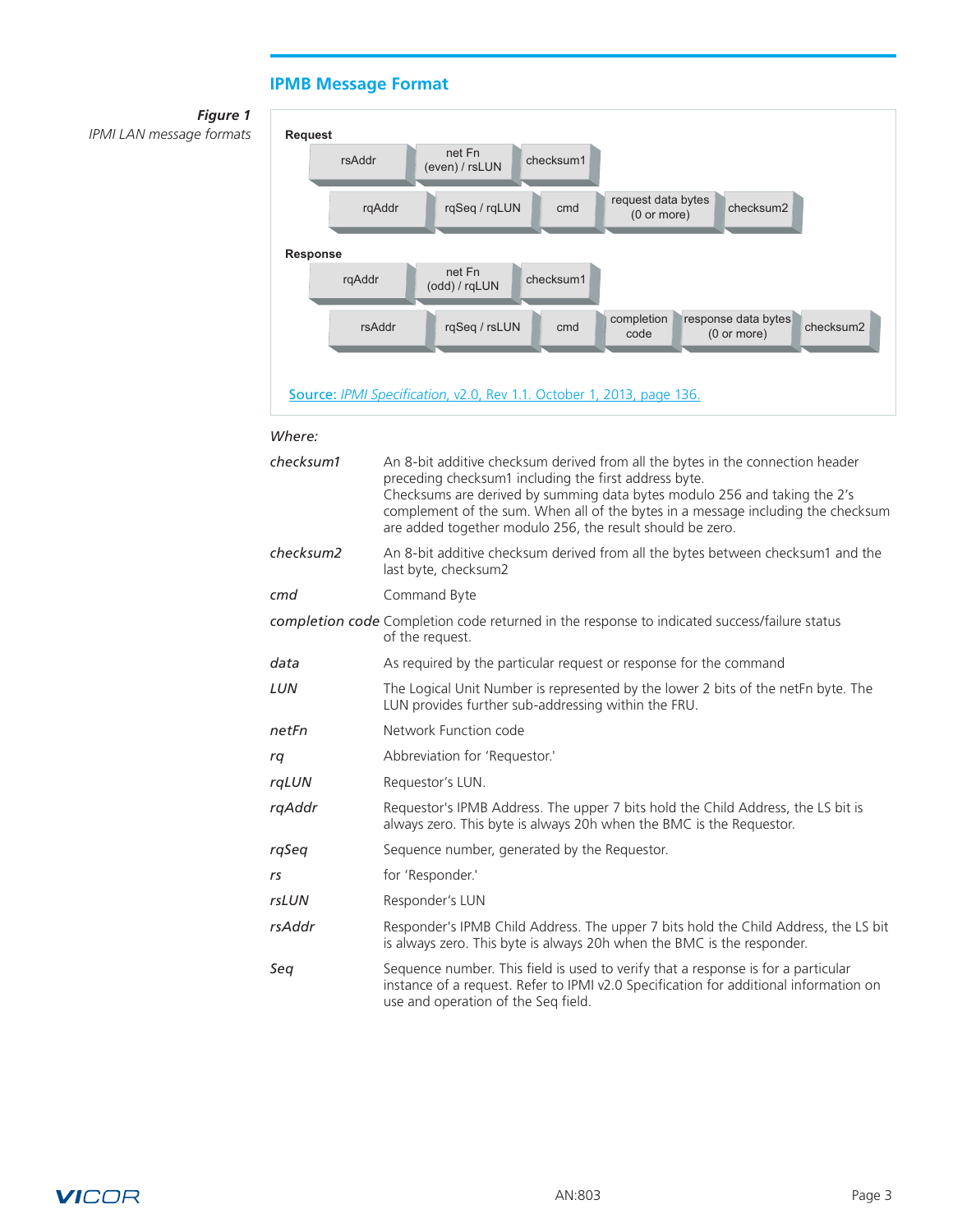# **Intelligent Platform Management Interface Network Function (NetFn) Codes**

The Vicor VITA 62 power supply supports Network Function (NetFn) commands from the following categories found in the VITA 46.11 and IPMI v2.0 Specifications.

<span id="page-3-0"></span>*Table 2 Supported NetFn command categories*

| <b>NetFn Category</b> | <b>Description</b>                          | Codes                        |
|-----------------------|---------------------------------------------|------------------------------|
|                       |                                             | 2Ch command / request        |
| Group Extension       | Non-IPMI Group Requests and Responses       | 2Dh response                 |
|                       |                                             | 06h command / request        |
| Application           | Application Requests and Responses          | 07h response                 |
|                       |                                             | 04h command / request        |
| Sensor/Fyent          | Sensor and Event Requests and Responses     | 05h response                 |
| Storage               |                                             | <b>0Ah</b> command / request |
|                       | Non-volatile Storage Requests and Responses | <b>OBh</b> response          |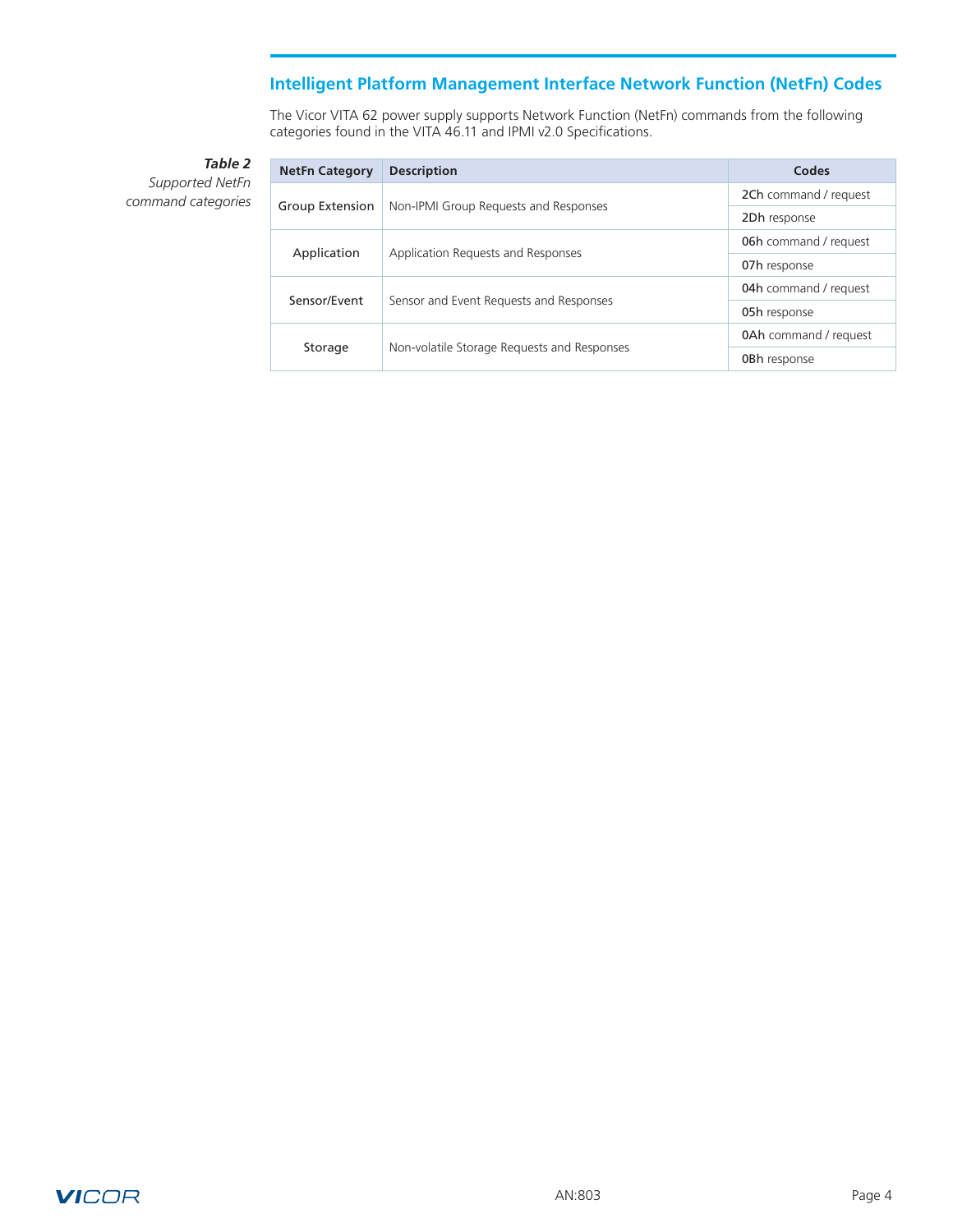# **Supported Command List and Index**

<span id="page-4-0"></span>*Supported NetFn commands*

| Table 3 | <b>Command Name</b>                            | Code            | <b>Description</b>                                                                                                                                                                                        | Page              |  |  |  |  |  |
|---------|------------------------------------------------|-----------------|-----------------------------------------------------------------------------------------------------------------------------------------------------------------------------------------------------------|-------------------|--|--|--|--|--|
| nmands  |                                                |                 |                                                                                                                                                                                                           |                   |  |  |  |  |  |
|         | <b>Group Extension</b>                         |                 |                                                                                                                                                                                                           |                   |  |  |  |  |  |
|         | <b>Get FRU Address Info</b>                    | 40h             | This command is used to retrieve Chassis Address Table information                                                                                                                                        | 6                 |  |  |  |  |  |
|         |                                                |                 | <b>Application</b>                                                                                                                                                                                        |                   |  |  |  |  |  |
|         | <b>Get Device ID</b>                           | 01h             | This command is used to retrieve the Intelligent Device's Hardware<br>Revision, Firmware/Software Revision and Sensor and Event Interface<br>Command specification revision information                   | 8                 |  |  |  |  |  |
|         |                                                |                 | Sensor/Event                                                                                                                                                                                              |                   |  |  |  |  |  |
|         | Set Event Receiver                             | 00h             | This command sets the address for Event message transmits                                                                                                                                                 | 10                |  |  |  |  |  |
|         | <b>Get Event Receiver</b>                      | 01h             | This command retrieves the address for Event message transmits                                                                                                                                            | 11                |  |  |  |  |  |
|         | <b>Platform Event</b><br>(Message)             | 02h             | This command is a request for the BMC to process the event data that<br>the command contains.                                                                                                             | $12 \overline{ }$ |  |  |  |  |  |
|         | Get Device SDR Info                            | 20h             | This command returns general information about the collection of<br>sensors in a Dynamic Sensor Device.                                                                                                   | 14                |  |  |  |  |  |
|         | <b>Get Device SDR</b>                          | 21h             | This command allows SDR information for sensors for a Sensor Device<br>to be returned.                                                                                                                    |                   |  |  |  |  |  |
|         | <b>Reserve Device</b><br><b>SDR Repository</b> | 22h             | This command is used to obtain a Reservation ID.                                                                                                                                                          |                   |  |  |  |  |  |
|         | Get Sensor Hysteresis                          | 25h             | This command retrieves the present hysteresis values for the specified<br>sensor. If the sensor hysteresis values are 'fixed', then the hysteresis<br>values can be obtained from the SDR for the sensor. |                   |  |  |  |  |  |
|         | <b>Get Sensor Thresholds</b>                   | 27h             | This command retrieves the thresholds for the given sensor.                                                                                                                                               | 20                |  |  |  |  |  |
|         | Get Sensor<br><b>Event Enable</b>              | 29h             | This command returns the enabled/disabled state for Event Message<br>Generation from the selected sensor. The command also returns the<br>enabled/disabled state for scanning on the sensor.              | 22                |  |  |  |  |  |
|         | Get Sensor<br>Event Status                     | 2Bh             | The Get Sensor Event Status command is provided to support<br>systems where sensor polling is used in addition to, or instead of,<br>Event Messages for event detection.                                  | 25                |  |  |  |  |  |
|         | <b>Get Sensor Reading</b>                      | 2Dh             | This command returns the present reading for the specified sensor.                                                                                                                                        | 28                |  |  |  |  |  |
|         | Get Sensor Type                                | 2Fh             | This command is used to retrieve the Sensor Type and Event/Reading<br>Type for the specified sensor.                                                                                                      | 30                |  |  |  |  |  |
|         |                                                |                 | <b>Storage</b>                                                                                                                                                                                            |                   |  |  |  |  |  |
|         | Get FRU Inventory<br>Area Info                 | 10 <sub>h</sub> | Returns the overall size of the FRU Inventory Area in this device, in bytes.                                                                                                                              | 31                |  |  |  |  |  |
|         | Read FRU data                                  | 11h             | The command returns the specified data from the FRU Inventory Info<br>area. This is effectively a 'low level' direct interface to a non-volatile<br>storage area.                                         | 32                |  |  |  |  |  |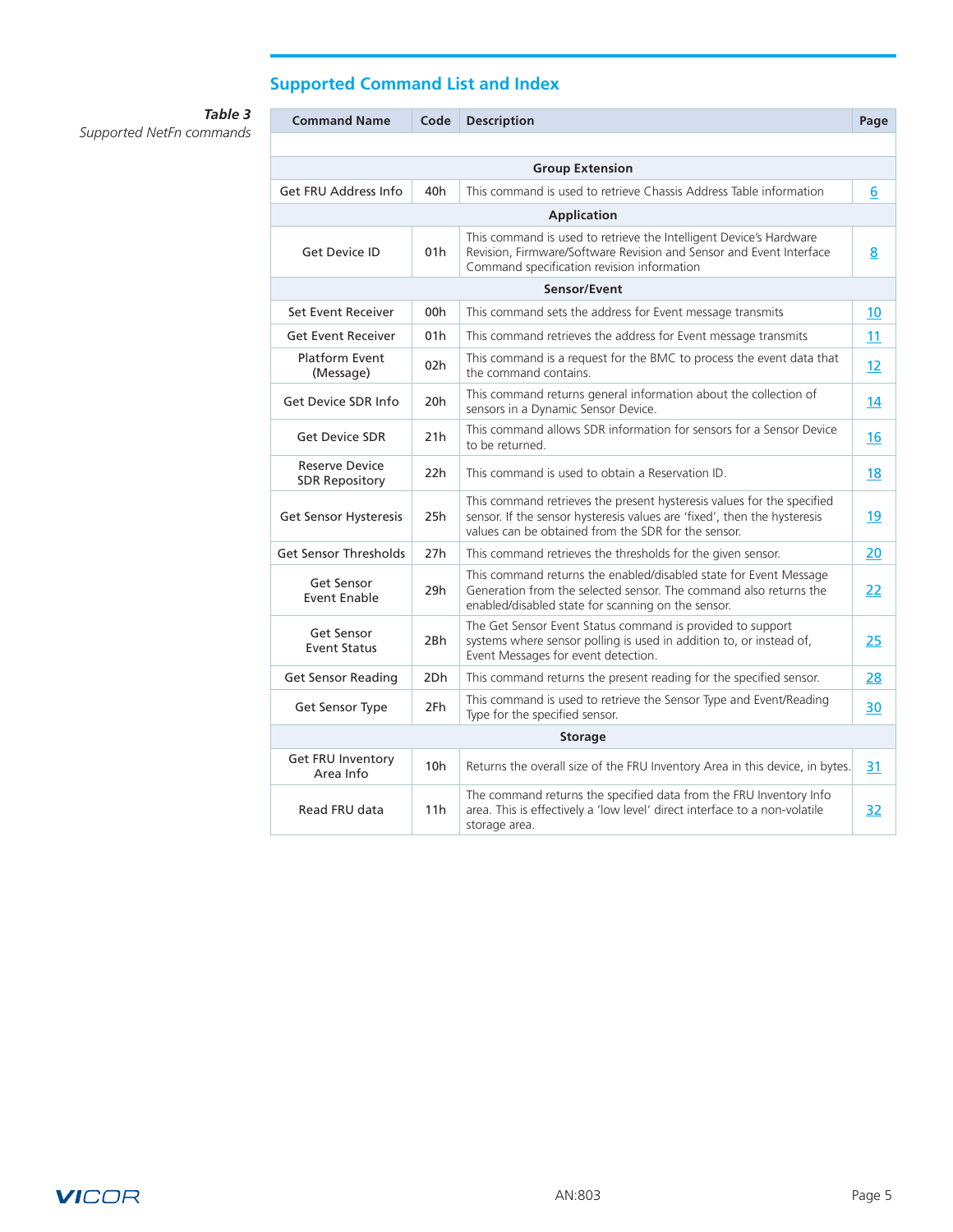### **Group Extension Command 40h: Get FRU Address Info**

This command is a reduced variant of the "Get Chassis Address Table Info" command that is implemented by IPMCs. See *VITA 46.11 Specification* section 10.1.3.3 "Get FRU Address Info" for requirements related to this command.

# *Table 4*

<span id="page-5-0"></span>*Get FRU address request and response*

| <b>Byte</b>          | <b>Data Field</b>         |  |  |  |  |  |  |
|----------------------|---------------------------|--|--|--|--|--|--|
|                      | <b>Request Data</b>       |  |  |  |  |  |  |
| $\mathbf{1}$         | VSO Identifier            |  |  |  |  |  |  |
| $\overline{2}$       | FRU Device ID             |  |  |  |  |  |  |
| $3*$                 | Address Key Type          |  |  |  |  |  |  |
| $4*$                 | Address Key               |  |  |  |  |  |  |
| $5*$                 | Site Type                 |  |  |  |  |  |  |
| <b>Response Data</b> |                           |  |  |  |  |  |  |
| 1                    | Completion Code           |  |  |  |  |  |  |
| $\overline{2}$       | VSO Identifier            |  |  |  |  |  |  |
| 3                    | Hardware Address          |  |  |  |  |  |  |
| 4                    | <b>IPMB Address</b>       |  |  |  |  |  |  |
| 5                    | Reserved(0xFF)            |  |  |  |  |  |  |
| 6                    | FRU Device ID             |  |  |  |  |  |  |
| 7                    | Site Number               |  |  |  |  |  |  |
| 8                    | Site Type                 |  |  |  |  |  |  |
| 9                    | Reserved(0xFF)            |  |  |  |  |  |  |
| 10                   | Address on IPMI Channel 7 |  |  |  |  |  |  |

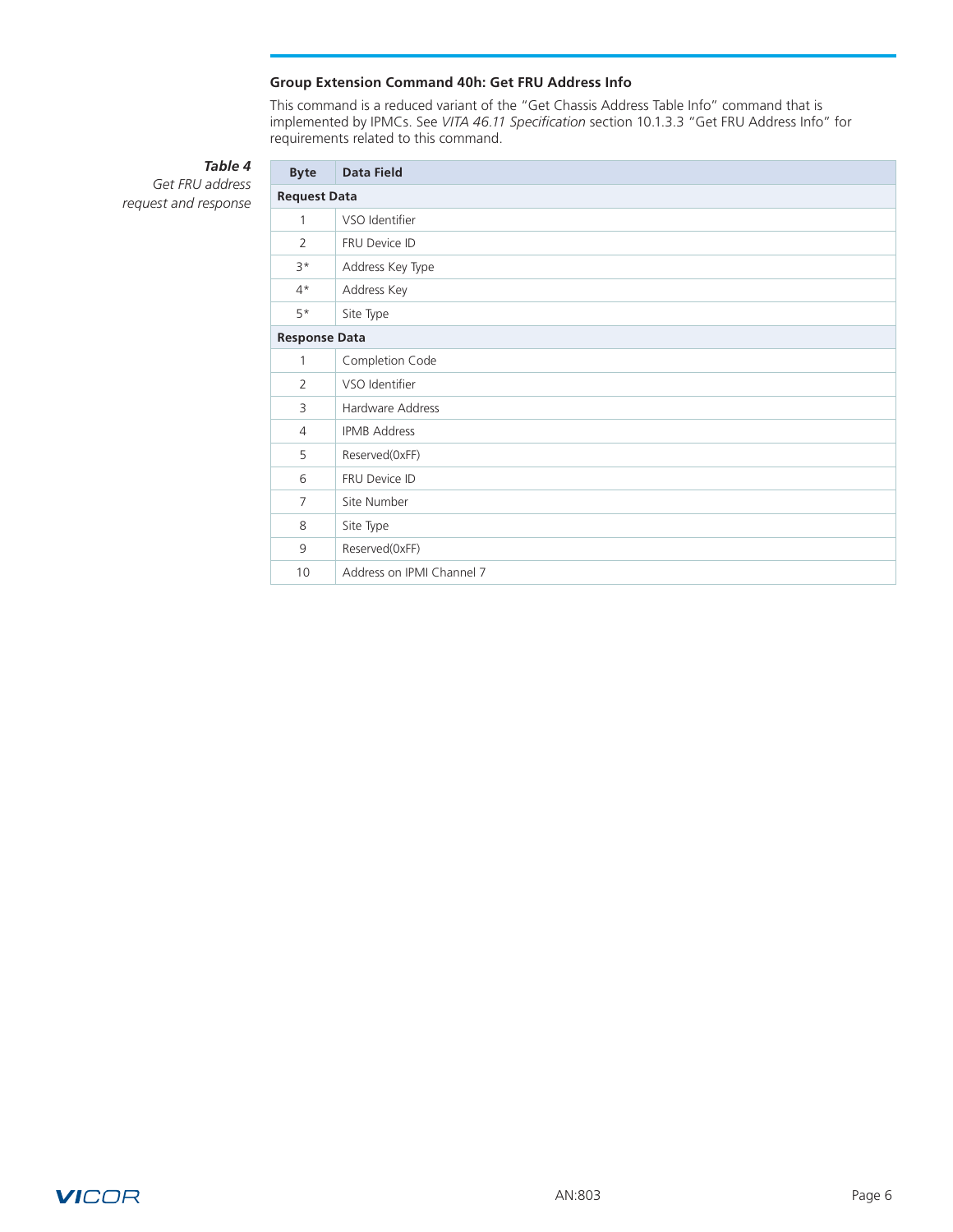*Example Get FRU Info request sent from device at IPMB address 0x80 to device at IPMB address 0x40.*

## *Table 5* **Get FRU Info REQUEST**

|                | <b>Bits</b>                                              |  |  |  |                                                            |  |  |       | <b>HEX</b> |  |
|----------------|----------------------------------------------------------|--|--|--|------------------------------------------------------------|--|--|-------|------------|--|
| <b>Byte</b>    | 6<br>5<br>3<br>$\overline{2}$<br>4<br>$\Omega$           |  |  |  |                                                            |  |  | Value |            |  |
|                | $rsSA = 40h$ (VPX IPMB Child address)                    |  |  |  |                                                            |  |  |       |            |  |
| 2              | NetFn is Group Extension Request 2C (even)<br>rsLUN is 0 |  |  |  |                                                            |  |  |       | <b>BOh</b> |  |
| 3              | Checksum for the connection Header                       |  |  |  |                                                            |  |  | 10h   |            |  |
| $\overline{4}$ | rgSA = 80h (Requestor's VPX IPMB Child address)          |  |  |  |                                                            |  |  | 80h   |            |  |
| 5              | $rqSeq = 04h$<br>rgLUN is 2                              |  |  |  |                                                            |  |  | 12h   |            |  |
| 6              | Command 40h: Get FRU Address Info                        |  |  |  |                                                            |  |  | 40h   |            |  |
| 7              | Identifier (03h = VITA Standards Organization)           |  |  |  |                                                            |  |  | 03h   |            |  |
| 8              |                                                          |  |  |  | Checksum for preceding bytes between the previous checksum |  |  |       | 21h        |  |

# *Table 6*

|                | <b>Bits</b>                                  |                                                 |   |                |                                                         |                |              |            |                 |  |  |
|----------------|----------------------------------------------|-------------------------------------------------|---|----------------|---------------------------------------------------------|----------------|--------------|------------|-----------------|--|--|
| <b>Byte</b>    | $\overline{7}$                               | 6                                               | 5 | $\overline{4}$ | $\overline{\mathbf{3}}$                                 | $\overline{2}$ | $\mathbf{1}$ | $\bf{0}$   | Value           |  |  |
| 1              |                                              | rqSA = 80h (Requestor's VPX IPMB Child address) |   |                |                                                         |                |              |            |                 |  |  |
| $\overline{2}$ |                                              | NetFn is Group Extension Response 2D (odd)      |   |                |                                                         |                |              | rqLUN is 2 | B6h             |  |  |
| 3              | Checksum for the connection Header           |                                                 |   |                |                                                         |                |              |            | CAh             |  |  |
| 4              |                                              | rsSA = 40h (Responder's Child address)          |   |                |                                                         |                |              |            | 40 <sub>h</sub> |  |  |
| 5              |                                              | $rqSeq = 04h$<br>rsLUN is 0                     |   |                |                                                         |                |              |            |                 |  |  |
| 6              |                                              | Command 40h - Get FRU Address Info              |   |                |                                                         |                |              |            | 40h             |  |  |
| 7              | (Completion Code 00 = 'OK')                  |                                                 |   |                |                                                         |                |              | 00h        |                 |  |  |
| 8              | Defining Body - VITA Standards Organization  |                                                 |   |                |                                                         |                |              | 03h        |                 |  |  |
| 9              | Hardware Address                             |                                                 |   |                |                                                         |                |              | 20h        |                 |  |  |
| 10             | <b>IPMB Address</b>                          |                                                 |   |                |                                                         |                |              | 40h        |                 |  |  |
| 11             | Reserved                                     |                                                 |   |                |                                                         |                |              | <b>FFh</b> |                 |  |  |
| 12             | FRU Device ID                                |                                                 |   |                |                                                         |                |              | 00h        |                 |  |  |
| 13             | Site Number                                  |                                                 |   |                |                                                         |                |              | 02h        |                 |  |  |
| 14             | Site Type (Front Loading VPX Plug-In Module) |                                                 |   |                |                                                         |                |              | 00h        |                 |  |  |
| 15             | Reserved                                     |                                                 |   |                |                                                         |                |              | <b>FFh</b> |                 |  |  |
| 16             |                                              | Address on IPMI Channel 7 (FF if not used)      |   |                |                                                         |                |              |            | <b>FFh</b>      |  |  |
| 17             |                                              |                                                 |   |                | Checksum for bytes following Connection Header checksum |                |              |            | 1Eh             |  |  |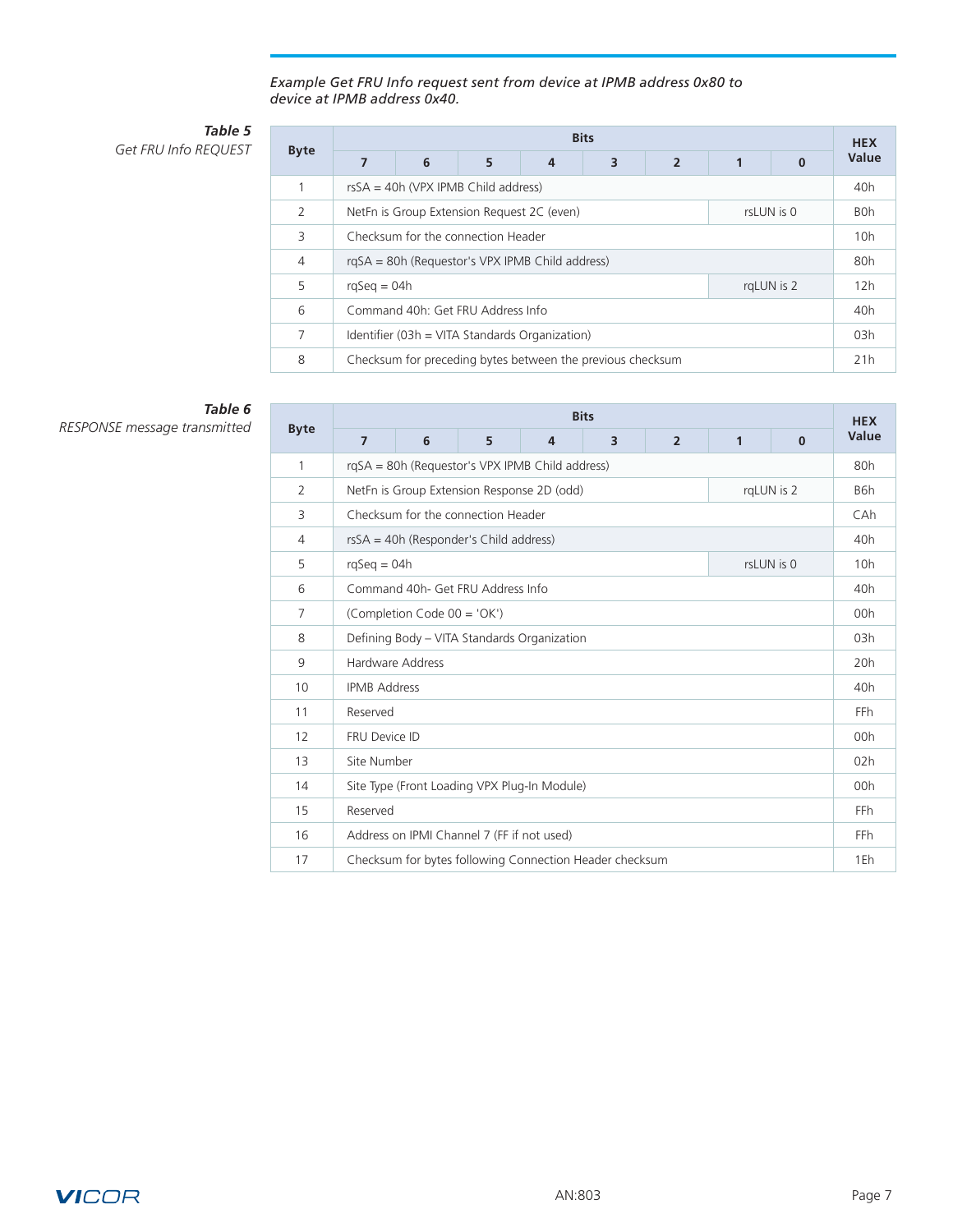#### **Application Command 01h: Get Device ID**

This command is used to retrieve the Intelligent Device's Hardware Revision, Firmware/Software Revision and Sensor and Event Interface Command specification revision information. The command also returns information regarding the additional 'logical device' functionality (beyond 'Application' and 'IPM' device functionality) that is provided within the intelligent device, if any. These are the Device ID and the Product ID fields. A controller that just implements standard IPMI commands can set the Device ID and the Product ID fields to 'unspecified.' Additional specifications and descriptions for the Device ID response fields can be found in *IPMI Specification* section 20 (p. 243).

# *Table 8*

<span id="page-7-0"></span>*Get Device ID request and response*

| <b>Byte</b>    | <b>Data Field</b>                                                                                                                                                                                                                                                               |  |  |  |  |  |  |  |  |
|----------------|---------------------------------------------------------------------------------------------------------------------------------------------------------------------------------------------------------------------------------------------------------------------------------|--|--|--|--|--|--|--|--|
|                | <b>Request Data</b>                                                                                                                                                                                                                                                             |  |  |  |  |  |  |  |  |
|                | No request data                                                                                                                                                                                                                                                                 |  |  |  |  |  |  |  |  |
|                | <b>Response Data</b>                                                                                                                                                                                                                                                            |  |  |  |  |  |  |  |  |
| $\mathbf{1}$   | Completion Code                                                                                                                                                                                                                                                                 |  |  |  |  |  |  |  |  |
| 2              | Device ID $(0x00 =$ unspecified)                                                                                                                                                                                                                                                |  |  |  |  |  |  |  |  |
| 3              | Device Revision<br>d7 SDRs available<br>$0 =$ device SDRs not provided<br>$1 =$ device SDRs provided<br>d6:d4 reserved; return as 000b<br><b>d3:d0</b> Device Revision                                                                                                          |  |  |  |  |  |  |  |  |
| 4              | Firmware Revision 1 – major revision binary encoded<br><b>d7</b> Device available<br>$0 =$ normal operation<br>$1 =$ update in progress<br>d6:d0 Major revision BCD encoded                                                                                                     |  |  |  |  |  |  |  |  |
| 5              | Firmware Revision 2 - Minor revision BCD encoded                                                                                                                                                                                                                                |  |  |  |  |  |  |  |  |
| 6              | IPMI Version - BCD encoded<br>d7:d4 Least significant digit of the revision<br>d3:d0 Most significant digit of the revision                                                                                                                                                     |  |  |  |  |  |  |  |  |
| $\overline{7}$ | Additonal Device Support<br><b>d7</b> Chassis device<br>d6 Bridge (accepts Bridge NetFn cmds)<br><b>d5</b> IPMB Event Generator<br>d4 IPMB Event Receiver<br>d3 FRU Inventory Device<br>d <sub>2</sub> SEL Device<br><b>d1</b> SDR Repository Device<br><b>d0</b> Sensor Device |  |  |  |  |  |  |  |  |
| 8:10           | Manufacturer ID - 20-bit IANA ID (LS byte first)<br>$0x000000 =$ unspecified<br>$Ox$ FFFF = reserved                                                                                                                                                                            |  |  |  |  |  |  |  |  |
| 11:12          | Product ID (LS byte first)<br>$0x000000 =$ unspecified<br>$0x$ FFFF = reserved                                                                                                                                                                                                  |  |  |  |  |  |  |  |  |
| 13:16          | Auxiliary firmware revision information [a]                                                                                                                                                                                                                                     |  |  |  |  |  |  |  |  |

[a] Optional 4-digit hexadecimal number specific to vendor. Note that these bytes are not transmitted by the VITA 62 power supply.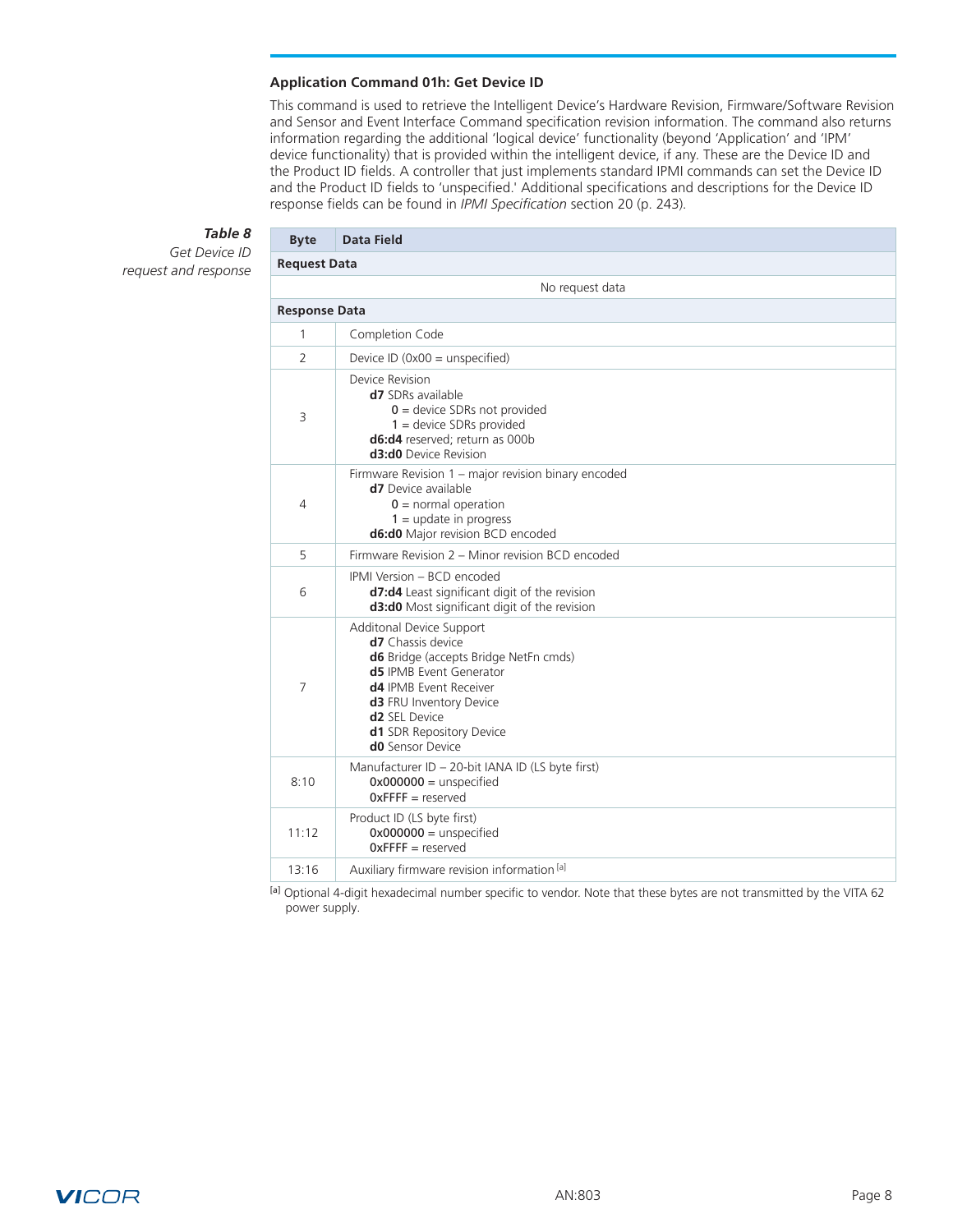*Example Get Device ID request sent from device at IPMB address 0x80 to device at IPMB address 0x40.*

# *Table 9*

**Get Device ID REQUEST** 

|             | <b>Bits</b>                                         |                            |  |  |  |  |  |     |                 |
|-------------|-----------------------------------------------------|----------------------------|--|--|--|--|--|-----|-----------------|
| <b>Byte</b> | 6<br>3<br>5<br>7<br>$\overline{2}$<br>$\bf{0}$<br>4 |                            |  |  |  |  |  |     | Value           |
| 1           | $rsSA = 40h$ (VPX IPMB Child address)               |                            |  |  |  |  |  |     |                 |
| 2           | rsLUN is 0<br>NetFn is Application 06 (even)        |                            |  |  |  |  |  |     | 18h             |
| 3           | Checksum for the connection Header                  |                            |  |  |  |  |  |     | A8h             |
| 4           | rgSA = 80h (Requestor's VPX IPMB Child address)     |                            |  |  |  |  |  |     | 80h             |
| 5           | $rqSeq = 08h$<br>rgLUN is 2                         |                            |  |  |  |  |  |     | 22h             |
| 6           | Command 40h: Get FRU Address Info                   |                            |  |  |  |  |  | 01h |                 |
| 7           |                                                     | Command 01h: Get Device ID |  |  |  |  |  |     | 5 <sub>Dh</sub> |

# *Table 10*

|                | <b>Bits</b>                                      |                                                 |                                        |                |                                                         |                |                  |            | <b>HEX</b> |
|----------------|--------------------------------------------------|-------------------------------------------------|----------------------------------------|----------------|---------------------------------------------------------|----------------|------------------|------------|------------|
| <b>Byte</b>    | $\overline{7}$                                   | 6                                               | 5                                      | $\overline{4}$ | 3                                                       | $\overline{2}$ | 1                | $\Omega$   | Value      |
| 1              |                                                  |                                                 | rgSA = 80h (VPX IPMB Child address)    |                |                                                         |                |                  |            | 80h        |
| 2              |                                                  |                                                 | NetFn is Application Response 07 (odd) |                |                                                         |                |                  | rgLUN is 2 | 1Eh        |
| 3              |                                                  | Checksum for the connection Header              |                                        |                |                                                         |                |                  | 62h        |            |
| $\overline{4}$ |                                                  | rsSA = 40h (Responder's VPX IPMB Child address) |                                        |                |                                                         |                |                  |            | 40h        |
| 5              |                                                  | $rqSeq = 08h$<br>rsLUN is 0                     |                                        |                |                                                         |                |                  |            |            |
| 6              |                                                  | Command 01h: Get Device ID                      |                                        |                |                                                         |                |                  |            | 01h        |
| $\overline{7}$ | (Completion Code 00 = 'OK')                      |                                                 |                                        |                |                                                         |                | 00h              |            |            |
| 8              | Device ID                                        |                                                 |                                        |                |                                                         |                | 01h              |            |            |
| 9              | Device Revision                                  |                                                 |                                        |                |                                                         |                | 81h              |            |            |
| 10             | Firmware Revision 1 - major                      |                                                 |                                        |                |                                                         |                | 03h              |            |            |
| 11             | Firmware Revision 2 - minor                      |                                                 |                                        |                |                                                         |                | 07h              |            |            |
| 12             | <b>IPMI</b> Version 2.0                          |                                                 |                                        |                |                                                         |                | 02h              |            |            |
| 13             | Additional Device Support                        |                                                 |                                        |                |                                                         |                | 2Dh              |            |            |
| 14             | Manufacturers ID LSB(20 bits)                    |                                                 |                                        |                |                                                         |                | B <sub>5</sub> h |            |            |
| 15             | Manufacturers ID                                 |                                                 |                                        |                |                                                         |                |                  |            | 6Ah        |
| 16             | N/A<br>Manufacturer's ID most-significant 4 bits |                                                 |                                        |                |                                                         |                |                  | 00h        |            |
| 17             | Product ID LSB                                   |                                                 |                                        |                |                                                         |                |                  |            | 0Ah        |
| 18             | Product ID MSB                                   |                                                 |                                        |                |                                                         |                |                  |            | 11h        |
| 19             |                                                  |                                                 |                                        |                | Checksum for bytes following Connection Header checksum |                |                  |            | B4H        |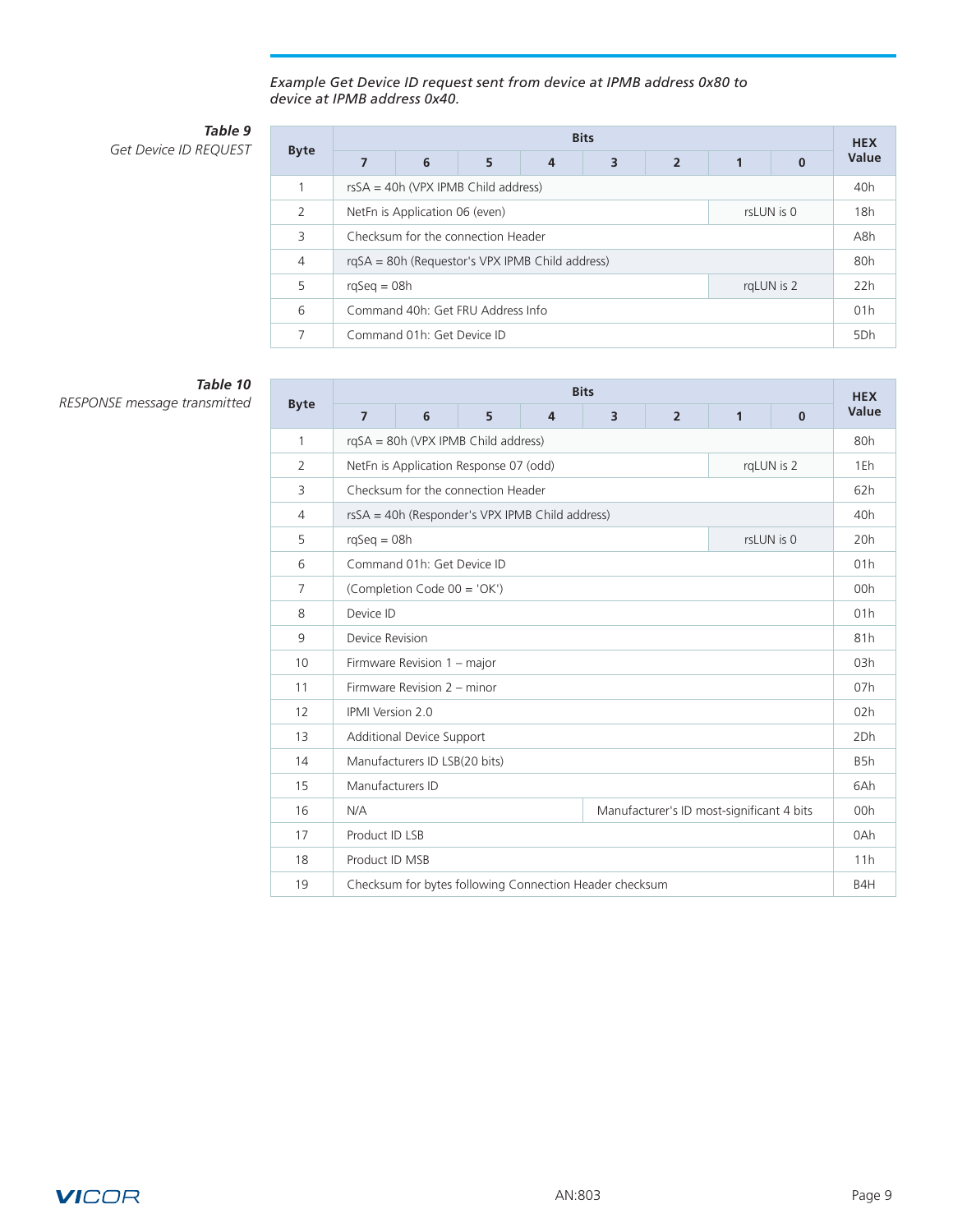### **Sensor/Event Command 00h: Set Event Receiver**

This global command tells a controller where to send Event Messages. The Child address and LUN of the Event Receiver must be provided. A value of 0xFF for the Event Receiver Child Address disables Event Message generation entirely. This command is only applicable to management controllers that act as IPMB Event Generators.

*Table 12*

<span id="page-9-0"></span>*Set Event Receiver request and response*

| <b>Byte</b>          | <b>Data Field</b> |  |  |  |  |  |
|----------------------|-------------------|--|--|--|--|--|
| <b>Request Data</b>  |                   |  |  |  |  |  |
|                      | Event Receiver    |  |  |  |  |  |
| 2                    | LUN               |  |  |  |  |  |
| <b>Response Data</b> |                   |  |  |  |  |  |
|                      | Completion Code   |  |  |  |  |  |
|                      |                   |  |  |  |  |  |

*Example Set Event Receiver request sent from device at IPMB address 0x80 to device at IPMB address 0x40.*

# *Table 13*

**Set Event Receiver REQUEST** 

| 7                                               | 6 | 5             | 4 | 3                                                                     | $\overline{2}$ | 1                                                                         | $\Omega$ | Value      |  |  |  |  |  |
|-------------------------------------------------|---|---------------|---|-----------------------------------------------------------------------|----------------|---------------------------------------------------------------------------|----------|------------|--|--|--|--|--|
| $rsSA = 40h$ (VPX IPMB Child address)           |   |               |   |                                                                       |                |                                                                           |          |            |  |  |  |  |  |
| NetFn is Sensor/Event 04 (even)<br>rsLUN is 0   |   |               |   |                                                                       |                |                                                                           |          | 10h        |  |  |  |  |  |
|                                                 |   |               |   |                                                                       |                |                                                                           |          | <b>BOh</b> |  |  |  |  |  |
| rgSA = 80h (Requestor's VPX IPMB Child address) |   |               |   |                                                                       |                |                                                                           |          | 80h        |  |  |  |  |  |
|                                                 |   |               |   |                                                                       |                |                                                                           |          | 32h        |  |  |  |  |  |
|                                                 |   |               |   |                                                                       |                |                                                                           |          | 00h        |  |  |  |  |  |
| Event Receiver IPMB Child Address = $80h$       |   |               |   |                                                                       |                |                                                                           | 80h      |            |  |  |  |  |  |
| Event Receiver LUN = $02h$                      |   |               |   |                                                                       |                |                                                                           |          | 02h        |  |  |  |  |  |
|                                                 |   |               |   |                                                                       |                |                                                                           |          | CCh        |  |  |  |  |  |
|                                                 |   | $rqSeq = OCh$ |   | Checksum for the connection Header<br>Command 00h- Set Event Receiver |                | <b>Bits</b><br>Checksum for preceding bytes between the previous checksum |          | rgLUN is 2 |  |  |  |  |  |

# *Table 14*

| <b>Byte</b>   | <b>Bits</b>                                     |   |                                  |                |                                                            |                |   |            |                 |  |  |  |  |  |  |  |
|---------------|-------------------------------------------------|---|----------------------------------|----------------|------------------------------------------------------------|----------------|---|------------|-----------------|--|--|--|--|--|--|--|
|               | 7                                               | 6 | 5                                | $\overline{4}$ | 3                                                          | $\overline{2}$ | 1 | $\Omega$   | Value           |  |  |  |  |  |  |  |
|               | rgSA = 80h (Requestor's VPX IPMB Child address) |   |                                  |                |                                                            |                |   |            |                 |  |  |  |  |  |  |  |
| $\mathcal{P}$ | NetFn is Sensor/Event 05 (odd)<br>rgLUN is 2    |   |                                  |                |                                                            |                |   |            |                 |  |  |  |  |  |  |  |
| 3             | Checksum for the connection Header              |   |                                  |                |                                                            |                |   |            |                 |  |  |  |  |  |  |  |
| 4             | $rsSA = 40h$ (VPX IPMB Child address)           |   |                                  |                |                                                            |                |   |            | 40 <sub>h</sub> |  |  |  |  |  |  |  |
| 5             | $rqSeq = OCh$                                   |   |                                  |                |                                                            |                |   | rsLUN is 0 | 30h             |  |  |  |  |  |  |  |
| 6             |                                                 |   | Command 00h - Set Event Receiver |                |                                                            |                |   |            | 00h             |  |  |  |  |  |  |  |
| 7             | (Completion Code $00 = 'OK')$                   |   |                                  |                |                                                            |                |   |            | 00h             |  |  |  |  |  |  |  |
| 8             |                                                 |   |                                  |                | Checksum for preceding bytes between the previous checksum |                |   |            | 90 <sub>h</sub> |  |  |  |  |  |  |  |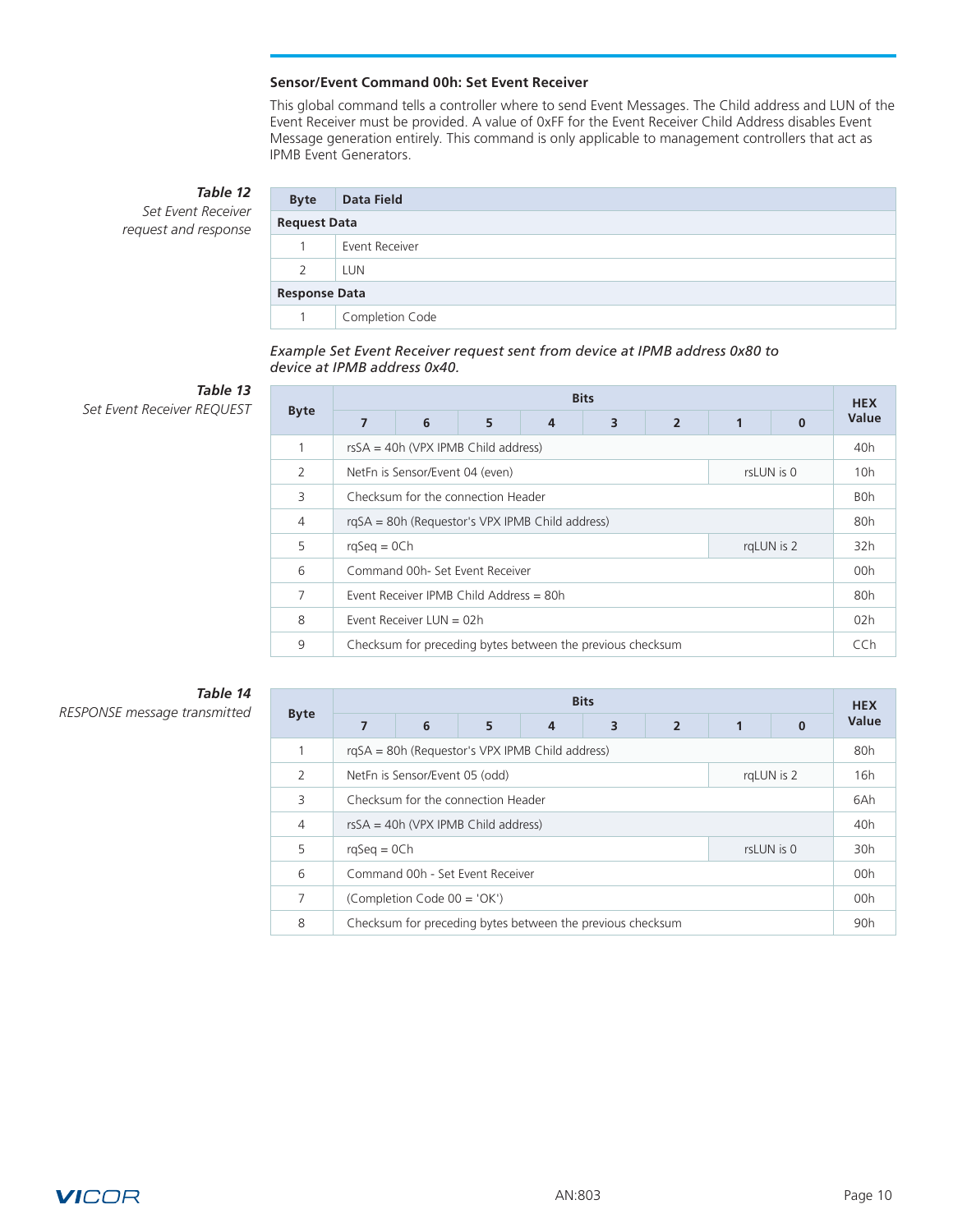## **Sensor/Event Command 01h: Get Event Receiver**

This global command is used to retrieve the present setting for the Event Receiver Child Address and LUN. This command is only applicable to management controllers that act as IPMB Event Generators.

# *Table 15*

<span id="page-10-0"></span>*Get Event Receiver request and response*

| <b>Byte</b>          | Data Field                                                                                                                                                           |  |  |  |  |  |  |  |
|----------------------|----------------------------------------------------------------------------------------------------------------------------------------------------------------------|--|--|--|--|--|--|--|
|                      | <b>Request Data</b>                                                                                                                                                  |  |  |  |  |  |  |  |
|                      | No request data                                                                                                                                                      |  |  |  |  |  |  |  |
| <b>Response Data</b> |                                                                                                                                                                      |  |  |  |  |  |  |  |
|                      | Completion Code                                                                                                                                                      |  |  |  |  |  |  |  |
| 2                    | Event Receiver Child Address<br>OFFh indicates Event Message Generation has been disabled; otherwise:<br>d7:d1 IPMB (I2C) 7-bit Child Address<br><b>d0</b> always 0b |  |  |  |  |  |  |  |
| 3                    | Event Receiver LUN<br>d7:d2 reserved<br><b>d1:d0</b> Event Receiver LUN                                                                                              |  |  |  |  |  |  |  |

*Example Get Event Receiver request sent from device at IPMB address 0x80 to device at IPMB address 0x40.*

# *Table 16*

**Get Event ReceiverREQUEST** 

| <b>Byte</b>    | <b>Bits</b>                           |                                                            |   |   |   |                |  |          |                 |  |  |  |  |  |  |
|----------------|---------------------------------------|------------------------------------------------------------|---|---|---|----------------|--|----------|-----------------|--|--|--|--|--|--|
|                |                                       | 6                                                          | 5 | 4 | 3 | $\overline{2}$ |  | $\Omega$ | Value           |  |  |  |  |  |  |
|                | $rsSA = 40h$ (VPX IPMB Child address) |                                                            |   |   |   |                |  |          |                 |  |  |  |  |  |  |
| 2              |                                       | NetFn is Sensor/Event 04 (even)<br>rsLUN is 0              |   |   |   |                |  |          |                 |  |  |  |  |  |  |
| 3              | Checksum for the connection Header    |                                                            |   |   |   |                |  |          | <b>BOh</b>      |  |  |  |  |  |  |
| $\overline{4}$ |                                       | rgSA = 80h (Requestor's VPX IPMB Child address)            |   |   |   |                |  |          | 80h             |  |  |  |  |  |  |
| 5              | $r$ gSeg = 0Ch<br>rgLUN is 2          |                                                            |   |   |   |                |  | 32h      |                 |  |  |  |  |  |  |
| 6              | Command 01h - Get Event Receiver      |                                                            |   |   |   |                |  |          | 01h             |  |  |  |  |  |  |
| 7              |                                       | Checksum for preceding bytes between the previous checksum |   |   |   |                |  |          | 4 <sub>Dh</sub> |  |  |  |  |  |  |

# *Table 17*

|                | <b>Bits</b>                                     |                                    |                                  |   |                                                            |                |   |          |                 |  |  |
|----------------|-------------------------------------------------|------------------------------------|----------------------------------|---|------------------------------------------------------------|----------------|---|----------|-----------------|--|--|
| <b>Byte</b>    | 7                                               | 6                                  | 5                                | 4 | 3                                                          | $\overline{2}$ | 1 | $\Omega$ | Value           |  |  |
| 1              | rgSA = 80h (Requestor's VPX IPMB Child address) |                                    |                                  |   |                                                            |                |   |          |                 |  |  |
| 2              | NetFn is Sensor/Event 05 (odd)<br>rgLUN is 2    |                                    |                                  |   |                                                            |                |   |          | 16h             |  |  |
| 3              |                                                 | Checksum for the connection Header |                                  |   |                                                            |                |   |          |                 |  |  |
| $\overline{4}$ | $rsSA = 40h$ (VPX IPMB Child address)           |                                    |                                  |   |                                                            |                |   |          | 40h             |  |  |
| 5              | rsLUN is 0<br>$rqSeq = OCh$                     |                                    |                                  |   |                                                            |                |   | 30h      |                 |  |  |
| 6              |                                                 |                                    | Command 01h - Get Event Receiver |   |                                                            |                |   |          | 01h             |  |  |
| 7              |                                                 | (Completion Code 00 = 'OK')        |                                  |   |                                                            |                |   |          | 00h             |  |  |
| 8              |                                                 | Event Receiver Address             |                                  |   |                                                            |                |   |          | 80h             |  |  |
| 9              |                                                 | Event Receiver LUN                 |                                  |   |                                                            |                |   |          | 02h             |  |  |
| 10             |                                                 |                                    |                                  |   | Checksum for preceding bytes between the previous checksum |                |   |          | 0 <sub>Dh</sub> |  |  |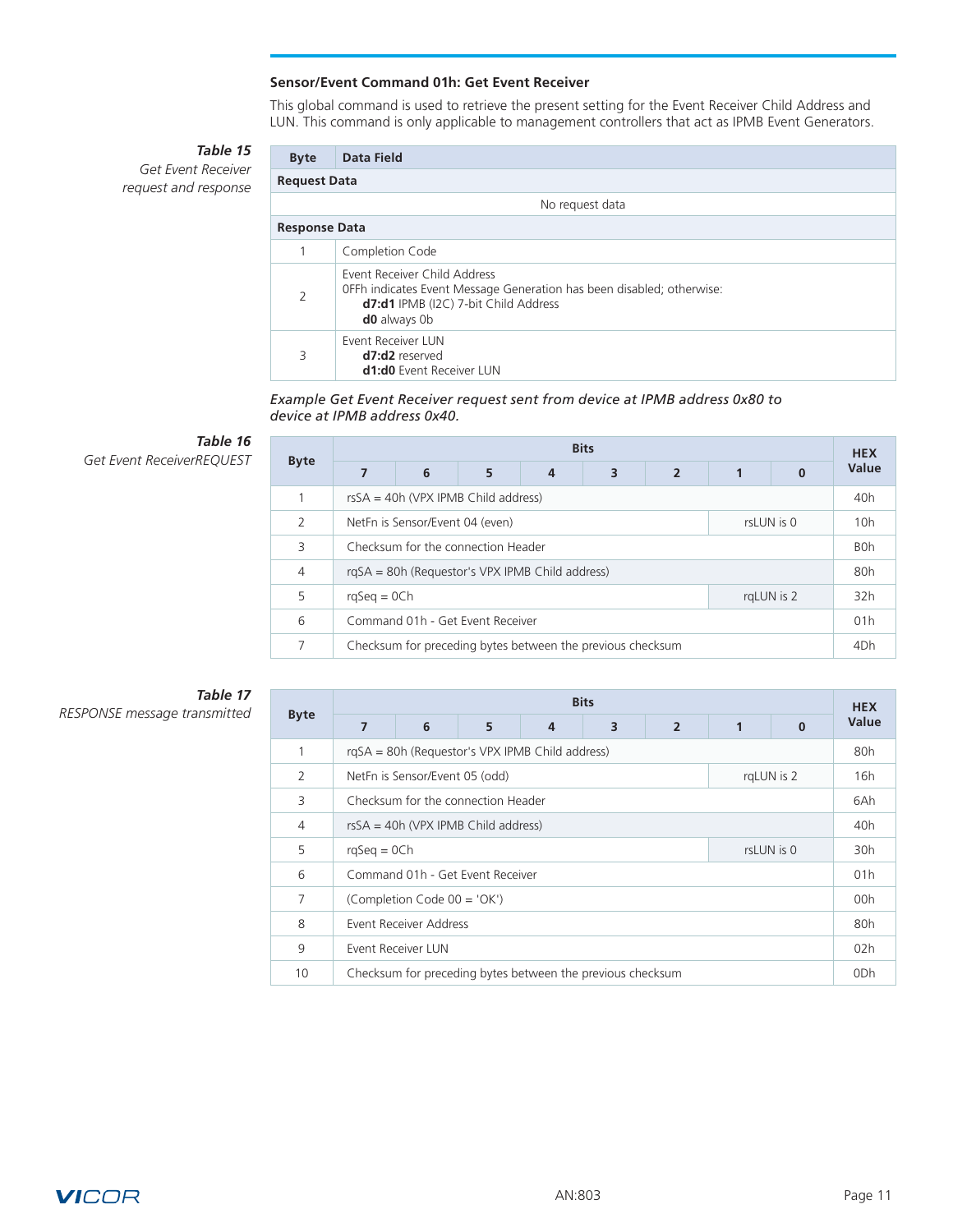#### <span id="page-11-0"></span>**Sensor/Event Command 02h: Platform Event Message Command**

This command may be considered a request for the BMC to process the event data that the command contains. Typically, the data will be logged to the System Event Log (SEL). Depending on the implementation, the data may also go to the Event Message Buffer and processed by Platform Event Filtering (PEF).

The Generator ID field is a required element of an Event Request Message. For IPMB messages, this field is equated to the Requestor's Child Address and LUN fields. Thus, the Generator ID information is not carried in the data field of an IPMB request message.

For 'system side' interfaces, it is not as useful or appropriate to 'overlay' the Generator ID field with the message source address information, so it is specified as being carried in the data field of the request.

### *Table 18*

*Platform Event Message request and response*

| <b>Byte</b>          | <b>Data Field</b>                                                                                                                                                                                                 |
|----------------------|-------------------------------------------------------------------------------------------------------------------------------------------------------------------------------------------------------------------|
| <b>Request Data</b>  |                                                                                                                                                                                                                   |
| 1                    | EvMRev                                                                                                                                                                                                            |
| 2                    | Sensor Type                                                                                                                                                                                                       |
| 3                    | Sensor Number                                                                                                                                                                                                     |
| 4                    | Event Direction / Type<br><b>d7</b> Event direction<br>$Ob = assertion event$<br>$1b = de-assertion event$<br><b>d6:d0</b> Event Type Code; see IPMI Specification section 42.1 (p. 502) Event/Reading Type Codes |
| 5                    | Event Data 1                                                                                                                                                                                                      |
| 6                    | Event Data 2 <sup>[b]</sup>                                                                                                                                                                                       |
| 7                    | Event Data 3 [b]                                                                                                                                                                                                  |
| <b>Response Data</b> |                                                                                                                                                                                                                   |
| 1                    | Completion Code                                                                                                                                                                                                   |
|                      | [ 1] [ A ] [ A ] [ A ] [ A ] [ A ] [ A ] [ A ] [ A ] [ A ] [ A ] [ A ] [ A ] [ A ] [ A ] [ A ] [ A ]                                                                                                              |

[b] Optional per VITA 46.11 and unused in VITA 62 power supplies.

#### *Event Request Message Fields*

*Table 19 Event Request Messages*

**Message Description** Generator ID This field identifies the device that has generated the Event Message. This is the 7-bit Requestor's Child Address (RqSA) and 2-bit Requestor's LUN (RqLUN) if the message was received from the IPMB. EvMRev One byte. Event Message Revision. This field is used to identify different revisions of the Event Message format. The revision number shall be 04h for Event Messages that comply with the format given in this specification. IPMI v1.0 messages use 03h. It is recommended that software be able to interpret both versions. Sensor Type One byte. Indicates the event class or type of sensor that generated the Event Message. Codes are specified in *IPMI Specification,* Table 42-3 (p. 505), Sensor Type Codes. Sensor Number One byte. A unique number (within a given sensor device) representing the 'sensor' within the management controller that generated the Event Message. Sensor numbers are used for both identification and access of sensor information, such as getting and setting sensor thresholds. Event Direction 1-bit. Indicates the event transition direction:  $0 =$  Assertion event  $1 =$  De-assertion event Event Type This 7-bit field indicates the type of threshold crossing or state transition (trigger) that produced the event. This is encoded using the Event/Reading Type Code. See *IPMI Specification* section 42 (p. 502) Sensor and Event Code Tables. Event Data One to three Bytes. The remainder of the Event Message data according to the class of the Event Type for the sensor (threshold, discrete, or OEM). The contents and format of this field are found in *IPMI Specification,* Table 29-6 (p. 405) Event Request Message Event Data Field Contents.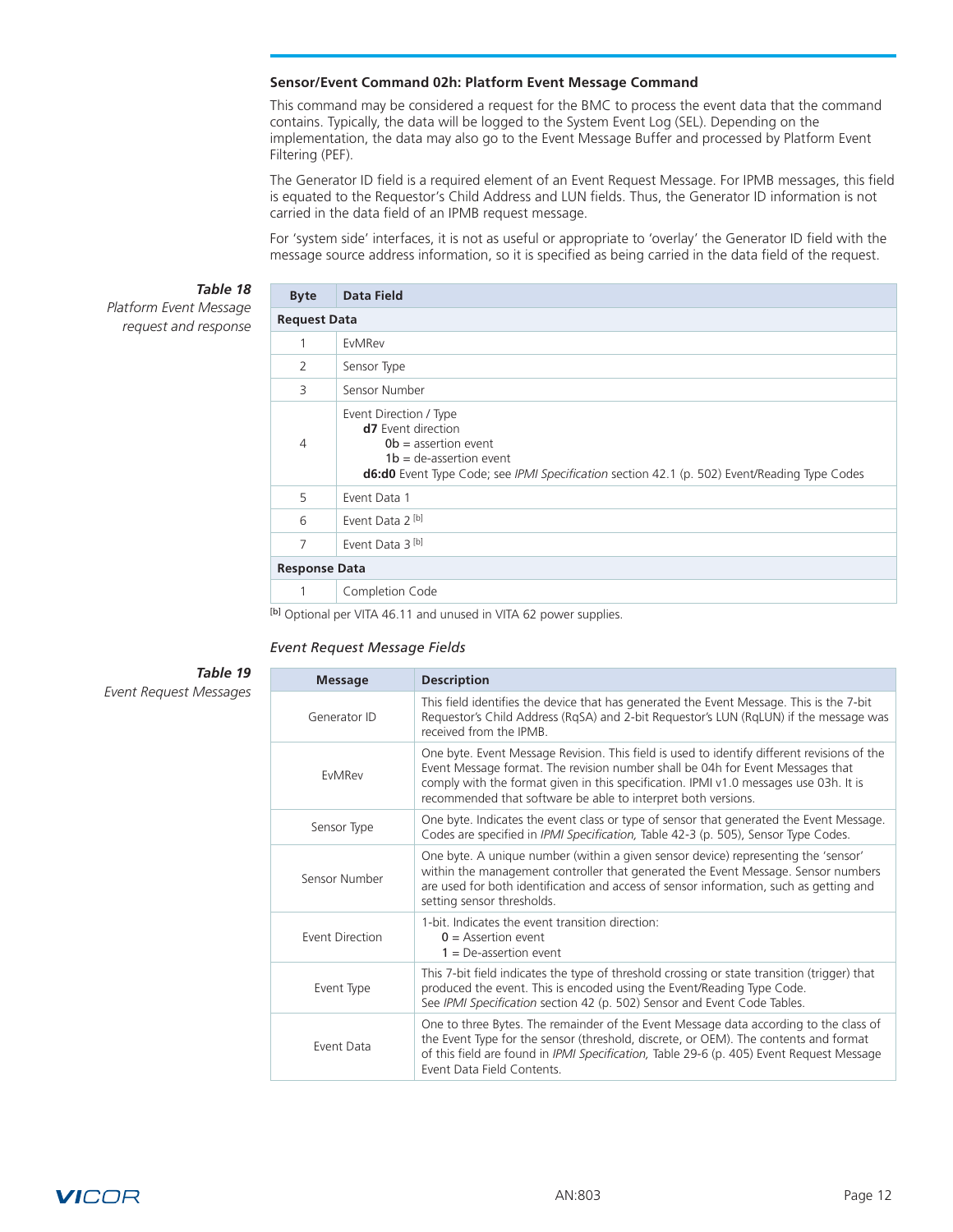# *Event Data Field Formats*

*Table 20*

*Field formats for event data*

| <b>Event Data</b>                                           | <b>Field</b>   | <b>Contents</b>                                                                                                            |  |  |  |  |  |
|-------------------------------------------------------------|----------------|----------------------------------------------------------------------------------------------------------------------------|--|--|--|--|--|
|                                                             |                | <b>Threshold Sensor Events</b>                                                                                             |  |  |  |  |  |
|                                                             |                | <b>00b</b> unspecified byte 2                                                                                              |  |  |  |  |  |
|                                                             | d7: d6         | <b>01b</b> trigger reading in byte 2                                                                                       |  |  |  |  |  |
|                                                             |                | 10 OEM code in byte 2                                                                                                      |  |  |  |  |  |
|                                                             |                | 11 sensor-specific event extension code in byte 2                                                                          |  |  |  |  |  |
| Event Data 1                                                |                | <b>00b</b> unspecified byte 3                                                                                              |  |  |  |  |  |
|                                                             | d5:d4          | 01b trigger reading in byte 3                                                                                              |  |  |  |  |  |
|                                                             |                | 10 OEM code in byte 3                                                                                                      |  |  |  |  |  |
|                                                             |                | 11 sensor-specific event extension code in byte 3                                                                          |  |  |  |  |  |
|                                                             | d3:d0          | Offset from Event/Reading Code for threshold event                                                                         |  |  |  |  |  |
| Event Data 2                                                |                | Reading that triggered event; OxFF or not present if unspecified                                                           |  |  |  |  |  |
| Event Data 3                                                |                | Threshold value that triggered event; OxFF or not present if unspecified                                                   |  |  |  |  |  |
|                                                             |                | <b>Discrete Sensor Events</b>                                                                                              |  |  |  |  |  |
|                                                             |                | <b>00b</b> unspecified byte 2                                                                                              |  |  |  |  |  |
|                                                             |                | 01b previous state and/or severity in byte 2                                                                               |  |  |  |  |  |
|                                                             | d7:d6          | 10 OEM code in byte 2                                                                                                      |  |  |  |  |  |
|                                                             |                | 11 sensor-specific event extension code in byte 2                                                                          |  |  |  |  |  |
| Event Data 1                                                |                | <b>00b</b> unspecified byte 3                                                                                              |  |  |  |  |  |
|                                                             |                | 01b previous state and/or severity in byte 3                                                                               |  |  |  |  |  |
|                                                             | d5:d4          | 10 OEM code in byte 3                                                                                                      |  |  |  |  |  |
|                                                             |                | 11 sensor-specific event extension code in byte 3                                                                          |  |  |  |  |  |
|                                                             | d3:d0          | Offset from Event/Reading Code for discrete event state                                                                    |  |  |  |  |  |
| Event Data 2                                                | d7: d4         | Optional offset from Severity / Event / Reading Code (0x0F if unspecified)                                                 |  |  |  |  |  |
| (Optional OEM code<br>or severity/previous<br>state fields) | d3: d0         | Optional offset from Event / Reading Type Code for previous discrete event state<br>(OxOF if unspecified)                  |  |  |  |  |  |
| Event Data 3                                                |                | Optional OEM code; 0xFF or not present if unspecified                                                                      |  |  |  |  |  |
|                                                             |                | <b>OEM Sensor Events</b>                                                                                                   |  |  |  |  |  |
|                                                             |                | <b>00b</b> unspecified byte 2                                                                                              |  |  |  |  |  |
|                                                             |                | <b>01b</b> previous state and/or severity in byte 2                                                                        |  |  |  |  |  |
|                                                             | d7:d6          | 10 OEM code in byte 2                                                                                                      |  |  |  |  |  |
|                                                             |                | 11 reserved                                                                                                                |  |  |  |  |  |
| Event Data 1                                                |                | <b>00b</b> unspecified byte 3                                                                                              |  |  |  |  |  |
|                                                             |                | 01b previous state and/or severity in byte 3                                                                               |  |  |  |  |  |
|                                                             | d5:d4          | 10 OEM code in byte 3                                                                                                      |  |  |  |  |  |
|                                                             |                | 11 reserved                                                                                                                |  |  |  |  |  |
|                                                             | d3:d0          | Offset from Event/Reading Code for discrete event                                                                          |  |  |  |  |  |
| Event Data 2                                                | d7:d4          | Optional OEM code bits or                                                                                                  |  |  |  |  |  |
| (Optional OEM code                                          |                | offset from Severity / Event / Reading Code (0x0F if unspecified)                                                          |  |  |  |  |  |
| or severity/previous<br>state fields)                       | d3:d0          | Optional OEM code bits or offset from Event / Reading Type Code for previous<br>discrete event state (0x0F if unspecified) |  |  |  |  |  |
| Event Data 3                                                | $\overline{a}$ | Optional OEM code; 0xFF or not present if unspecified                                                                      |  |  |  |  |  |

Note: Event Data 2 and Event Data 3 are not present for all sensors.

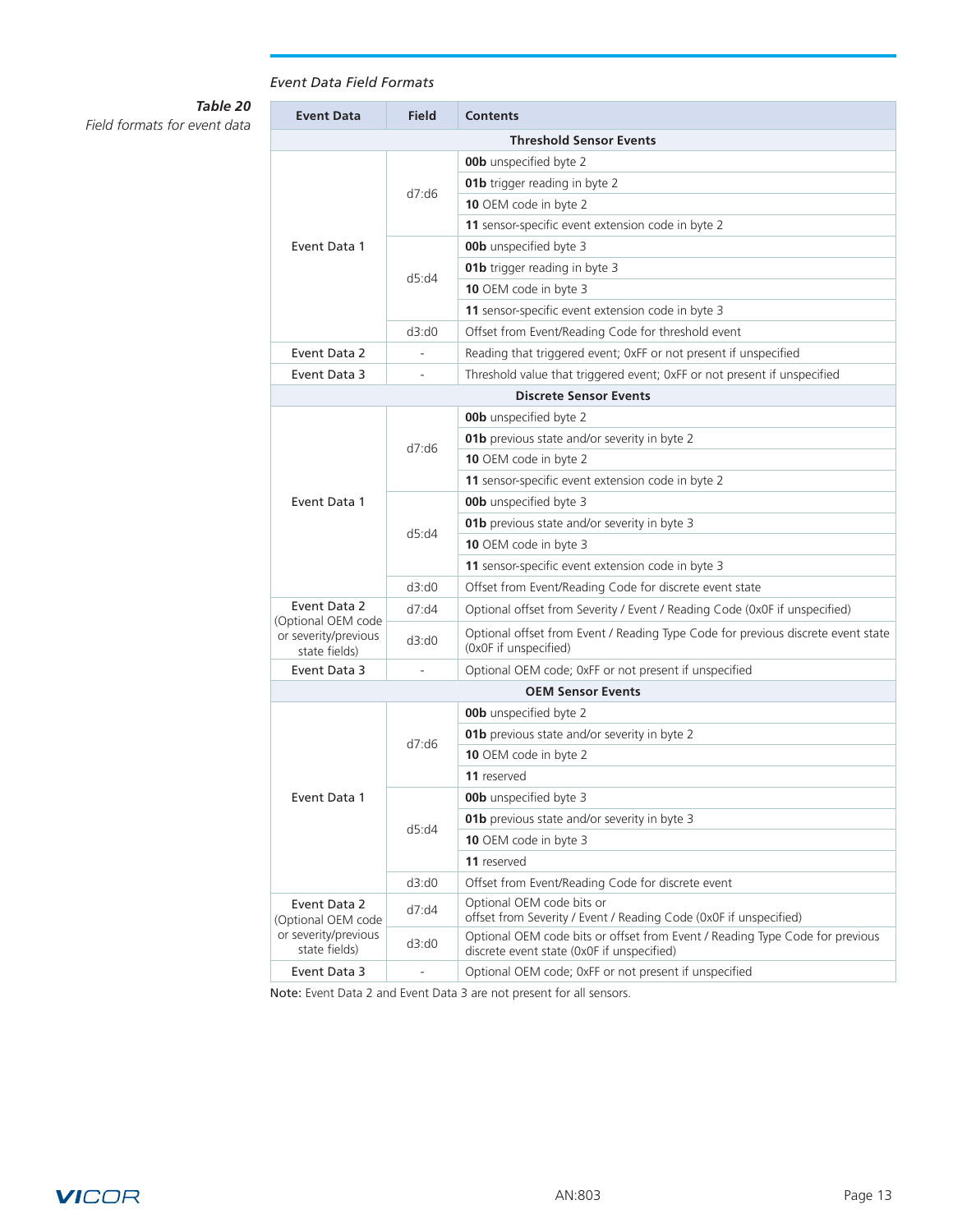### **Sensor/Event Command 20h: Get Device SDR Info**

This command returns general information about the collection of sensors in a Dynamic Sensor Device.

Note: If the command is issued with no parameter for the request, the Device Sensor information is LUN based. That is, it is returned individually for each LUN. For example, a device could implement eight sensors under one LUN, and ten under another. The SDR Info does not return the aggregate of the sensor information. Rather, separate 'Get Device SDR Info' commands need to be issued to each LUN. The 'Device LUNs' field is provided in the response to support this.

| <b>Byte</b>          | <b>Data Field</b>                                                                                                                                                                                                                                                             |
|----------------------|-------------------------------------------------------------------------------------------------------------------------------------------------------------------------------------------------------------------------------------------------------------------------------|
| <b>Request Data</b>  |                                                                                                                                                                                                                                                                               |
| 1                    | Operation (optional)<br>d7:d1 reserved<br>d <sub>0</sub><br><b>0b</b> – Get Sensor Count returns the number of sensors implemented on the LUN this command<br>was addressed to<br><b>1b</b> – Get SDR count returns the total number of sensors in the device                 |
| <b>Response Data</b> |                                                                                                                                                                                                                                                                               |
| $\mathbf{1}$         | Completion Code                                                                                                                                                                                                                                                               |
| $\overline{2}$       | For operation:<br>Get Sensor Count (or if byte 1 not present in request): the number of sensors in device for the LUN<br>this command was addressed to.<br>Get SDR Count: the number of SDRs in the device.                                                                   |
| 3                    | Flags<br><b>d7</b> Dynamic population<br>Ob Static sensor population<br>1b Dynamic sensor population that may vary during "run time"<br>d6:d4 reserved<br><b>d3</b> LUN 3 has sensors<br>$d2$ LUN 2 has sensors<br><b>d1</b> LUN 1 has sensors<br><b>d0</b> LUN 0 has sensors |
| 4:7                  | Sensor population change indicator (4-byte timestamp)                                                                                                                                                                                                                         |

### <span id="page-13-0"></span>*Table 21* **Get Device SDR Info request**

and respo

Note: timestamp will return zeroes since sensor population is static.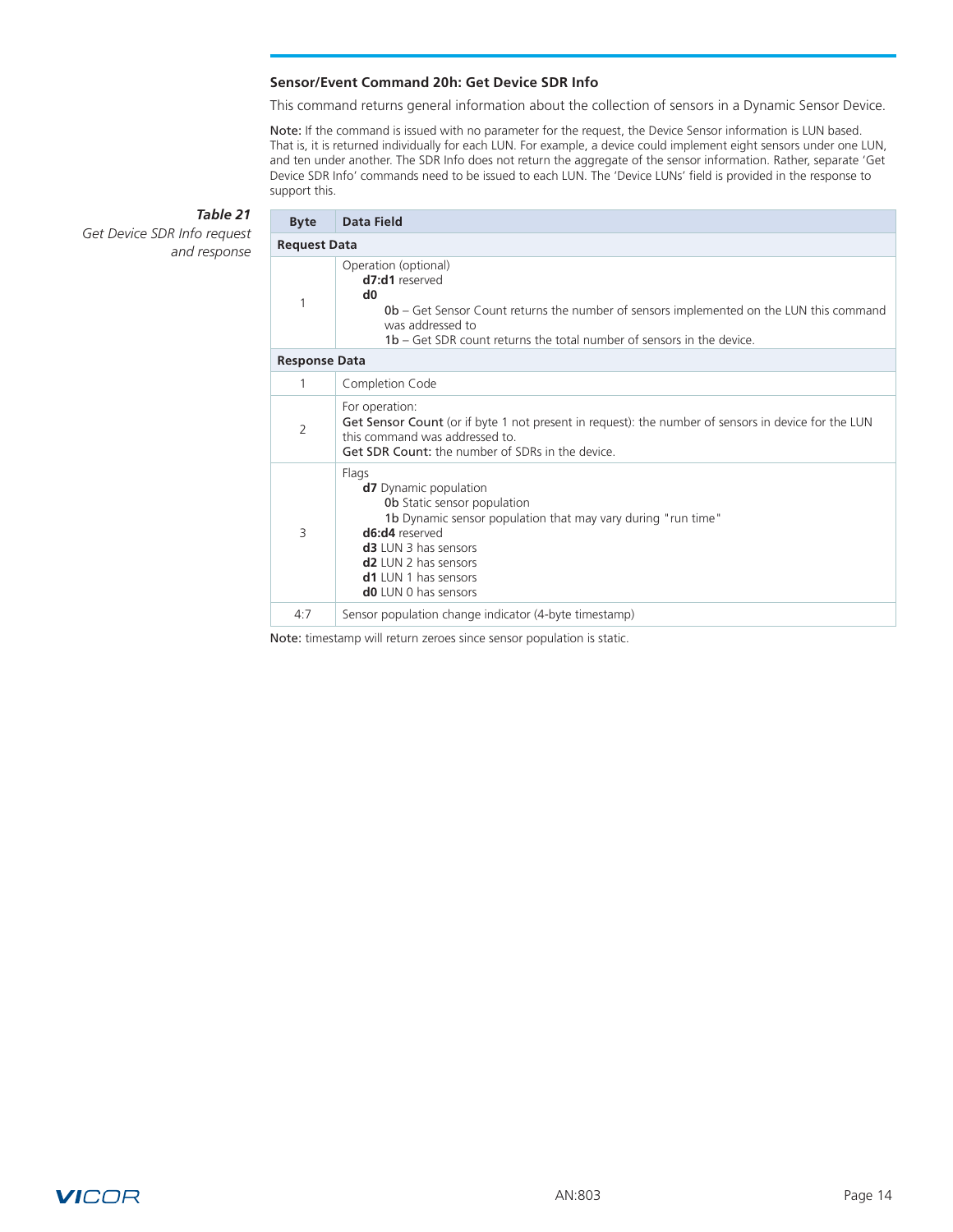*Example Get Device SDR Info request sent from device at IPMB address 0x80 to device at IPMB address 0x40.*

*Table 22 Get Device SDR* 

*Info REQUEST*

| <b>Byte</b>   | <b>Bits</b>                           |                                               |                                                 |   |                                                            |                          |  |          |       |  |  |  |  |
|---------------|---------------------------------------|-----------------------------------------------|-------------------------------------------------|---|------------------------------------------------------------|--------------------------|--|----------|-------|--|--|--|--|
|               |                                       | 6                                             | 5                                               | 4 | 3                                                          | $\overline{\phantom{a}}$ |  | $\Omega$ | Value |  |  |  |  |
|               | $rsSA = 40h$ (VPX IPMB Child address) |                                               |                                                 |   |                                                            |                          |  |          |       |  |  |  |  |
| $\mathcal{P}$ |                                       | NetFn is Sensor/Event 04 (even)<br>rsLUN is 0 |                                                 |   |                                                            |                          |  |          |       |  |  |  |  |
| 3             | Checksum for the connection Header    |                                               |                                                 |   |                                                            |                          |  |          |       |  |  |  |  |
| 4             |                                       |                                               | rqSA = 80h (Requestor's VPX IPMB Child address) |   |                                                            |                          |  |          | 80h   |  |  |  |  |
| 5             | rgLUN is 2<br>$rqSeq = 10h$           |                                               |                                                 |   |                                                            |                          |  |          | 42h   |  |  |  |  |
| 6             | Command 20h- Get Device SDR Info      |                                               |                                                 |   |                                                            |                          |  |          | 20h   |  |  |  |  |
| 7             |                                       |                                               |                                                 |   | Checksum for preceding bytes between the previous checksum |                          |  |          | 0Eh   |  |  |  |  |

*Table 23 RESPONSE message transmitted* **Byte**

|                | <b>Bits</b>                                     |                                                    |   |   |                                                            |                |   |          |            |  |
|----------------|-------------------------------------------------|----------------------------------------------------|---|---|------------------------------------------------------------|----------------|---|----------|------------|--|
| <b>Byte</b>    | 7                                               | 6                                                  | 5 | 4 | 3                                                          | $\overline{2}$ | 1 | $\Omega$ | Value      |  |
| 1              | rgSA = 80h (Requestor's VPX IPMB Child address) |                                                    |   |   |                                                            |                |   |          |            |  |
| $\overline{2}$ | NetFn is Sensor/Event 05 (odd)<br>rgLUN is 2    |                                                    |   |   |                                                            |                |   |          | 16h        |  |
| 3              | Checksum for the connection Header              |                                                    |   |   |                                                            |                |   |          | 6Ah        |  |
| 4              |                                                 | $rsSA = 40h$ (VPX IPMB Child address)              |   |   |                                                            |                |   |          | 40h        |  |
| 5              |                                                 | rsLUN is 0<br>$rqSeq = OCh$                        |   |   |                                                            |                |   |          |            |  |
| 6              | Command 20h – Get Device SDR Info               |                                                    |   |   |                                                            |                |   |          | 20h        |  |
| $\overline{7}$ | (Completion Code 00 = 'OK')                     |                                                    |   |   |                                                            |                |   | 00h      |            |  |
| 8              |                                                 | Number of sensors in device                        |   |   |                                                            |                |   |          | 16h        |  |
| 9              |                                                 | Dynamic sensor population, LUN 0 has sensors       |   |   |                                                            |                |   |          | 81h        |  |
| 10             |                                                 | Sensor population change indicator (timestamp) LSB |   |   |                                                            |                |   |          | 00h        |  |
| 11             |                                                 | Sensor population change indicator (timestamp)     |   |   |                                                            |                |   |          | 00h        |  |
| 12             |                                                 | Sensor population change indicator (timestamp)     |   |   |                                                            |                |   |          | 00h        |  |
| 13             |                                                 | Sensor population change indicator (timestamp) MSB |   |   |                                                            |                |   |          | 00h        |  |
| 14             |                                                 |                                                    |   |   | Checksum for preceding bytes between the previous checksum |                |   |          | <b>DEh</b> |  |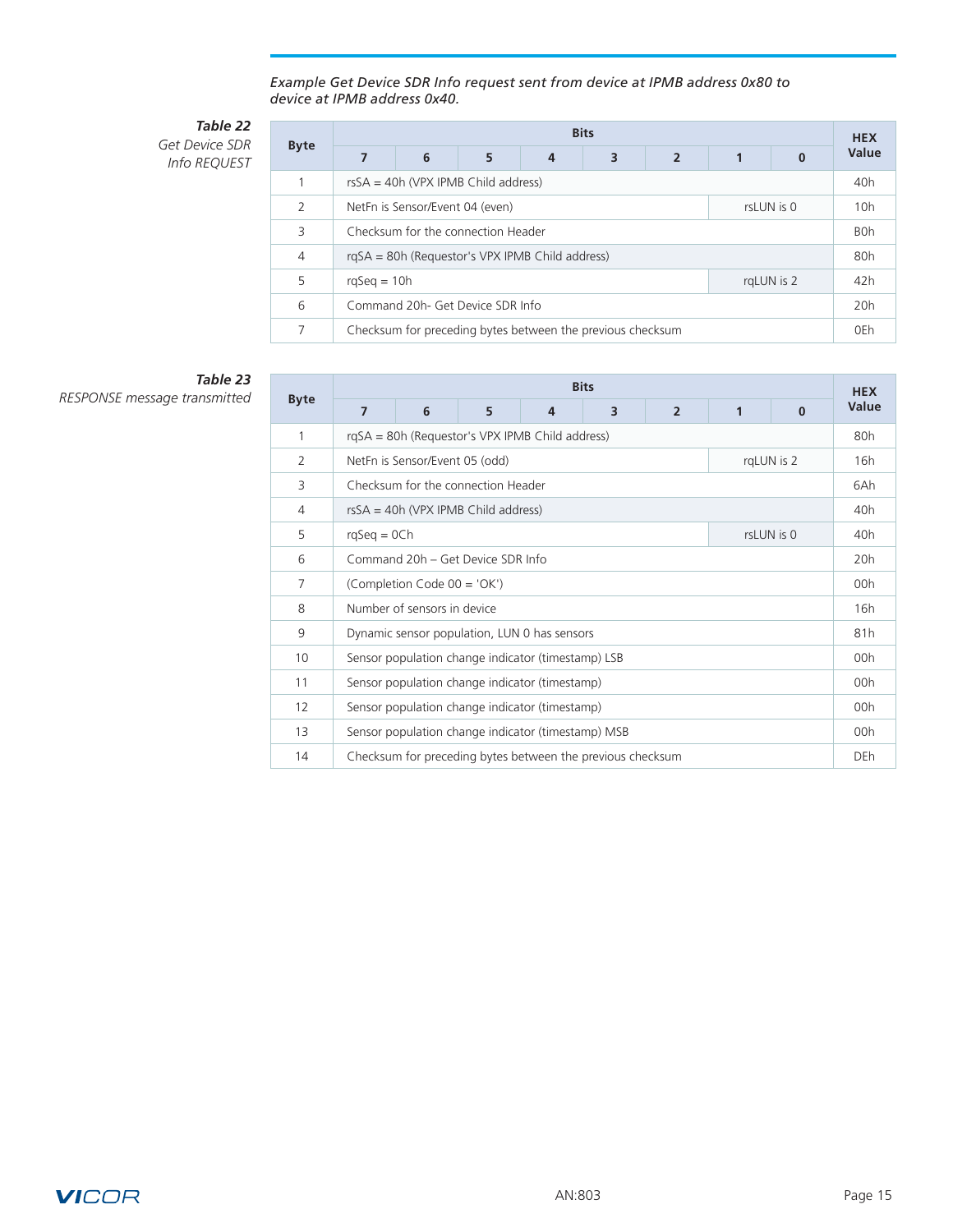#### <span id="page-15-0"></span>**Sensor/Event Command 21h: Get Device SDR**

The 'Get Device SDR' command allows SDR information for sensors for a Sensor Device (typically implemented in a satellite management controller) to be returned. The Get Device SDR Command can return any type of SDR, not just Types 01h and 02h. This is an optional command for Static Sensor Devices and mandatory for Dynamic Sensor Devices. The format and action of this command is similar to that for the 'Get SDR' command for SDR Repository Devices.

A Sensor Device shall always utilize the same sensor number for a particular sensor. This is mandatory to keep System Event Log information consistent.

Sensor Devices that support the 'Get Device SDR' command return SDR Records that match the SDR Repository formats. See section 0, This command returns general information about the collection of sensors in a Dynamic Sensor Device.

#### *Table 24 Get Device SDR*

*request and response*

| <b>Byte</b>          | Data Field                                                                                                                                      |
|----------------------|-------------------------------------------------------------------------------------------------------------------------------------------------|
| <b>Request Data</b>  |                                                                                                                                                 |
| 1                    | Reservation ID. LS Byte; only required for partial reads with a non-zero 'Offset into record' field;<br>use 0x0000 for reservation ID otherwise |
| 2                    | Reservation ID. MS Byte                                                                                                                         |
| 3                    | Record ID LS Byte (0x0000 returns first record)                                                                                                 |
| 4                    | Record ID MS Byte                                                                                                                               |
| 5                    | Offset into record                                                                                                                              |
| 6                    | Number of bytes to read (0xFF for entire record)                                                                                                |
| <b>Response Data</b> |                                                                                                                                                 |
| 1                    | Completion Code                                                                                                                                 |
| 2                    | Record ID for next record LS Byte                                                                                                               |
| 3                    | Record ID for next record MS Byte                                                                                                               |
| $4 - N + 3$          | Requested bytes from record                                                                                                                     |

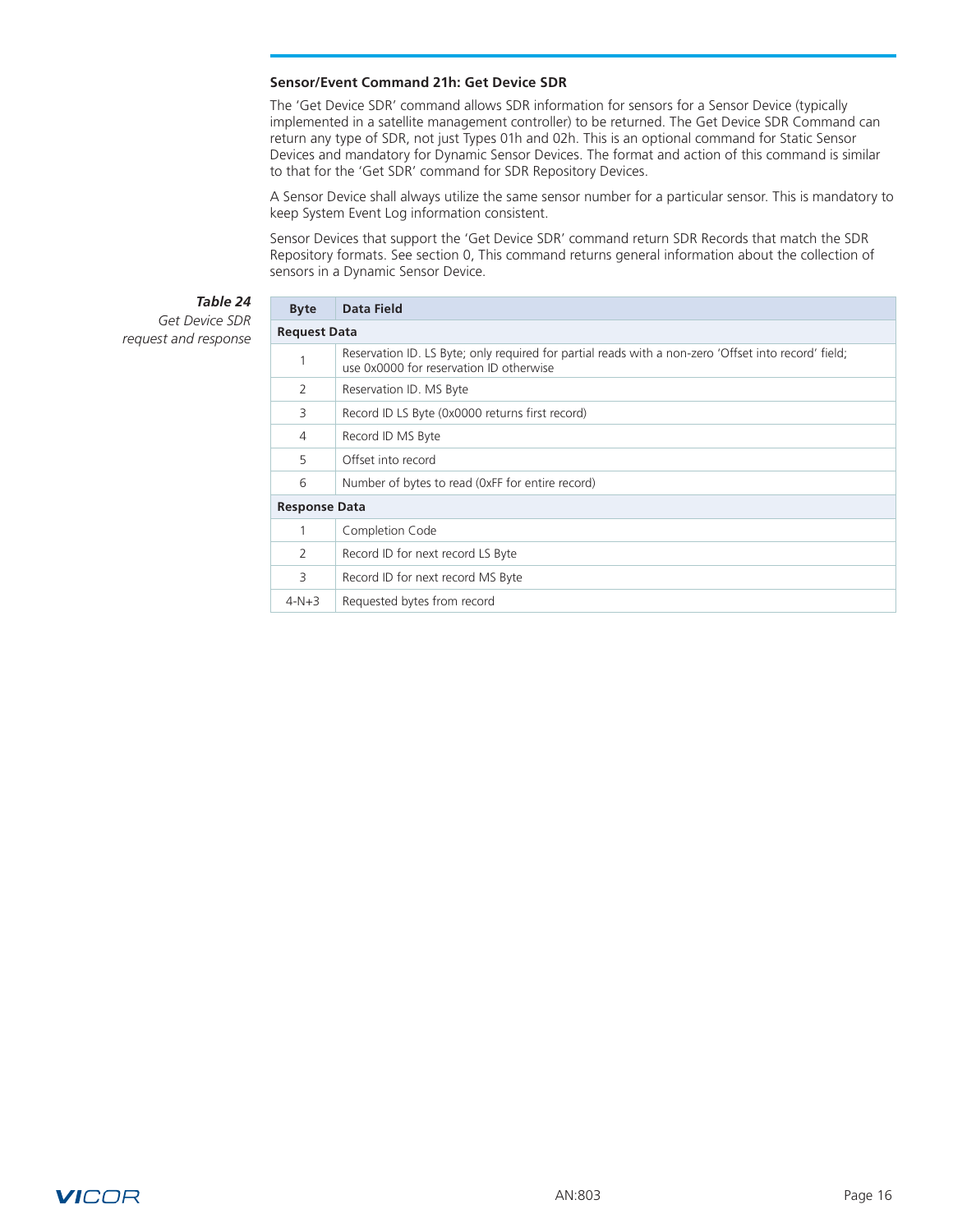#### *Example Get Device SDR request sent from device at IPMB address 0x80 to device at IPMB address 0x40.*

*Table 25* **Get Device SDR REQUEST** 

|             | <b>Bits</b>                                     |                                 |                                            |   |                                                            |                |              |            |            |  |  |  |  |
|-------------|-------------------------------------------------|---------------------------------|--------------------------------------------|---|------------------------------------------------------------|----------------|--------------|------------|------------|--|--|--|--|
| <b>Byte</b> | 7                                               | 6                               | 5                                          | 4 | 3                                                          | $\overline{2}$ | $\mathbf{1}$ | $\bf{0}$   | Value      |  |  |  |  |
| 1           |                                                 |                                 | $rsSA = 40h (VPX IPMB Child address)$      |   |                                                            |                |              |            | 40h        |  |  |  |  |
| 2           |                                                 | NetFn is Sensor/Event 04 (even) |                                            |   |                                                            |                |              | rsLUN is 0 | 10h        |  |  |  |  |
| 3           | Checksum for the connection Header              |                                 |                                            |   |                                                            |                |              |            | <b>BOh</b> |  |  |  |  |
| 4           | rgSA = 80h (Requestor's VPX IPMB Child address) |                                 |                                            |   |                                                            |                |              |            | 80h        |  |  |  |  |
| 5           |                                                 | $rqSeq = 10h$<br>rgLUN is 2     |                                            |   |                                                            |                |              |            |            |  |  |  |  |
| 6           | Command 21h - Get Device SDR                    |                                 |                                            |   |                                                            |                |              | 21h        |            |  |  |  |  |
| 7           | <b>Reservation ID LSB</b>                       |                                 |                                            |   |                                                            |                |              |            | 02h        |  |  |  |  |
| 8           |                                                 | Reservation ID MSB              |                                            |   |                                                            |                |              |            | 00h        |  |  |  |  |
| 9           |                                                 |                                 | Record ID LSB (0000h returns first record) |   |                                                            |                |              |            | 00h        |  |  |  |  |
| 10          | Record ID MSB                                   |                                 |                                            |   |                                                            |                |              |            | 00h        |  |  |  |  |
| 11          | Offset into record                              |                                 |                                            |   |                                                            |                |              |            | 00h        |  |  |  |  |
| 12          |                                                 | Length of data to read (bytes)  |                                            |   |                                                            |                |              |            | 05h        |  |  |  |  |
| 13          |                                                 |                                 |                                            |   | Checksum for preceding bytes between the previous checksum |                |              |            | 0Eh        |  |  |  |  |

## *Table 26 RESPONSE message transmitted* **Byte**

**Bits HEX Value 7 6 5 4 3 2 1 0** 1 rqSA = 80h (Requestor's VPX IPMB Child address) 80h 2 NetFn is Sensor/Event 05 (odd) rqLUN is 2 16h 3 Checksum for the connection Header 6Ah 4 rsSA = 40h (VPX IPMB Child address) 40h 5 rqSeq = 10h rsLUN is 0 40h 6 Command 210h - Get Device SDR 21h 7 (Completion Code 00 = 'OK') 00h 8 Reservation ID LSB 02h 9 Reservation ID MSB 00h 10 Record ID LSB 01h 11 Record ID MSB 00h 12 SDR Version 1.5 51h 13 Record Type – Management Controller Device Locator Record 12h 14 Record Length 16h and 200 million 16h and 200 million 16h and 200 million 16h and 200 million 16h and 200 million 16h and 200 million 16h and 200 million 16h and 200 million 16h and 200 million 16h and 200 million 16h a 15 Checksum for preceding bytes between the previous checksum D3h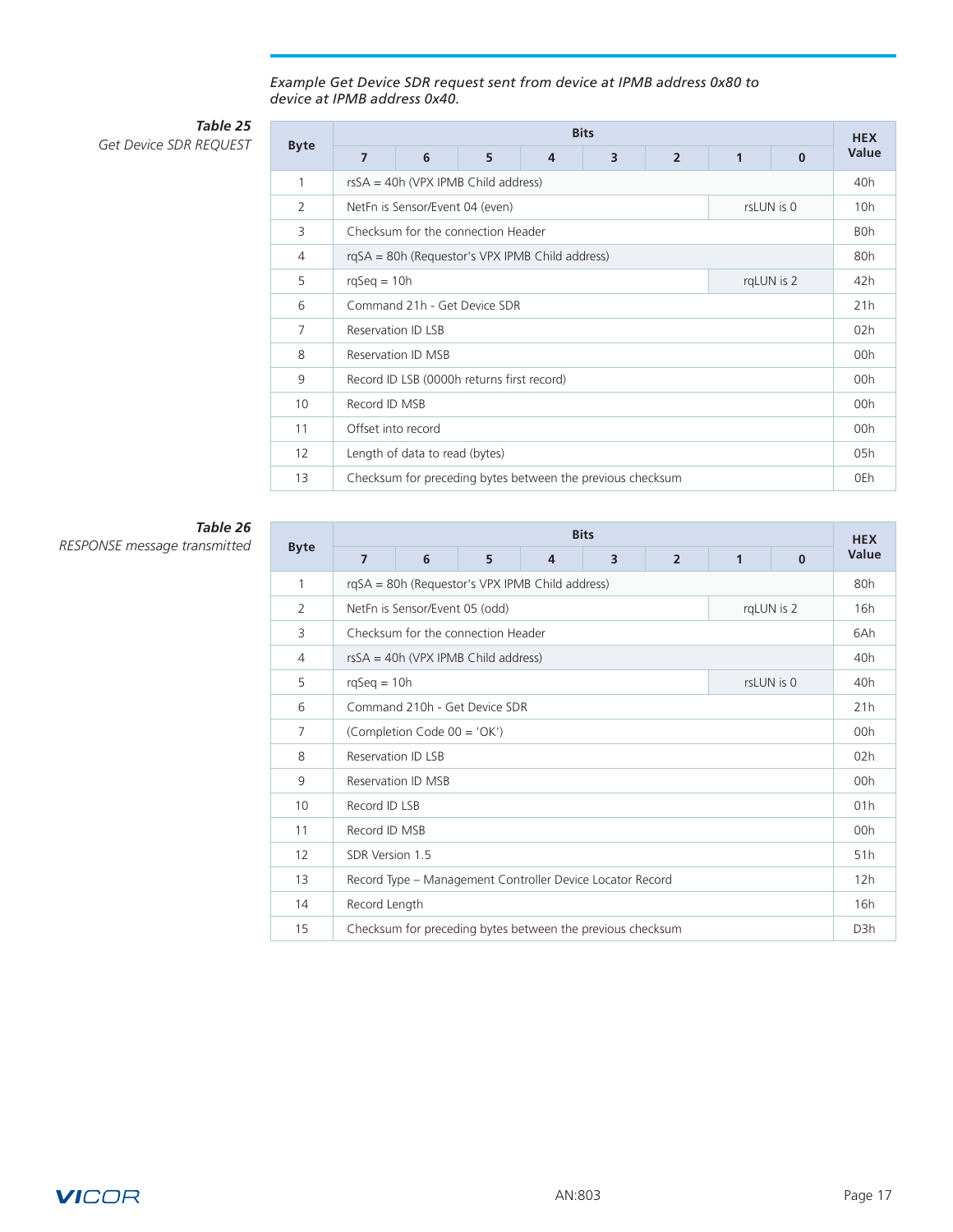### **Sensor/Event Command 22h: Reserve Device SDR Repository**

This command is used to obtain a Reservation ID. The Reservation ID is part of a mechanism that is used to notify the Requestor that a record may have changed during the process of a multi-part read. See *IPMI Specification* section 33.11 (p. 440), Reserve SDR Repository, for more information on the function and use of Reservation IDs.

# *Table 27*

<span id="page-17-0"></span>*Reserve Device SDR Repository request and response*

| <b>Byte</b>          | <b>Data Field</b>      |  |  |  |  |  |  |  |
|----------------------|------------------------|--|--|--|--|--|--|--|
| <b>Request Data</b>  |                        |  |  |  |  |  |  |  |
|                      | No request data        |  |  |  |  |  |  |  |
| <b>Response Data</b> |                        |  |  |  |  |  |  |  |
|                      | Completion Code        |  |  |  |  |  |  |  |
| 2                    | Reservation ID LS Byte |  |  |  |  |  |  |  |
| 3                    | Reservation ID MS Byte |  |  |  |  |  |  |  |

*Example Reserve Device SDR Repository request sent from device at IPMB address 0x80 to device at IPMB address 0x40.*

# *Table 28*

*Reserve Device SDR Repository REQUEST*

|                | <b>Bits</b>                                     |                                                            |   |   |   |                |  |   |       |  |  |  |  |
|----------------|-------------------------------------------------|------------------------------------------------------------|---|---|---|----------------|--|---|-------|--|--|--|--|
| <b>Byte</b>    |                                                 | 6                                                          | 5 | 4 | 3 | $\overline{2}$ |  | 0 | Value |  |  |  |  |
|                | $rsSA = 40h$ (VPX IPMB Child address)           |                                                            |   |   |   |                |  |   |       |  |  |  |  |
| $\mathcal{P}$  | rsLUN is 0<br>NetFn is Sensor/Event 04 (even)   |                                                            |   |   |   |                |  |   |       |  |  |  |  |
| 3              | Checksum for the connection Header              |                                                            |   |   |   |                |  |   |       |  |  |  |  |
| $\overline{4}$ | rgSA = 80h (Requestor's VPX IPMB Child address) |                                                            |   |   |   |                |  |   |       |  |  |  |  |
| 5              | $rqSeq = 08h$<br>rgLUN is 2                     |                                                            |   |   |   |                |  |   |       |  |  |  |  |
| 6              | Command 22h - Reserve Device SDR Repository     |                                                            |   |   |   |                |  |   |       |  |  |  |  |
|                |                                                 | Checksum for preceding bytes between the previous checksum |   |   |   |                |  |   | 3Ch   |  |  |  |  |

### *Table 29 RESPONSE message transmitted* **Byte**

| <b>Byte</b> | <b>Bits</b>                           |                                                 |                                             |                |                                                            |                |  |          |       |  |  |  |  |
|-------------|---------------------------------------|-------------------------------------------------|---------------------------------------------|----------------|------------------------------------------------------------|----------------|--|----------|-------|--|--|--|--|
|             | 7                                     | 6                                               | 5                                           | $\overline{4}$ | 3                                                          | $\overline{2}$ |  | $\Omega$ | Value |  |  |  |  |
|             |                                       | rgSA = 80h (Requestor's VPX IPMB Child address) |                                             |                |                                                            |                |  |          |       |  |  |  |  |
| 2           |                                       | rgLUN is 2<br>NetFn is Sensor/Event 05 (odd)    |                                             |                |                                                            |                |  |          |       |  |  |  |  |
| 3           |                                       | Checksum for the connection Header              |                                             |                |                                                            |                |  |          |       |  |  |  |  |
| 4           | $rsSA = 40h (VPX IPMB Child address)$ |                                                 |                                             |                |                                                            |                |  |          |       |  |  |  |  |
| 5           | rsLUN is 0<br>$rqSeq = 08h$           |                                                 |                                             |                |                                                            |                |  |          |       |  |  |  |  |
| 6           |                                       |                                                 | Command 22h - Reserve Device SDR Repository |                |                                                            |                |  |          | 22h   |  |  |  |  |
| 7           | (Completion Code 00 = 'OK')           |                                                 |                                             |                |                                                            |                |  |          |       |  |  |  |  |
| 8           | Reservation ID LSB                    |                                                 |                                             |                |                                                            |                |  |          |       |  |  |  |  |
| 9           | Reservation ID MSB                    |                                                 |                                             |                |                                                            |                |  |          |       |  |  |  |  |
| 10          |                                       |                                                 |                                             |                | Checksum for preceding bytes between the previous checksum |                |  |          | 7Ch   |  |  |  |  |

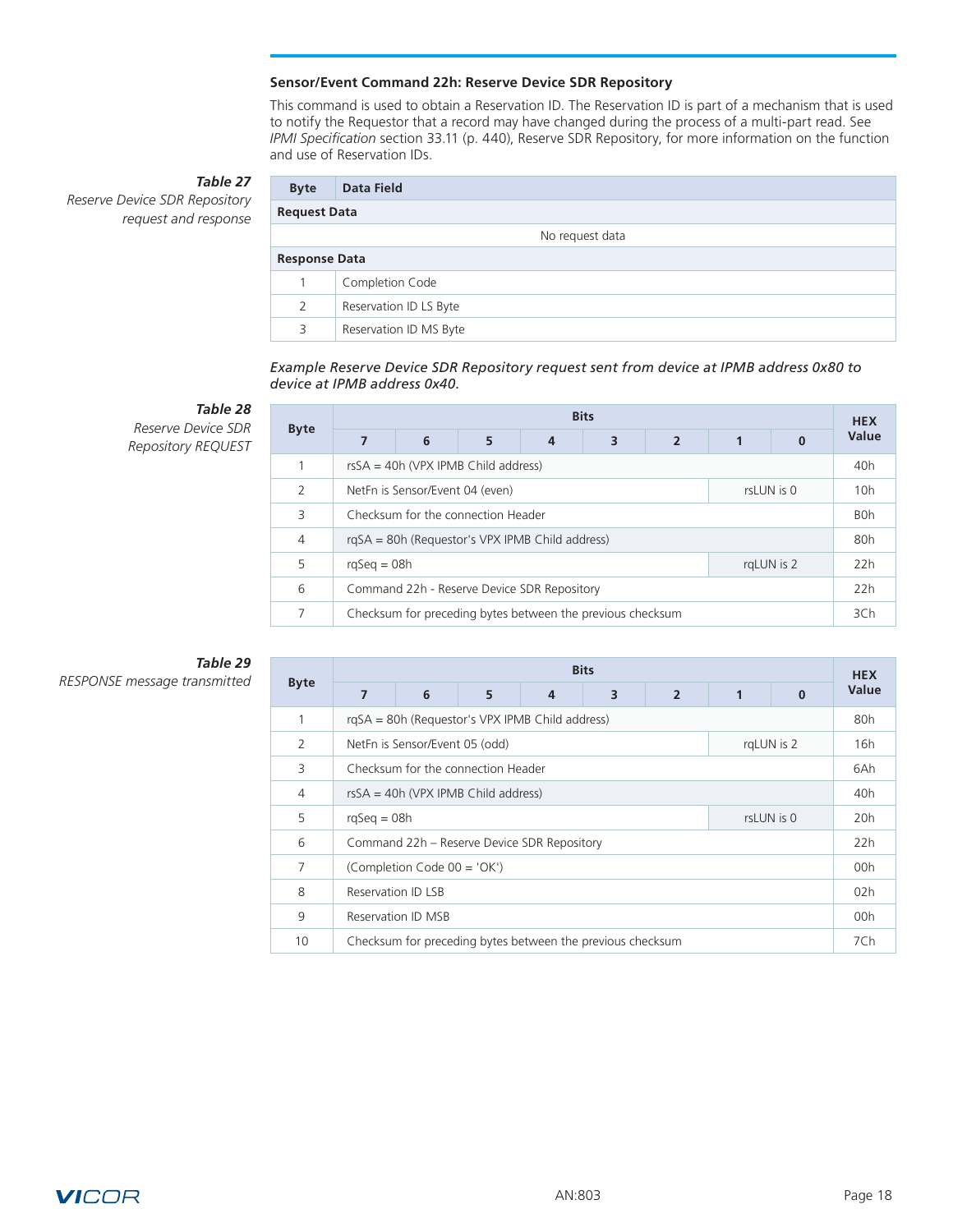#### **Sensor/Event Command 25h: Get Sensor Hysteresis**

This command retrieves the present hysteresis values for the specified sensor. If the sensor hysteresis values are 'fixed', then the hysteresis values can be obtained from the SDR for the sensor.

*Table 33*

<span id="page-18-0"></span>*Get Sensor Hysteresis request and response*

| <b>Byte</b>         | Data Field                                          |  |  |  |  |  |  |  |
|---------------------|-----------------------------------------------------|--|--|--|--|--|--|--|
| <b>Request Data</b> |                                                     |  |  |  |  |  |  |  |
|                     | Sensor number ( $0xFF$ = reserved)                  |  |  |  |  |  |  |  |
| 2                   | Reserved for future hysteresis mask (write as OxFF) |  |  |  |  |  |  |  |
|                     | <b>Response Data</b>                                |  |  |  |  |  |  |  |
|                     | Completion code                                     |  |  |  |  |  |  |  |
| 2                   | Positive-going threshold hysteresis value           |  |  |  |  |  |  |  |
| 3                   | Negative-going threshold hysteresis value           |  |  |  |  |  |  |  |

Note: Returns a value of 0x00 if hysteresis is N/A.

### *Example Get Sensor Hysteresis request sent from device at IPMB address 0x80 to device at IPMB address 0x40.*

# *Table 34*

**Get Sensor Hysteresis REQUEST** 

|                | <b>Bits</b>                                         |   |                                                            |   |   |                |  |          |       |  |  |  |  |
|----------------|-----------------------------------------------------|---|------------------------------------------------------------|---|---|----------------|--|----------|-------|--|--|--|--|
| <b>Byte</b>    | 7                                                   | 6 | 5                                                          | 4 | 3 | $\overline{2}$ |  | $\bf{0}$ | Value |  |  |  |  |
| 1              | $rsSA = 40h$ (VPX IPMB Child address)               |   |                                                            |   |   |                |  |          |       |  |  |  |  |
| 2              | rsLUN is 0<br>NetFn is Sensor/Event 04 (even)       |   |                                                            |   |   |                |  |          |       |  |  |  |  |
| 3              | Checksum for the connection Header                  |   |                                                            |   |   |                |  |          |       |  |  |  |  |
| $\overline{4}$ | rgSA = 80h (Requestor's VPX IPMB Child address)     |   |                                                            |   |   |                |  |          |       |  |  |  |  |
| 5              | $rqSeq = 04h$<br>rgLUN is 2                         |   |                                                            |   |   |                |  |          |       |  |  |  |  |
| 6              | Command - Get Sensor Hysteresis                     |   |                                                            |   |   |                |  |          |       |  |  |  |  |
| 7              | Sensor number (OxFF = reserved)                     |   |                                                            |   |   |                |  |          |       |  |  |  |  |
| 8              | Reserved for future hysteresis mask (write as 0xFF) |   |                                                            |   |   |                |  |          |       |  |  |  |  |
| 9              |                                                     |   | Checksum for preceding bytes between the previous checksum |   |   |                |  |          | 42h   |  |  |  |  |

## *Table 35*  $RESPONSE$  message transmitted

|                | <b>Bits</b>                                  |                                                     |                                                            |  |  |  |  |  |     |  |  |
|----------------|----------------------------------------------|-----------------------------------------------------|------------------------------------------------------------|--|--|--|--|--|-----|--|--|
| <b>Byte</b>    | 7                                            | 6<br>5<br>$\overline{2}$<br>3<br>1<br>4<br>$\Omega$ |                                                            |  |  |  |  |  |     |  |  |
|                |                                              |                                                     | rqSA = 80h (Requestor's VPX IPMB Child address)            |  |  |  |  |  | 80h |  |  |
| $\overline{2}$ | rgLUN is 2<br>NetFn is Sensor/Event 05 (odd) |                                                     |                                                            |  |  |  |  |  |     |  |  |
| 3              | Checksum for the connection Header           |                                                     |                                                            |  |  |  |  |  |     |  |  |
| $\overline{4}$ | rsSA = 40h (VPX IPMB Child address)          |                                                     |                                                            |  |  |  |  |  |     |  |  |
| 5              | rsLUN is 0<br>$rqSeq = 08h$                  |                                                     |                                                            |  |  |  |  |  |     |  |  |
| 6              |                                              |                                                     | Command - Get Sensor Hysteresis                            |  |  |  |  |  | 25h |  |  |
| 7              | (Completion Code 00 = 'OK')                  |                                                     |                                                            |  |  |  |  |  |     |  |  |
| 8              | Positive-going Threshold Hysteresis Value    |                                                     |                                                            |  |  |  |  |  |     |  |  |
| 9              | Negative-going Threshold Hysteresis Value    |                                                     |                                                            |  |  |  |  |  |     |  |  |
| 10             |                                              |                                                     | Checksum for preceding bytes between the previous checksum |  |  |  |  |  | 75h |  |  |

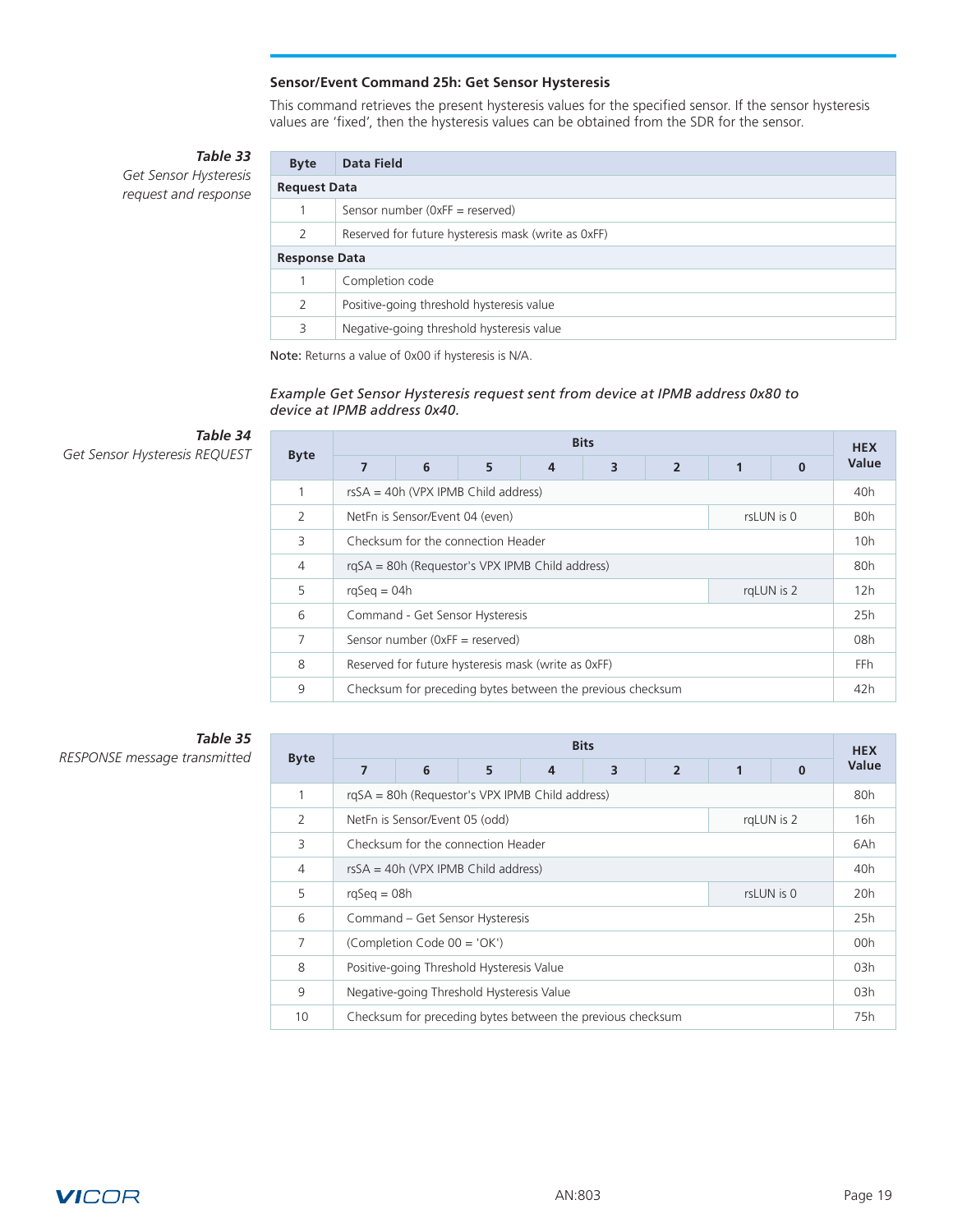### **Sensor/Event Command 27h: Get Sensor Thresholds**

This command retrieves the threshold for the given sensor.

# *Table 36*

<span id="page-19-0"></span>*Get Sensor Thresholds request and response*

| <b>Byte</b>         | <b>Data Field</b>                                                                                                                                                                                                                                                                         |  |  |  |  |  |  |  |  |  |
|---------------------|-------------------------------------------------------------------------------------------------------------------------------------------------------------------------------------------------------------------------------------------------------------------------------------------|--|--|--|--|--|--|--|--|--|
| <b>Request Data</b> |                                                                                                                                                                                                                                                                                           |  |  |  |  |  |  |  |  |  |
|                     | Sensor number (0xFF = reserved)                                                                                                                                                                                                                                                           |  |  |  |  |  |  |  |  |  |
|                     | <b>Response Data</b>                                                                                                                                                                                                                                                                      |  |  |  |  |  |  |  |  |  |
| 1                   | Completion code                                                                                                                                                                                                                                                                           |  |  |  |  |  |  |  |  |  |
| 2                   | Readable Thresholds<br><b>d7:d6</b> reserved(return as 00b)<br>d5 upper non-recoverable threshold<br>d4 upper critical threshold<br>d3 upper non-critical threshold<br><b>d2</b> lower non-recoverable threshold<br>d1 lower critical threshold<br><b>d0</b> lower non-critical threshold |  |  |  |  |  |  |  |  |  |
| 3                   | Lower non-critical threshold                                                                                                                                                                                                                                                              |  |  |  |  |  |  |  |  |  |
| 4                   | Lower critical threshold                                                                                                                                                                                                                                                                  |  |  |  |  |  |  |  |  |  |
| 5                   | Lower non-recoverable threshold                                                                                                                                                                                                                                                           |  |  |  |  |  |  |  |  |  |
| 6                   | Upper non-critical threshold                                                                                                                                                                                                                                                              |  |  |  |  |  |  |  |  |  |
| 7                   | Upper critical threshold                                                                                                                                                                                                                                                                  |  |  |  |  |  |  |  |  |  |
| 8                   | Upper non-recoverable threshold                                                                                                                                                                                                                                                           |  |  |  |  |  |  |  |  |  |

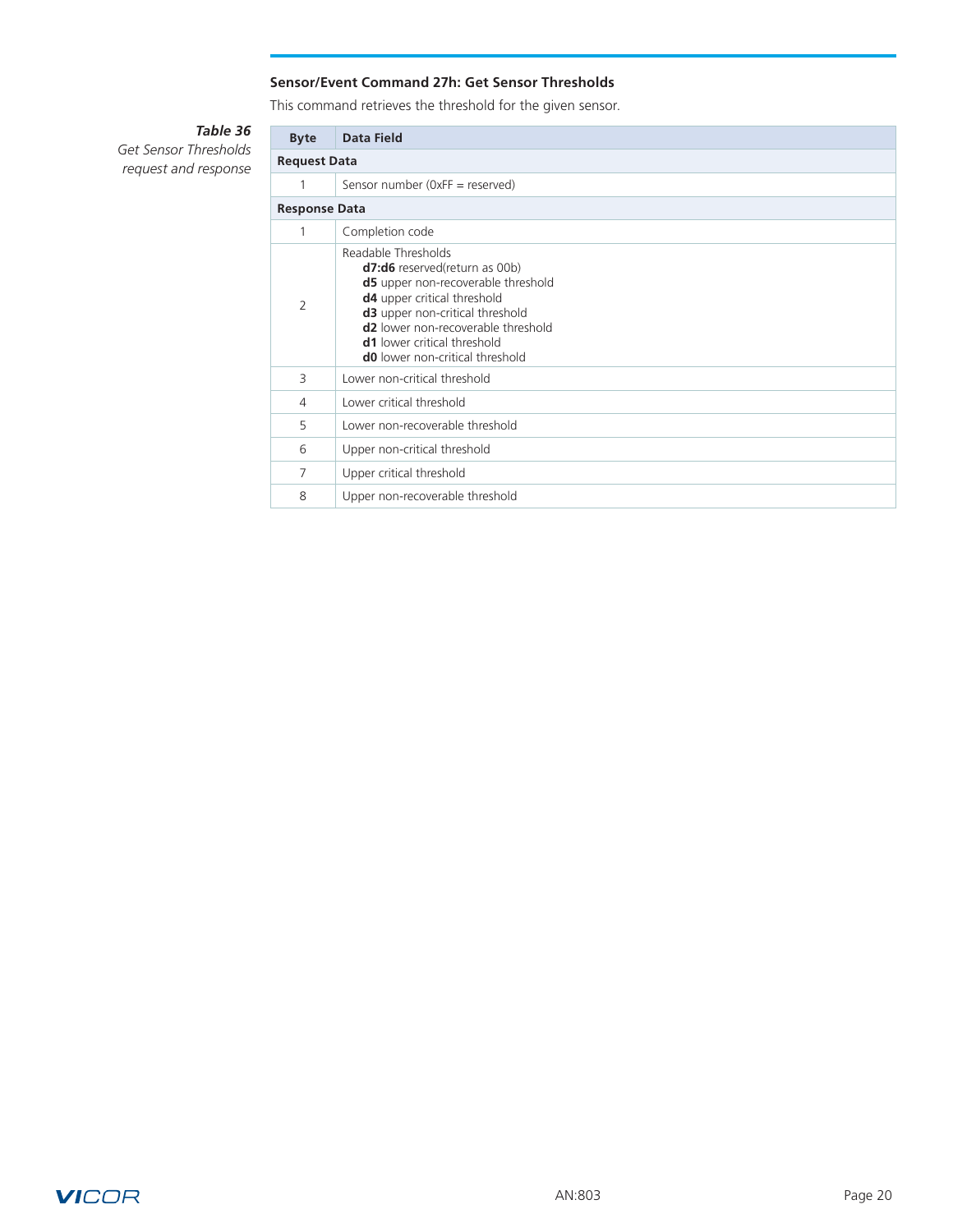*Example Get Sensor Thresholds for VS1 request sent from device at IPMB address 0x80 to device at IPMB address 0x40.*

*Table 37 Get Sensor Thresholds for VS1 REQUEST*

|                | <b>Bits</b>                                              |   |                                                            |   |   |                |  |            |       |  |  |
|----------------|----------------------------------------------------------|---|------------------------------------------------------------|---|---|----------------|--|------------|-------|--|--|
| <b>Byte</b>    | 7                                                        | 6 | 5                                                          | 4 | 3 | $\overline{2}$ |  | $\Omega$   | Value |  |  |
| 1              | $rsSA = 40h$ (VPX IPMB Child address)                    |   |                                                            |   |   |                |  |            |       |  |  |
| $\mathcal{P}$  | NetFn is Group Extension Request 2C (even)<br>rsLUN is 0 |   |                                                            |   |   |                |  |            |       |  |  |
| Β              | Checksum for the connection Header                       |   |                                                            |   |   |                |  |            |       |  |  |
| $\overline{4}$ | rgSA = 80h (Requestor's VPX IPMB Child address)          |   |                                                            |   |   |                |  |            |       |  |  |
| 5              | $rqSeq = 04h$                                            |   |                                                            |   |   |                |  | rgLUN is 2 | 12h   |  |  |
| 6              | Command - Get Sensor Thresholds                          |   |                                                            |   |   |                |  |            |       |  |  |
| $\overline{7}$ | Sensor Number (0xFF = reserved)                          |   |                                                            |   |   |                |  |            |       |  |  |
| 8              |                                                          |   | Checksum for preceding bytes between the previous checksum |   |   |                |  |            | 3Fh   |  |  |

# *Table 38*

 $RESPONSE$  message transmitted

|                | <b>Bits</b>                                                                                 |                                                 |                                 |  |                                                            |  |  |            |            |  |  |  |
|----------------|---------------------------------------------------------------------------------------------|-------------------------------------------------|---------------------------------|--|------------------------------------------------------------|--|--|------------|------------|--|--|--|
| <b>Byte</b>    | $\overline{\mathbf{3}}$<br>6<br>$\overline{2}$<br>$\overline{7}$<br>5<br>4<br>1<br>$\bf{0}$ |                                                 |                                 |  |                                                            |  |  |            |            |  |  |  |
| 1              |                                                                                             | rgSA = 80h (Requestor's VPX IPMB Child address) |                                 |  |                                                            |  |  |            |            |  |  |  |
| $\overline{2}$ |                                                                                             | NetFn is Sensor/Event 05 (odd)                  |                                 |  |                                                            |  |  | rqLUN is 2 | 16h        |  |  |  |
| 3              |                                                                                             | Checksum for the connection Header              |                                 |  |                                                            |  |  |            |            |  |  |  |
| $\overline{4}$ | $rsSA = 40h$ (VPX IPMB Child address)                                                       |                                                 |                                 |  |                                                            |  |  |            |            |  |  |  |
| 5              |                                                                                             | $rqSeq = 08h$<br>rsLUN is 0                     |                                 |  |                                                            |  |  |            |            |  |  |  |
| 6              | Command – Get Sensor Thresholds                                                             |                                                 |                                 |  |                                                            |  |  |            |            |  |  |  |
| 7              | (Completion Code 00 = 'OK')                                                                 |                                                 |                                 |  |                                                            |  |  |            |            |  |  |  |
| 8              | Readable Thresholds                                                                         |                                                 |                                 |  |                                                            |  |  |            |            |  |  |  |
| 9              |                                                                                             | Lower non-critical threshold [c]                |                                 |  |                                                            |  |  |            | 00h        |  |  |  |
| 10             |                                                                                             | Lower critical threshold                        |                                 |  |                                                            |  |  |            | 7Eh        |  |  |  |
| 11             |                                                                                             |                                                 | Lower non-recoverable threshold |  |                                                            |  |  |            | 72h        |  |  |  |
| 12             |                                                                                             | Upper non-critical threshold [c]                |                                 |  |                                                            |  |  |            | 00h        |  |  |  |
| 13             | Upper critical threshold                                                                    |                                                 |                                 |  |                                                            |  |  |            |            |  |  |  |
| 14             |                                                                                             |                                                 | Upper non-recoverable threshold |  |                                                            |  |  |            | <b>BBh</b> |  |  |  |
| 15             |                                                                                             |                                                 |                                 |  | Checksum for preceding bytes between the previous checksum |  |  |            | CAh        |  |  |  |

[c] Non-critical thresholds are not supported.

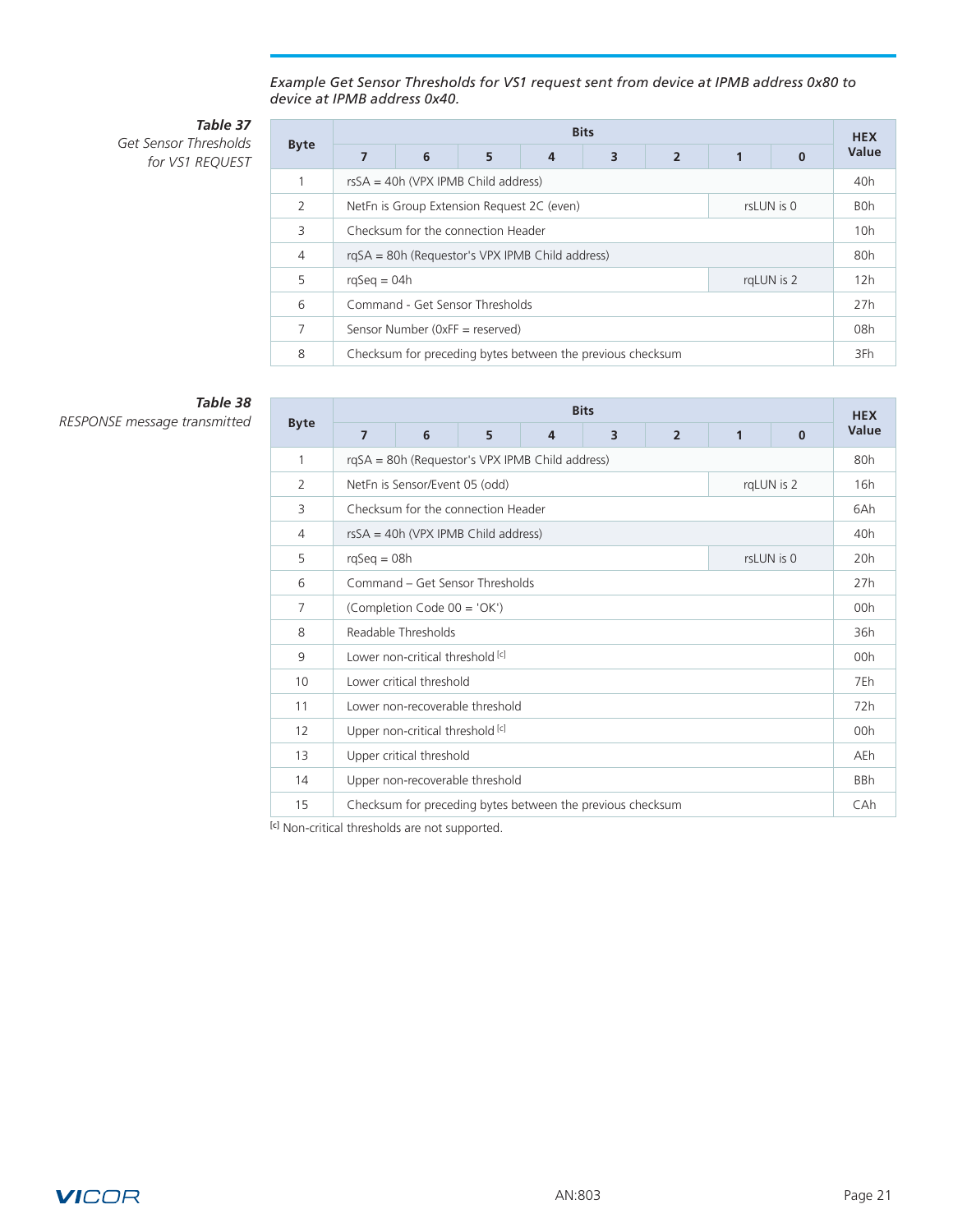### **Sensor/Event Command 29h: Get Sensor Event Enable**

This command returns the enabled/disabled state for Event Message Generation from the selected sensor. The command also returns the enabled/disabled state for scanning on the sensor.

A typical sensor will come up with Event Messages (EvM) enabled for all thresholds. Sensors are not required to have individual or per-event Event Message enables. The type of enable/disable support that a sensor provides can be obtained from the Sensor Data Record for the sensor.

## *Table 39*

r.

<span id="page-21-0"></span>*Get Sensor Event Enable request and response (sensors with threshold-based events)*

| <b>Byte</b>         | <b>Data Field</b>                                                                                                                                                                                                                                                                                                                                                                                                                                                                                   |
|---------------------|-----------------------------------------------------------------------------------------------------------------------------------------------------------------------------------------------------------------------------------------------------------------------------------------------------------------------------------------------------------------------------------------------------------------------------------------------------------------------------------------------------|
| <b>Request Data</b> |                                                                                                                                                                                                                                                                                                                                                                                                                                                                                                     |
| 1                   | Sensor number ( $0xFF$ = reserved)                                                                                                                                                                                                                                                                                                                                                                                                                                                                  |
|                     | <b>Response Data (all cases)</b>                                                                                                                                                                                                                                                                                                                                                                                                                                                                    |
| 1                   | Completion code                                                                                                                                                                                                                                                                                                                                                                                                                                                                                     |
| $\overline{2}$      | Sensor status<br>d7 All Event Messages Enable<br><b>d6</b> Sensor Scanning Enable<br>d5:d0 reserved - ignore on read                                                                                                                                                                                                                                                                                                                                                                                |
|                     | Response Data (for sensors with threshold-based events)                                                                                                                                                                                                                                                                                                                                                                                                                                             |
| 3                   | <b>d7</b> assertion event for upper non-critical going high<br><b>d6</b> assertion event for upper non-critical going low<br><b>d5</b> assertion event for lower non-recoverable going high<br>d4 assertion event for lower non-recoverable going low<br><b>d3</b> assertion event for lower critical going high<br>d2 assertion event for lower critical going low<br>d1 assertion event for lower non-critical going high<br><b>d0</b> assertion event for lower non-critical going low           |
| 4                   | <b>d7:d4</b> reserved - write as 0000b<br>d3 assertion event for upper non-recoverable going high<br><b>d2</b> assertion event for upper non-recoverable going low<br><b>d1</b> assertion event for upper critical going high<br>d0 assertion event for upper critical going low                                                                                                                                                                                                                    |
| 5                   | d7 de-assertion event for upper non-critical going high<br>d6 de-assertion event for upper non-critical going low<br>d5 de-assertion event for lower non-recoverable going high<br><b>d4</b> de-assertion event for lower non-recoverable going low<br><b>d3</b> de-assertion event for lower critical going high<br><b>d2</b> de-assertion event for lower critical going low<br>d1 de-assertion event for lower non-critical going high<br>d0 de-assertion event for lower non-critical going low |
| 6                   | <b>d7:d4</b> reserved - write as 0000b<br><b>d3</b> de-assertion event for upper non-recoverable going high<br>d2 de-assertion event for upper non-recoverable going low<br>d1 de-assertion event for upper critical going high<br><b>d0</b> de-assertion event for upper critical going low                                                                                                                                                                                                        |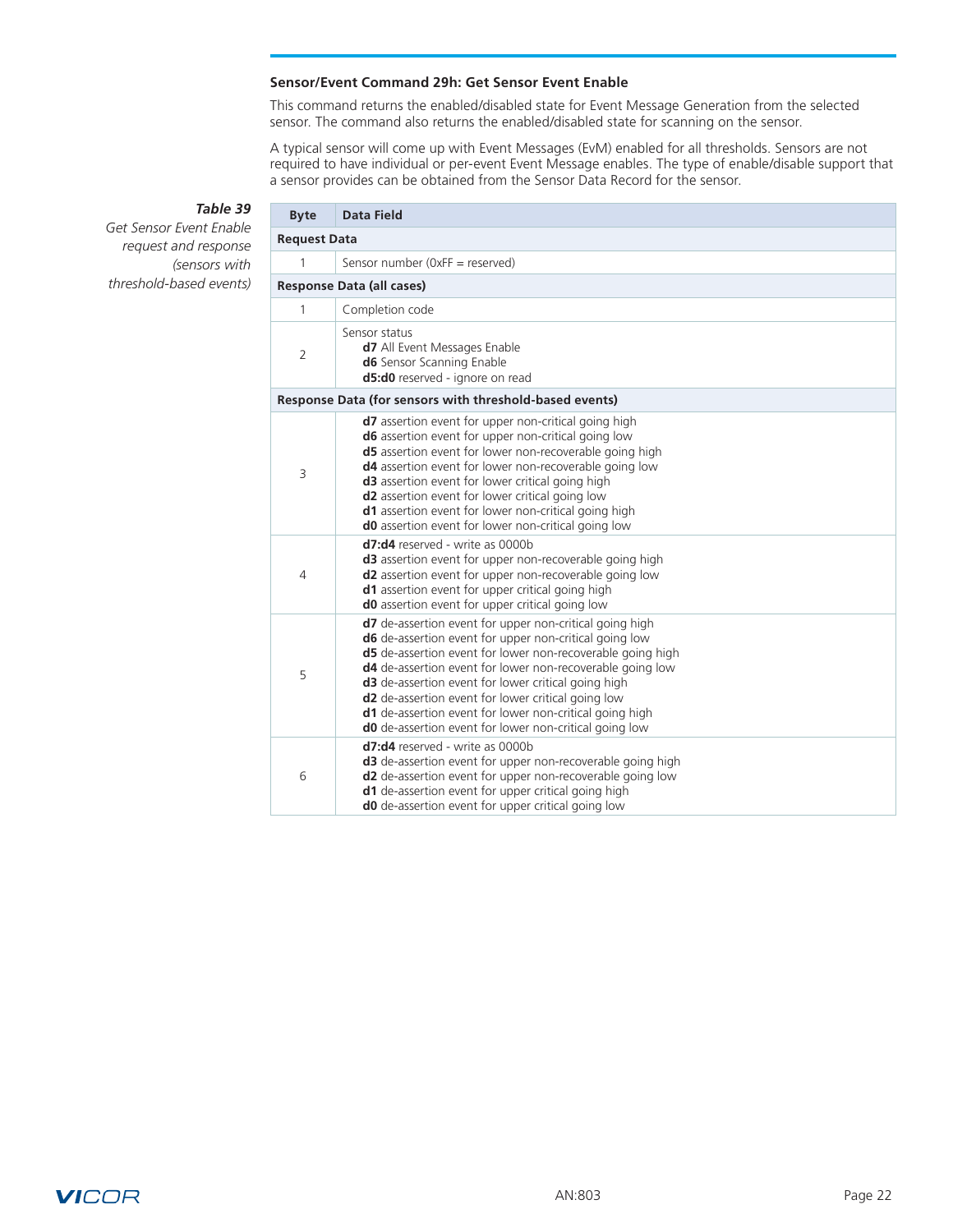## **Sensor/Event Command 29h: Get Sensor Event Enable (Cont.)**

# *Table 40*

*Get Sensor Event Enable request and response (sensors with descrete events)*

| <b>Byte</b>         | <b>Data Field</b>                                                                                                                                                                                                                                                                                                                                                                                           |  |  |  |  |  |  |  |  |
|---------------------|-------------------------------------------------------------------------------------------------------------------------------------------------------------------------------------------------------------------------------------------------------------------------------------------------------------------------------------------------------------------------------------------------------------|--|--|--|--|--|--|--|--|
| <b>Request Data</b> |                                                                                                                                                                                                                                                                                                                                                                                                             |  |  |  |  |  |  |  |  |
| 1                   | Sensor number ( $0xFF$ = reserved)                                                                                                                                                                                                                                                                                                                                                                          |  |  |  |  |  |  |  |  |
|                     | <b>Response Data (all cases)</b>                                                                                                                                                                                                                                                                                                                                                                            |  |  |  |  |  |  |  |  |
| 1                   | Completion code                                                                                                                                                                                                                                                                                                                                                                                             |  |  |  |  |  |  |  |  |
| 2                   | Sensor status<br><b>d7</b> All Event Messages Enable<br><b>d6</b> Sensor Scanning Enable<br>d5:d0 reserved - ignore on read                                                                                                                                                                                                                                                                                 |  |  |  |  |  |  |  |  |
|                     | Response Data (for sensors with discrete events)                                                                                                                                                                                                                                                                                                                                                            |  |  |  |  |  |  |  |  |
| 3                   | <b>d7</b> assertion event message for state bit 7<br>d6 assertion event message for state bit 6<br>d5 assertion event message for state bit 5<br>d4 assertion event message for state bit 4<br>d3 assertion event message for state bit 3<br>d <sub>2</sub> assertion event message for state bit 2<br>d1 assertion event message for state bit 1<br><b>d0</b> assertion event message for state bit 0      |  |  |  |  |  |  |  |  |
| 4                   | d7 reserved<br>d6 assertion event message for state bit 14<br>d5 assertion event message for state bit 13<br>d4 assertion event message for state bit 12<br>d3 assertion event message for state bit 11<br>d2 assertion event message for state bit 10<br>d1 assertion event message for state bit 9<br>d0 assertion event message for state bit 8                                                          |  |  |  |  |  |  |  |  |
| 5                   | d7 de-assertion event message for state bit 7<br>d6 de-assertion event message for state bit 6<br>d5 de-assertion event message for state bit 5<br>d4 de-assertion event message for state bit 4<br>d3 de-assertion event message for state bit 3<br>d2 de-assertion event message for state bit 2<br>d1 de-assertion event message for state bit 1<br><b>d0</b> de-assertion event message for state bit 0 |  |  |  |  |  |  |  |  |
| 6                   | d7 reserved<br><b>d6</b> de-assertion event message for state bit 14<br>d5 de-assertion event message for state bit 13<br>d4 de-assertion event message for state bit 12<br>d3 de-assertion event message for state bit 11<br>d2 de-assertion event message for state bit 10<br>d1 de-assertion event message for state bit 9<br>d0 de-assertion event message for state bit 8                              |  |  |  |  |  |  |  |  |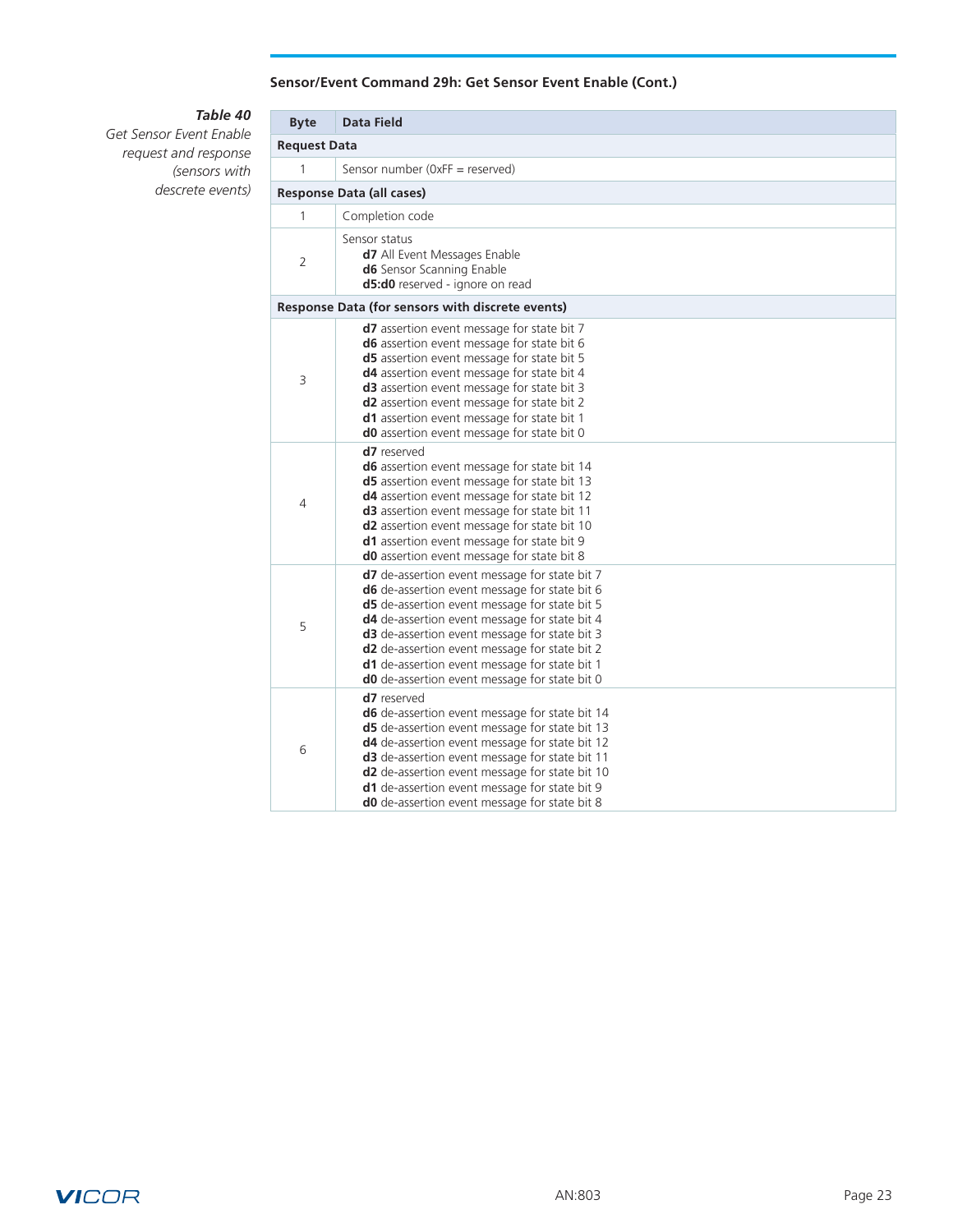#### *Example Get Sensor Event Enable for Sensor 8: VS1 request sent from device at IPMB address 0x80 to device at IPMB address 0x40.*

# *Table 41*

*Get Sensor Event Enable for Sensor 8: VS1 REQUEST*

| <b>Byte</b>    | <b>Bits</b>                                              |   |   |                                                            |   |                |  |          |       |  |  |
|----------------|----------------------------------------------------------|---|---|------------------------------------------------------------|---|----------------|--|----------|-------|--|--|
|                | $\overline{7}$                                           | 6 | 5 | 4                                                          | 3 | $\overline{2}$ |  | $\Omega$ | Value |  |  |
|                | rsSA = 40h (VPX IPMB Child address)                      |   |   |                                                            |   |                |  |          |       |  |  |
| $\mathcal{P}$  | NetFn is Group Extension Request 2C (even)<br>rsLUN is 0 |   |   |                                                            |   |                |  |          |       |  |  |
| 3              | Checksum for the connection Header                       |   |   |                                                            |   |                |  |          |       |  |  |
| $\overline{4}$ | rgSA = 80h (Requestor's VPX IPMB Child address)          |   |   |                                                            |   |                |  |          |       |  |  |
| 5              | $rqSeq = 04h$<br>rgLUN is 2                              |   |   |                                                            |   |                |  |          |       |  |  |
| 6              | Command - Get Event Enable                               |   |   |                                                            |   |                |  |          |       |  |  |
| 7              | Sensor Number (OxFF = reserved)                          |   |   |                                                            |   |                |  |          |       |  |  |
| 8              |                                                          |   |   | Checksum for preceding bytes between the previous checksum |   |                |  |          | 3Dh   |  |  |

# *Table 42*

|             | <b>Bits</b>                       |                                                 |   |   |                                                            |                |     |          |                  |  |
|-------------|-----------------------------------|-------------------------------------------------|---|---|------------------------------------------------------------|----------------|-----|----------|------------------|--|
| <b>Byte</b> | $\overline{7}$                    | 6                                               | 5 | 4 | 3                                                          | $\overline{2}$ | 1   | $\bf{0}$ | Value            |  |
| 1           |                                   | rgSA = 80h (Requestor's VPX IPMB Child address) |   |   |                                                            |                |     |          | 80h              |  |
| 2           |                                   | rqLUN is 2<br>NetFn is Sensor/Event 05 (odd)    |   |   |                                                            |                |     |          |                  |  |
| 3           |                                   | Checksum for the connection Header              |   |   |                                                            |                |     |          | 6Ah              |  |
| 4           |                                   | $rsSA = 40h$ (VPX IPMB Child address)           |   |   |                                                            |                |     |          | 40h              |  |
| 5           | $rqSeq = 08h$<br>rsLUN is 0       |                                                 |   |   |                                                            |                | 20h |          |                  |  |
| 6           | Command - Get Sensor Event Enable |                                                 |   |   |                                                            |                | 29h |          |                  |  |
| 7           | (Completion Code 00 = 'OK')       |                                                 |   |   |                                                            |                | 00h |          |                  |  |
| 8           | Sensor Status                     |                                                 |   |   |                                                            |                | 40h |          |                  |  |
| 9           | Assertion Event Enable status     |                                                 |   |   |                                                            |                | 3Ch |          |                  |  |
| 10          | Assertion Event Enable status     |                                                 |   |   |                                                            |                | 0Fh |          |                  |  |
| 11          | De-assertion Event Enable status  |                                                 |   |   |                                                            |                | 3Ch |          |                  |  |
| 12          | De-assertion Event enable status  |                                                 |   |   |                                                            |                |     | 0Fh      |                  |  |
| 13          |                                   |                                                 |   |   | Checksum for preceding bytes between the previous checksum |                |     |          | A <sub>1</sub> h |  |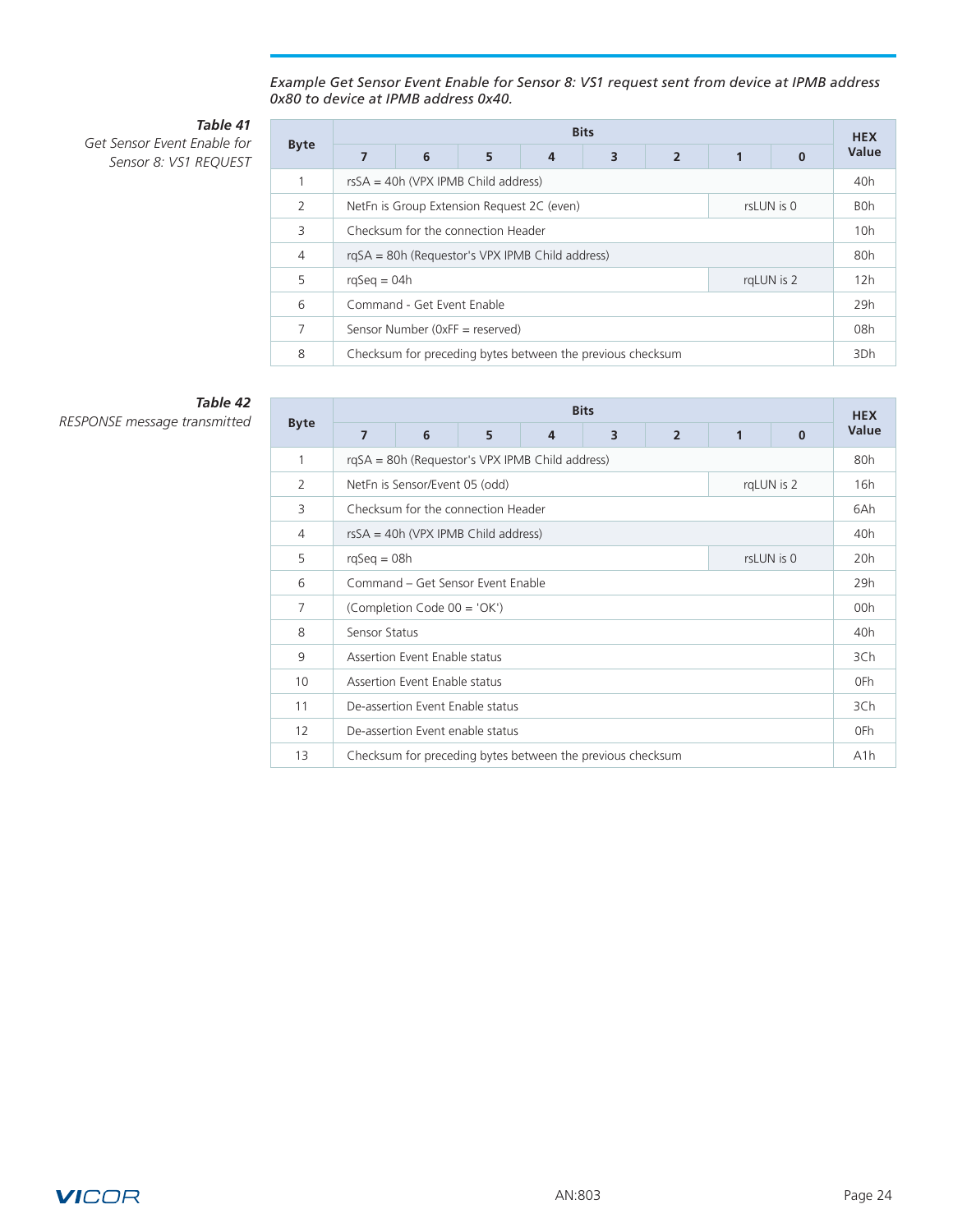#### <span id="page-24-0"></span>**Sensor/Event Command 2Bh: Get Sensor Event Status**

The Get Sensor Event Status command is provided to support systems where sensor polling is used in addition to, or instead of, Event Messages for event detection.

A device that implements a sensor *must generate only a single Event Message* for a given sensor event. However, retries of the same message will be allowed.

All of the analog threshold sensors are 'auto- re-arm' sensors, clearing their internal flag when the event condition goes away. The Get Sensor Event Status commands may be considered as returning the state of these internal flags.

The event status gets updated when the controller detects a state change or transition between the present state and the previous state (conditioned by hysteresis as appropriate). The exception to this is when a sensor is re-armed by a Set Event Receiver command. In this case, the event status gets updated after the controller gets its first reading for the sensor.

The format of the Get Sensor Event Status response is dependent on whether the sensor was threshold based or discrete.

#### *Threshold-based*

Present threshold comparison event status.

#### *Discrete*

Present event status represented by a bit mask indicating the event conditions that are presently active on the sensor.

Note: this is redundant to the status returned with the 'Get Sensor Reading' command if there is no hysteresis associated with the sensor.

#### *Table 45*

*Get Sensor Event Status request and response (sensors with threshold-based events)*

| <b>Byte</b>         | <b>Data Field</b>                                                                                                                                                                                                                                                                                                                                                                                                                                                                                   |
|---------------------|-----------------------------------------------------------------------------------------------------------------------------------------------------------------------------------------------------------------------------------------------------------------------------------------------------------------------------------------------------------------------------------------------------------------------------------------------------------------------------------------------------|
| <b>Request Data</b> |                                                                                                                                                                                                                                                                                                                                                                                                                                                                                                     |
| 1                   | Sensor number ( $0xFF$ = reserved)                                                                                                                                                                                                                                                                                                                                                                                                                                                                  |
|                     | <b>Response Data (all cases)</b>                                                                                                                                                                                                                                                                                                                                                                                                                                                                    |
| 1                   | Completion code                                                                                                                                                                                                                                                                                                                                                                                                                                                                                     |
| $\overline{2}$      | Sensor status<br>d7 All Event Messages Enable<br>d6 Sensor Scanning Enable<br>d5:d0 reserved - ignore on read                                                                                                                                                                                                                                                                                                                                                                                       |
|                     | Response Data (for sensors with threshold-based events)                                                                                                                                                                                                                                                                                                                                                                                                                                             |
| 3                   | <b>d7</b> assertion event for upper non-critical going high<br><b>d6</b> assertion event for upper non-critical going low<br><b>d5</b> assertion event for lower non-recoverable going high<br>d4 assertion event for lower non-recoverable going low<br>d3 assertion event for lower critical going high<br>d2 assertion event for lower critical going low<br>d1 assertion event for lower non-critical going high<br>d0 assertion event for lower non-critical going low                         |
| 4                   | <b>d7:d4</b> reserved - write as 0000b<br>d3 assertion event for upper non-recoverable going high<br>d2 assertion event for upper non-recoverable going low<br><b>d1</b> assertion event for upper critical going high<br><b>d0</b> assertion event for upper critical going low                                                                                                                                                                                                                    |
| 5                   | d7 de-assertion event for upper non-critical going high<br>d6 de-assertion event for upper non-critical going low<br>d5 de-assertion event for lower non-recoverable going high<br><b>d4</b> de-assertion event for lower non-recoverable going low<br><b>d3</b> de-assertion event for lower critical going high<br><b>d2</b> de-assertion event for lower critical going low<br>d1 de-assertion event for lower non-critical going high<br>d0 de-assertion event for lower non-critical going low |
| 6                   | d7:d4 reserved - write as 0000b<br>d3 de-assertion event for upper non-recoverable going high<br>d2 de-assertion event for upper non-recoverable going low<br>d1 de-assertion event for upper critical going high<br><b>d0</b> de-assertion event for upper critical going low                                                                                                                                                                                                                      |

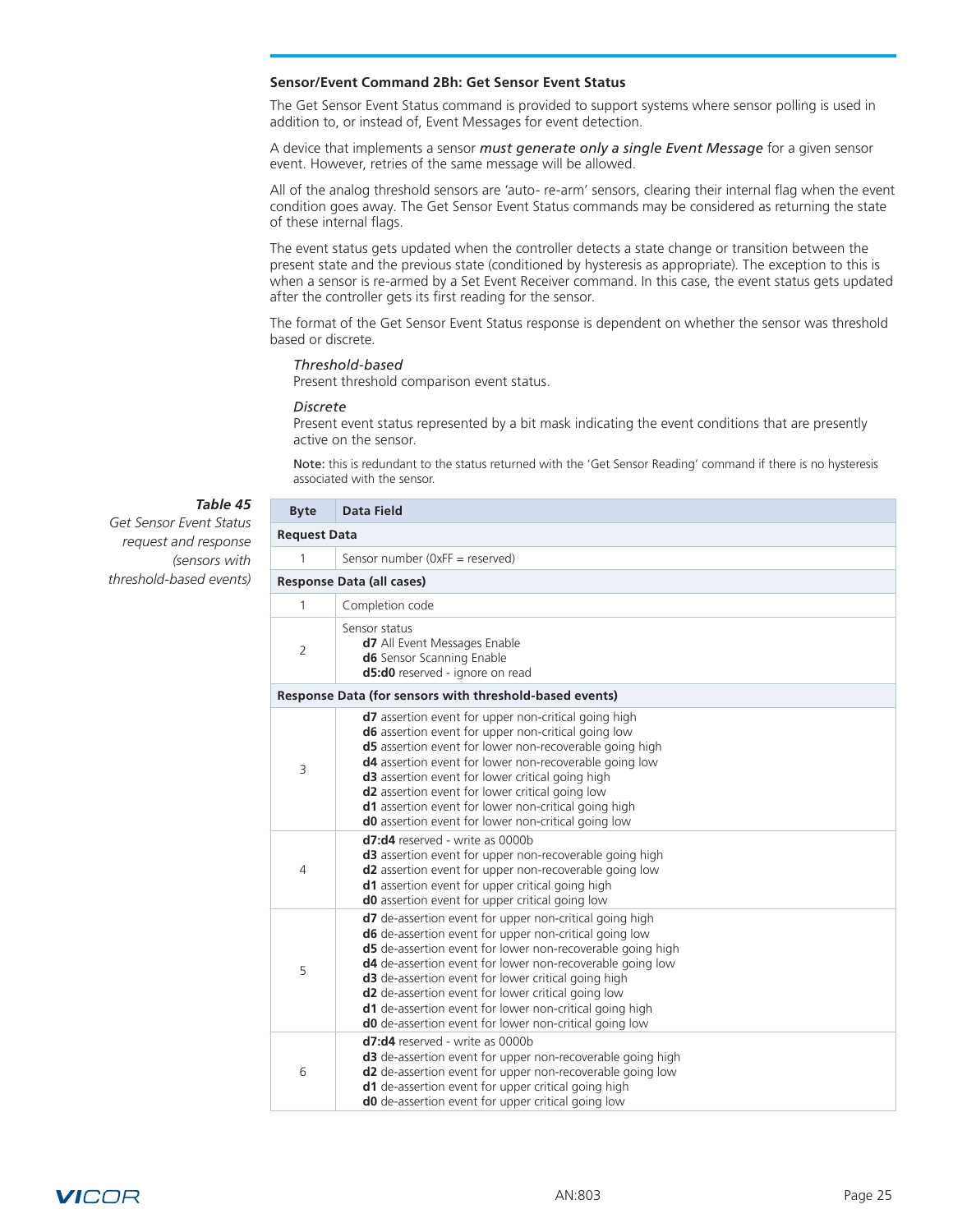## **Sensor/Event Command 2Bh: Get Sensor Event Status (Cont.)**

# *Table 46*

*Get Sensor Event Status request and response (sensors with descrete events)*

| <b>Byte</b> | <b>Data Field</b>                                                                                                                                                                                                                                                                                                                                                                                           |  |  |  |  |  |  |  |
|-------------|-------------------------------------------------------------------------------------------------------------------------------------------------------------------------------------------------------------------------------------------------------------------------------------------------------------------------------------------------------------------------------------------------------------|--|--|--|--|--|--|--|
|             | <b>Request Data</b>                                                                                                                                                                                                                                                                                                                                                                                         |  |  |  |  |  |  |  |
| 1           | Sensor number ( $0xFF$ = reserved)                                                                                                                                                                                                                                                                                                                                                                          |  |  |  |  |  |  |  |
|             | <b>Response Data (all cases)</b>                                                                                                                                                                                                                                                                                                                                                                            |  |  |  |  |  |  |  |
| 1           | Completion code                                                                                                                                                                                                                                                                                                                                                                                             |  |  |  |  |  |  |  |
| 2           | Sensor status<br>d7 All Event Messages Enable<br><b>d6</b> Sensor Scanning Enable<br><b>d5:d0</b> reserved - ignore on read                                                                                                                                                                                                                                                                                 |  |  |  |  |  |  |  |
|             | Response Data (for sensors with discrete events)                                                                                                                                                                                                                                                                                                                                                            |  |  |  |  |  |  |  |
| 3           | d7 assertion event message for state bit 7<br>d6 assertion event message for state bit 6<br><b>d5</b> assertion event message for state bit 5<br>d4 assertion event message for state bit 4<br>d3 assertion event message for state bit 3<br><b>d2</b> assertion event message for state bit 2<br>d1 assertion event message for state bit 1<br><b>d0</b> assertion event message for state bit 0           |  |  |  |  |  |  |  |
| 4           | d7 reserved<br>d6 assertion event message for state bit 14<br>d5 assertion event message for state bit 13<br>d4 assertion event message for state bit 12<br>d3 assertion event message for state bit 11<br>d2 assertion event message for state bit 10<br>d1 assertion event message for state bit 9<br>d0 assertion event message for state bit 8                                                          |  |  |  |  |  |  |  |
| 5           | d7 de-assertion event message for state bit 7<br><b>d6</b> de-assertion event message for state bit 6<br>d5 de-assertion event message for state bit 5<br>d4 de-assertion event message for state bit 4<br>d3 de-assertion event message for state bit 3<br>d2 de-assertion event message for state bit 2<br>d1 de-assertion event message for state bit 1<br>d0 de-assertion event message for state bit 0 |  |  |  |  |  |  |  |
| 6           | d7 reserved<br><b>d6</b> de-assertion event message for state bit 14<br><b>d5</b> de-assertion event message for state bit 13<br>d4 de-assertion event message for state bit 12<br>d3 de-assertion event message for state bit 11<br>d2 de-assertion event message for state bit 10<br>d1 de-assertion event message for state bit 9<br>d0 de-assertion event message for state bit 8                       |  |  |  |  |  |  |  |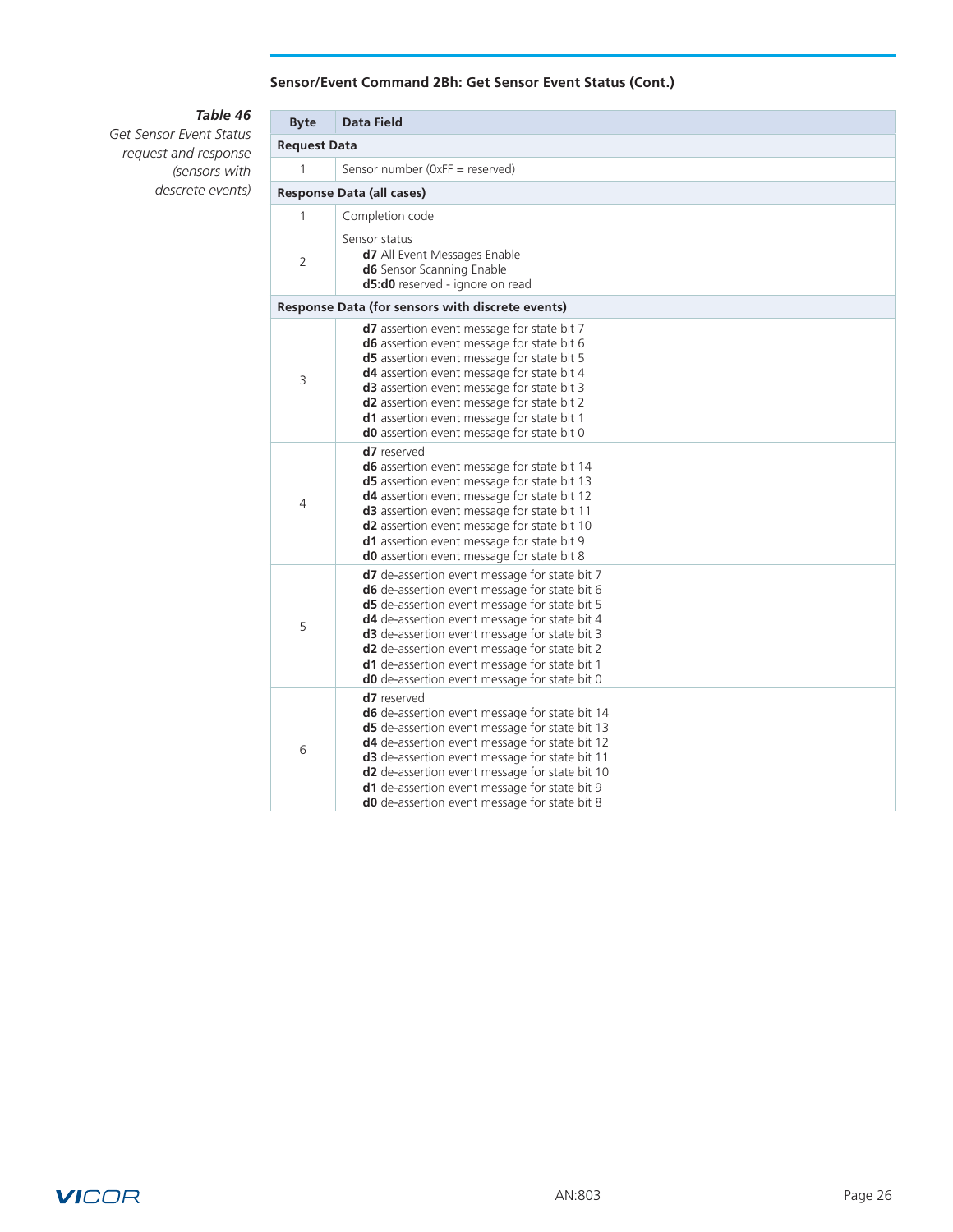#### *Example Get Sensor Event Status for VS1 current request sent from device at IPMB address 0x80 to device at IPMB address 0x40.*

## *Table 47 Sensor Event Status for VS1*

| current REQUEST |
|-----------------|

|                | <b>Bits</b>                                     |                                                 |                                                            |   |   |                |     |                  |                 |  |
|----------------|-------------------------------------------------|-------------------------------------------------|------------------------------------------------------------|---|---|----------------|-----|------------------|-----------------|--|
| <b>Byte</b>    | 7                                               | 6                                               | 5                                                          | 4 | 3 | $\overline{2}$ | 1   | 0                | Value           |  |
|                | $rsSA = 40h (VPX IPMB Child address)$           |                                                 |                                                            |   |   |                |     |                  | 40 <sub>h</sub> |  |
| $\mathcal{P}$  |                                                 | NetFn is Sensor / Event 04 (even)<br>rsLUN is 0 |                                                            |   |   |                |     |                  | 10 <sub>h</sub> |  |
| 3              | Checksum for the connection Header              |                                                 |                                                            |   |   |                |     | B <sub>O</sub> h |                 |  |
| $\overline{4}$ | rgSA = 80h (Requestor's VPX IPMB Child address) |                                                 |                                                            |   |   |                | 80h |                  |                 |  |
| 5              | $rqSeq = 04h$<br>rgLUN is 2                     |                                                 |                                                            |   |   |                | 12h |                  |                 |  |
| 6              | Command - Get Sensor Event Status               |                                                 |                                                            |   |   |                | 2Ah |                  |                 |  |
| 7              | Sensor Number (0xFF = reserved)                 |                                                 |                                                            |   |   |                | 0Eh |                  |                 |  |
| 8              |                                                 |                                                 | Checksum for preceding bytes between the previous checksum |   |   |                |     |                  | 36h             |  |

# *Table 48*

|                | <b>Bits</b>                                     |                                       |   |   |                                                            |                |     |          |       |
|----------------|-------------------------------------------------|---------------------------------------|---|---|------------------------------------------------------------|----------------|-----|----------|-------|
| <b>Byte</b>    | $\overline{7}$                                  | 6                                     | 5 | 4 | 3                                                          | $\overline{2}$ | 1   | $\bf{0}$ | Value |
| 1              | rgSA = 80h (Requestor's VPX IPMB Child address) |                                       |   |   |                                                            |                |     |          |       |
| 2              | rqLUN is 2<br>NetFn is Sensor/Event 05 (odd)    |                                       |   |   |                                                            |                |     |          | 16h   |
| 3              |                                                 | Checksum for the connection Header    |   |   |                                                            |                |     |          | 6Ah   |
| 4              |                                                 | $rsSA = 40h$ (VPX IPMB Child address) |   |   |                                                            |                |     |          | 40h   |
| 5              | rsLUN is 0<br>$rqSeq = 08h$                     |                                       |   |   |                                                            |                | 20h |          |       |
| 6              | Command - Get Sensor Event Status               |                                       |   |   |                                                            |                | 2Ah |          |       |
| $\overline{7}$ | (Completion Code 00 = 'OK')                     |                                       |   |   |                                                            |                | 00h |          |       |
| 8              | Sensor status                                   |                                       |   |   |                                                            |                | 40h |          |       |
| 9              | No Assertion Events                             |                                       |   |   |                                                            |                | 00h |          |       |
| 10             | Assertion Event for Upper Critical going high   |                                       |   |   |                                                            |                | 02h |          |       |
| 11             | No De-assertion Events                          |                                       |   |   |                                                            |                | 00h |          |       |
| 12             | No De-assertion Events                          |                                       |   |   |                                                            |                |     | 00h      |       |
| 13             |                                                 |                                       |   |   | Checksum for preceding bytes between the previous checksum |                |     |          | 34h   |

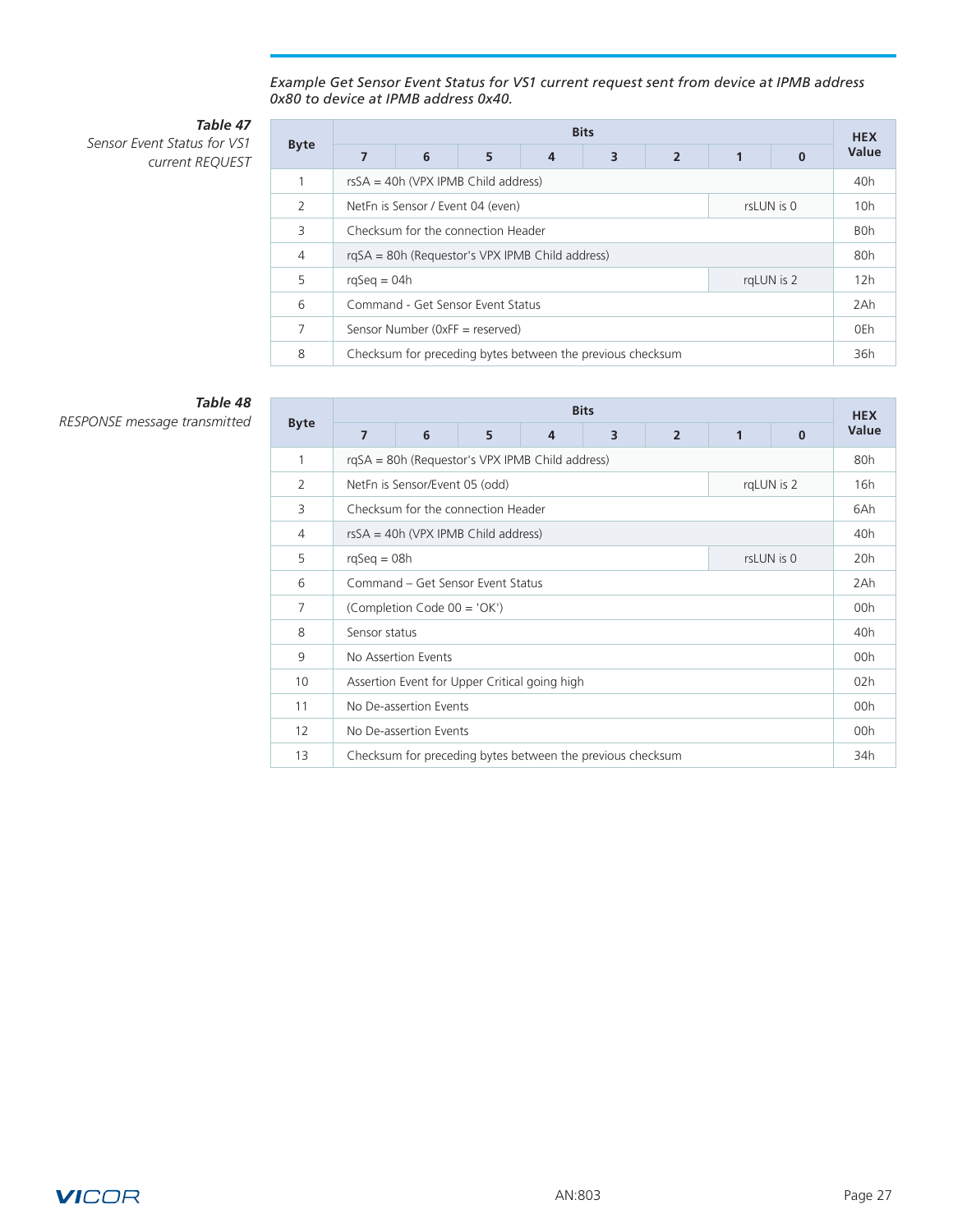#### <span id="page-27-0"></span>**Sensor/Event Command 2Dh: Get Sensor Reading**

This command returns the present reading for a sensor. The sensor device may return a stored version of a periodically updated reading, or the sensor device may scan to obtain the reading after receiving the request.

The meaning of the state bits returned by Discrete sensors is based on the Event/Reading Type code from the SDR for the sensor. This can also be obtained directly from the controller if the optional Get Sensor Type command is supported for the sensor. Refer to *IPMI Specification* section 41.2 (p. 498), Event/Reading Type Code, for information on interpreting Event/Reading Type codes when used for present readings.

# *Table 48*

*Get Sensor Reading request and response (sensors with threshold-based events)*

| <b>Byte</b> | <b>Data Field</b>                                                                                                                                                                                                                                                                                                                                                                                                                                                  |  |  |  |  |  |
|-------------|--------------------------------------------------------------------------------------------------------------------------------------------------------------------------------------------------------------------------------------------------------------------------------------------------------------------------------------------------------------------------------------------------------------------------------------------------------------------|--|--|--|--|--|
|             | <b>Request Data</b>                                                                                                                                                                                                                                                                                                                                                                                                                                                |  |  |  |  |  |
| 1           | Sensor number ( $0xFF$ = reserved)                                                                                                                                                                                                                                                                                                                                                                                                                                 |  |  |  |  |  |
|             | Response Data (all cases)                                                                                                                                                                                                                                                                                                                                                                                                                                          |  |  |  |  |  |
| 1           | Completion code                                                                                                                                                                                                                                                                                                                                                                                                                                                    |  |  |  |  |  |
| 2           | Sensor reading (ignore on read if sensor does not return an analog value)                                                                                                                                                                                                                                                                                                                                                                                          |  |  |  |  |  |
| 3           | Sensor status<br><b>d7</b> All event messages disable for this sensor<br>d6 Sensor scanning enable<br><b>d5</b> Reading unavailable<br>d4:d0 reserved ignore on read                                                                                                                                                                                                                                                                                               |  |  |  |  |  |
|             | Response Data (for sensors with threshold-based events)                                                                                                                                                                                                                                                                                                                                                                                                            |  |  |  |  |  |
| 4           | Present Threshold Comparison Status<br>d7:d6 reserved. Returned as 11b; ignore on read<br><b>d5</b> upper non-recoverable threshold<br>d4 upper critical threshold<br><b>d3</b> upper non-critical threshold <sup>[c]</sup><br><b>d2</b> lower non-recoverable threshold<br><b>d1</b> lower critical threshold<br><b>d0</b> lower non-critical threshold <sup>[c]</sup><br>Where $dx =$<br>0: sensor has not reached threshold<br>1: sensor has exceeded threshold |  |  |  |  |  |

[c] Non-critical thresholds are not supported.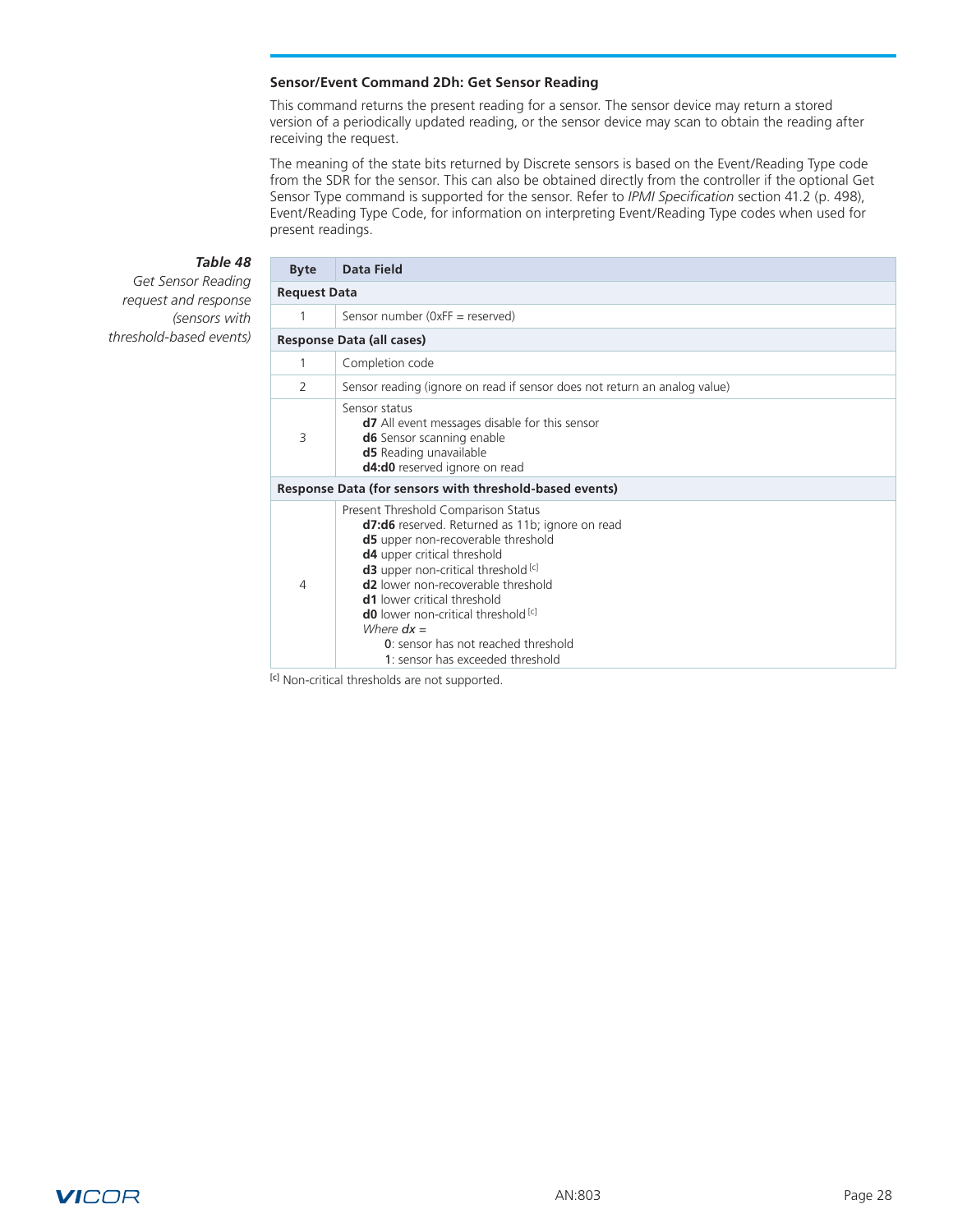## **Sensor/Event Command 2Dh: Get Sensor Reading (Cont.)**

# *Table 49*

*Get Sensor Reading request and response (sensors with discrete events)*

| <b>Byte</b>    | <b>Data Field</b>                                                                                                                                                                                                                                                          |  |  |  |  |  |  |
|----------------|----------------------------------------------------------------------------------------------------------------------------------------------------------------------------------------------------------------------------------------------------------------------------|--|--|--|--|--|--|
|                | <b>Request Data</b>                                                                                                                                                                                                                                                        |  |  |  |  |  |  |
| $\mathbf{1}$   | Sensor number (0xFF = reserved)                                                                                                                                                                                                                                            |  |  |  |  |  |  |
|                | <b>Response Data (all cases)</b>                                                                                                                                                                                                                                           |  |  |  |  |  |  |
| $\mathbf{1}$   | Completion code                                                                                                                                                                                                                                                            |  |  |  |  |  |  |
| $\overline{2}$ | Sensor reading (ignore on read if sensor does not return an analog value)                                                                                                                                                                                                  |  |  |  |  |  |  |
| 3              | Sensor status<br>d7 All event messages disable for this sensor<br><b>d6</b> Sensor scanning enable<br>d5 Reading unavailable<br>d4:d0 reserved ignore on read                                                                                                              |  |  |  |  |  |  |
|                | Response Data (for sensors with discrete events)                                                                                                                                                                                                                           |  |  |  |  |  |  |
| 4              | $d7$ state $7$<br>$d6$ state $6$<br>$d5$ state 5<br>$d4$ state 4<br>$d3$ state 3<br>$d2$ state $2$<br>d1 state 1<br>$d0$ state $0$<br>Where $dx =$<br>0: state de-asserted<br>1: state asserted                                                                            |  |  |  |  |  |  |
|                | Response Data (optional: for discrete reading sensors only)                                                                                                                                                                                                                |  |  |  |  |  |  |
| $5$ [d]        | <b>d7</b> reserved; returned as 1b; ignore on read<br>d6 state bit 14<br>d5 state bit 13<br><b>d4</b> state bit 12<br>d <sub>3</sub> state bit 11<br>d <sub>2</sub> state bit 10<br><b>d1</b> state bit 9<br><b>d0</b> de-assertion event for lower non-critical going low |  |  |  |  |  |  |

[d] Discrete sensor will return a value of 0x00 if this byte is not used.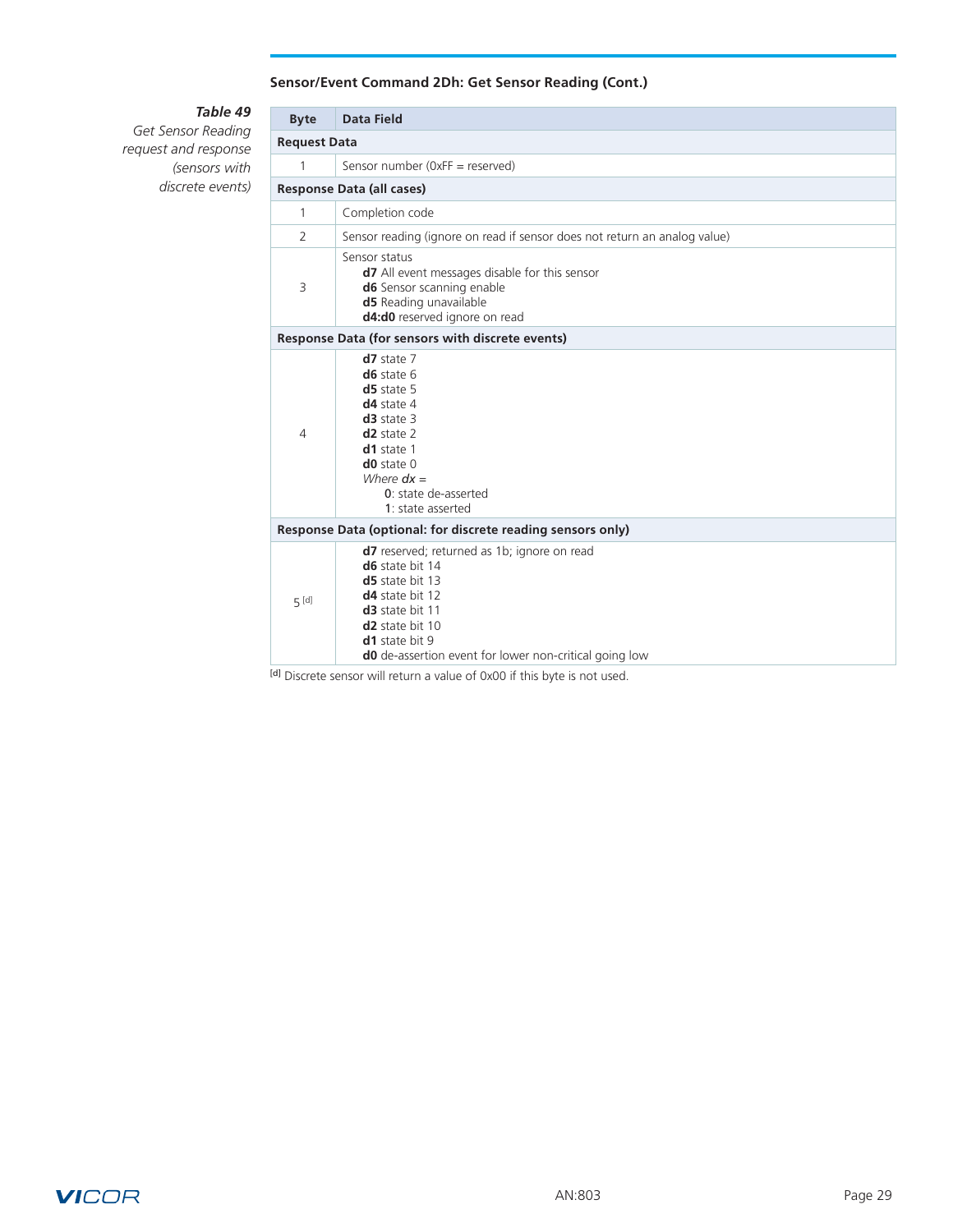## **Sensor/Event Command 2Fh: Get Sensor Type**

This command is used to retrieve the Sensor Type and Event/Reading Type for the specified sensor. This command is mandatory for sensors that respond to the Set Sensor Type command.

# *Table 50*

<span id="page-29-0"></span>*Get Sensor Type request and response*

| <b>Byte</b> | Data Field                                                                                                                   |  |  |  |  |  |  |
|-------------|------------------------------------------------------------------------------------------------------------------------------|--|--|--|--|--|--|
|             | <b>Request Data</b>                                                                                                          |  |  |  |  |  |  |
|             | Sensor number ( $0xFF$ = reserved)                                                                                           |  |  |  |  |  |  |
|             | <b>Response Data (all cases)</b>                                                                                             |  |  |  |  |  |  |
|             | Completion code                                                                                                              |  |  |  |  |  |  |
| 2           | Sensor type (ignore on read if sensor does not return an analog value)                                                       |  |  |  |  |  |  |
| ζ           | Sensor status<br><b>d7</b> reserved<br><b>d6:d0</b> Event/Reading type code (see Table 52, Generic Event/Reading Type Codes) |  |  |  |  |  |  |

## *Table 51*

*Event/Reading Type Code Ranges*

| Category        | Range         | <b>Sensor Class</b> | <b>Description</b>                                                                                                                                                                    |
|-----------------|---------------|---------------------|---------------------------------------------------------------------------------------------------------------------------------------------------------------------------------------|
| [unspecified]   | 0x00          | n/a                 | Event/Reading Type unspecified                                                                                                                                                        |
| Threshold       | 0x01          | Threshold           | Threshold-based. Indicates a sensor that utilizes values<br>that represent discrete threshold states in sensor access<br>and/or events                                                |
| Generic         | $0x02 - 0x0C$ | <b>Discrete</b>     | Generic discrete                                                                                                                                                                      |
| Sensor-Specific | 0x6F          | <b>Discrete</b>     | Sensor-specific discrete; indicates that the discrete state<br>information is specific to the sensor type                                                                             |
| <b>OEM</b>      | $0x70 - 0x7F$ | <b>OEM</b>          | OEM discrete; indicates that the discrete state information<br>is specific to the OEM identified by the Manufacturer ID for<br>the IPM device that is providing access to the sensor. |

# *Table 52*

*Generic Event/Reading* 

*Type Codes*

| <b>Type Code</b>              | <b>Class</b>    | <b>Offset</b> | <b>Description</b>                   |  |  |  |  |  |
|-------------------------------|-----------------|---------------|--------------------------------------|--|--|--|--|--|
| 0x00                          | [unspecified]   | n/a           | Event/Reading Type unspecified       |  |  |  |  |  |
| <b>Threshold-Based States</b> |                 |               |                                      |  |  |  |  |  |
|                               |                 | 0x00          | Lower Non-critical - going low       |  |  |  |  |  |
|                               |                 | 0x01          | Lower Non-critical - going high      |  |  |  |  |  |
|                               |                 | 0x02          | Lower Critical - going low           |  |  |  |  |  |
|                               |                 | 0x03          | Lower Critical - going high          |  |  |  |  |  |
|                               |                 | 0x04          | Lower Non-recoverable - going low    |  |  |  |  |  |
| 0x01                          | Threshold       | 0x05          | Lower Non-recoverable - going high   |  |  |  |  |  |
|                               |                 | 0x06          | Upper Non-critical - going low       |  |  |  |  |  |
|                               |                 | 0x07          | Upper Non-critical - going high      |  |  |  |  |  |
|                               |                 | 0x08          | Upper Critical - going low           |  |  |  |  |  |
|                               |                 | 0x09          | Upper Critical - going high          |  |  |  |  |  |
|                               |                 | 0x0A          | Upper Non-recoverable - going low    |  |  |  |  |  |
|                               |                 | 0x0B          | Upper Non-recoverable - going high   |  |  |  |  |  |
|                               |                 |               | <b>Digital/Discrete Event States</b> |  |  |  |  |  |
| 0x03                          | "digital"       | 0x00          | State De-asserted                    |  |  |  |  |  |
|                               | <b>Discrete</b> | 0x01          | <b>State Asserted</b>                |  |  |  |  |  |
| 0x04                          | "digital"       | 0x00          | Predictive Failure de-asserted.      |  |  |  |  |  |
|                               | <b>Discrete</b> | 0x01          | Predictive Failure asserted.         |  |  |  |  |  |
| 0x05                          | "digital"       | 0X00          | Limit Not Exceeded.                  |  |  |  |  |  |
|                               | <b>Discrete</b> | 0X01          | Limit Exceeded.                      |  |  |  |  |  |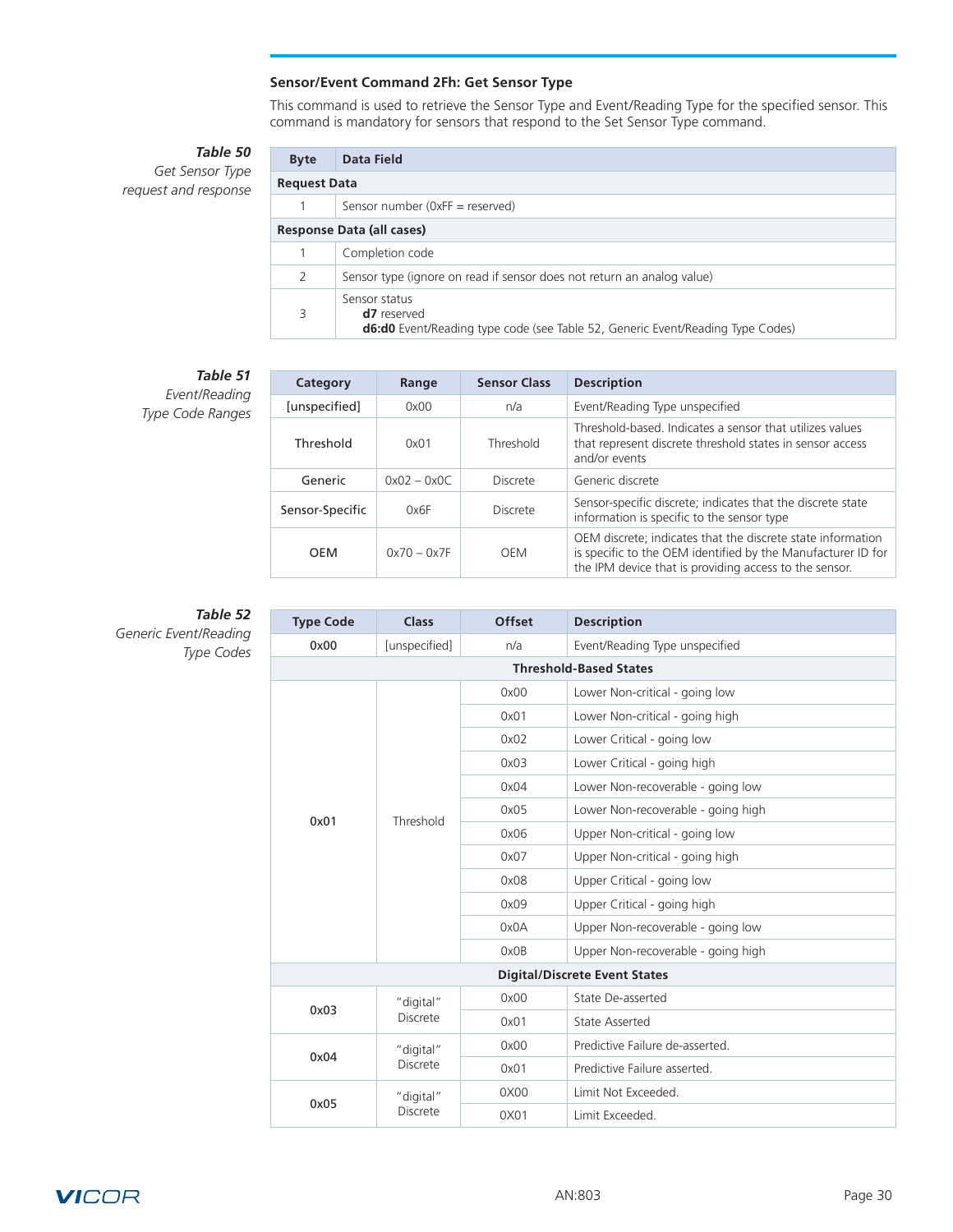### **Storage Command 10h: Get FRU Inventory Area Info**

Returns overall the size of the FRU Inventory Area in this device, in bytes.

*Table 54*

<span id="page-30-0"></span>*Get FRU Inventory Area Info request and response*

| <b>Byte</b>          | Data Field                                |  |  |  |  |
|----------------------|-------------------------------------------|--|--|--|--|
| <b>Request Data</b>  |                                           |  |  |  |  |
|                      | FRU Device ID ( $0xFF =$ reserved)        |  |  |  |  |
| <b>Response Data</b> |                                           |  |  |  |  |
|                      | Completion code                           |  |  |  |  |
| 2                    | FRU Inventory area size in bytes, LS Byte |  |  |  |  |
| 3                    | FRU Inventory area size in bytes, MS Byte |  |  |  |  |

*Example Get FRU Inventory Area Info sent from device at IPMB address 0x80 to device at IPMB address 0x40.*

### *Table 55*

*Get FRU Inventory Area Info REQUEST*

|                | <b>Bits</b>                                     |   |   |                                                            |                 |                 |     |          |       |
|----------------|-------------------------------------------------|---|---|------------------------------------------------------------|-----------------|-----------------|-----|----------|-------|
| <b>Byte</b>    | $\overline{7}$                                  | 6 | 5 | $\overline{4}$                                             | 3               | $\overline{2}$  |     | $\Omega$ | Value |
|                | $rsSA = 40h (VPX IPMB Child address)$           |   |   |                                                            |                 | 40 <sub>h</sub> |     |          |       |
| $\mathcal{P}$  | NetFn is Storage 0A (even)<br>rsLUN is 0        |   |   |                                                            |                 |                 | 28h |          |       |
| 3              | Checksum for the connection Header              |   |   |                                                            |                 |                 | 98h |          |       |
| $\overline{4}$ | rgSA = 80h (Requestor's VPX IPMB Child address) |   |   |                                                            |                 | 80h             |     |          |       |
| 5              | $rqSeq = OCh$<br>rgLUN is 2                     |   |   |                                                            |                 | 32h             |     |          |       |
| 6              | Command 10h - Get FRU Inventory Area Info       |   |   |                                                            | 10 <sub>h</sub> |                 |     |          |       |
| 7              | Command 10h - Get FRU Inventory Area Info       |   |   |                                                            |                 | 00h             |     |          |       |
| 8              |                                                 |   |   | Checksum for preceding bytes between the previous checksum |                 |                 |     |          | 3Eh   |

# *Table 56*

|             | <b>Bits</b>                                  |                                                 |   |   |                                                            |                | <b>HEX</b> |          |       |
|-------------|----------------------------------------------|-------------------------------------------------|---|---|------------------------------------------------------------|----------------|------------|----------|-------|
| <b>Byte</b> | $\overline{7}$                               | 6                                               | 5 | 4 | 3                                                          | $\overline{2}$ | 1          | $\Omega$ | Value |
| 1           |                                              | rqSA = 80h (Requestor's VPX IPMB Child address) |   |   |                                                            |                |            |          | 80h   |
| 2           | rgLUN is 2<br>NetFn is Sensor/Event 0B (odd) |                                                 |   |   |                                                            | 2Eh            |            |          |       |
| 3           | Checksum for the connection Header           |                                                 |   |   |                                                            | 52h            |            |          |       |
| 4           | $rsSA = 40h$ (VPX IPMB Child address)        |                                                 |   |   |                                                            | 40h            |            |          |       |
| 5           | $rqSeq = OCh$<br>rsLUN is 0                  |                                                 |   |   |                                                            | 30h            |            |          |       |
| 6           | Command 10h - Get FRU Inventory Area Info    |                                                 |   |   | 10h                                                        |                |            |          |       |
| 7           | (Completion Code 00 = 'OK')                  |                                                 |   |   | 00h                                                        |                |            |          |       |
| 8           | FRU Inventory Area Size - LSB                |                                                 |   |   | 00h                                                        |                |            |          |       |
| 9           | FRU Inventory Area Size - MSB                |                                                 |   |   | 02h                                                        |                |            |          |       |
| 10          | Device is accessed by bytes                  |                                                 |   |   |                                                            | 00h            |            |          |       |
| 11          |                                              |                                                 |   |   | Checksum for preceding bytes between the previous checksum |                |            |          | 7Eh   |

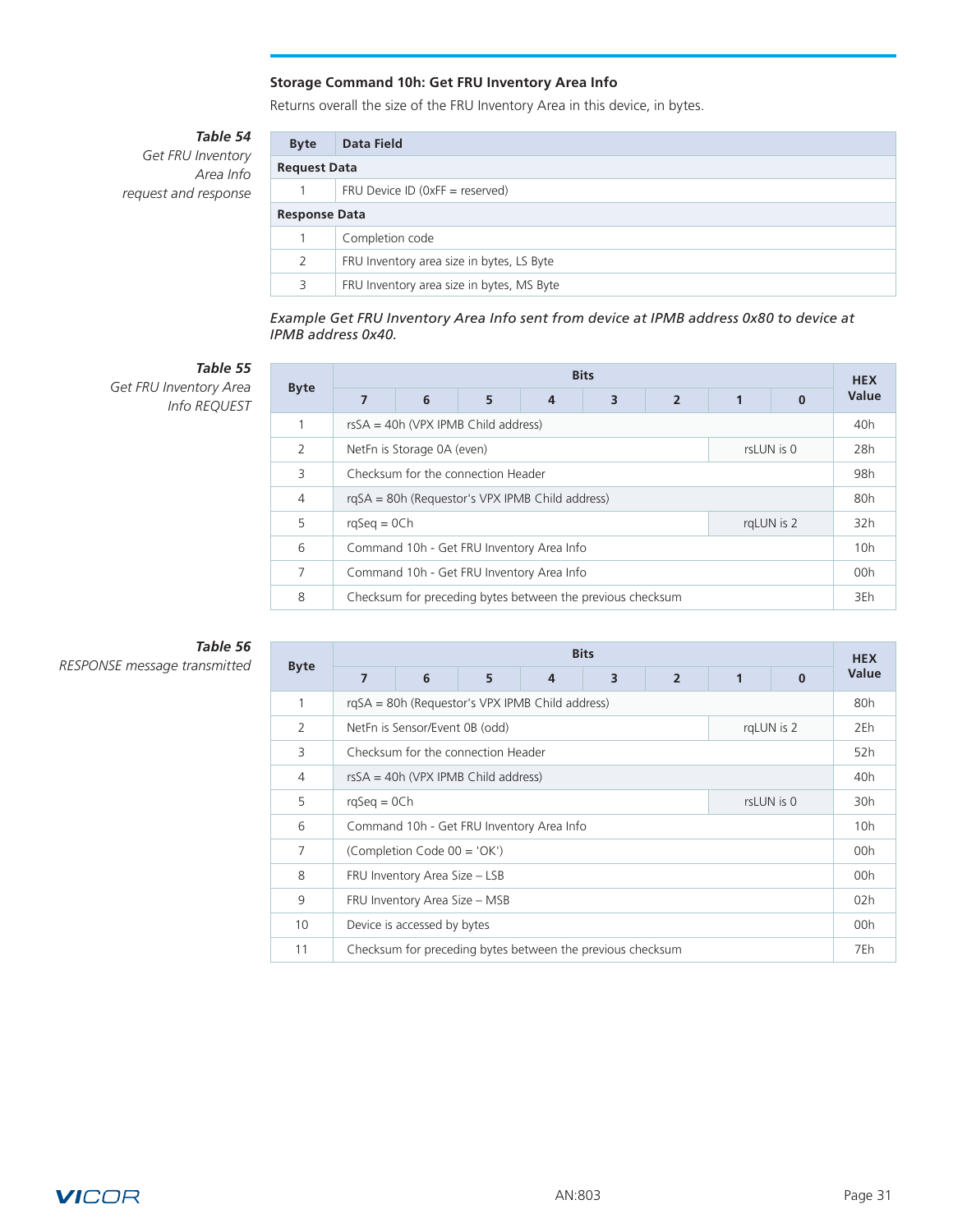#### <span id="page-31-0"></span>**Storage Command 11h: Read FRU Data**

The command returns the specified data from the FRU Inventory Info area. This is effectively a 'low level' direct interface to a non-volatile storage area. This means that the interface does not interpret or check any semantics or formatting for the data being accessed. The offset used in this command is a 'logical' offset that may or may not correspond to the physical address used in device that provides the non-volatile storage. For example, FRU information could be kept in FLASH at physical address 1234h, however offset 0000h would still be used with this command to access the start of the FRU information. IPMI FRU device data (devices that are formatted per [FRU]) as well as processor and DIMM FRU data always starts from offset 0000h unless otherwise noted.

Note that while the offsets are 16-bit values, allowing FRU devices of up to 64k words, the count to read, count returned and count written fields are only 8 bits. This is in recognition of the limitations on the sizes of messages. For example, as of this writing, IPMB messages are limited to 32-bytes total.

### *Table 57*

*Get FRU Inventory Area Info request and response*

| <b>Byte</b>          | <b>Data Field</b>                    |  |  |
|----------------------|--------------------------------------|--|--|
|                      | <b>Request Data</b>                  |  |  |
| 1                    | FRU Device ID ( $0xFF =$ reserved)   |  |  |
| 2                    | FRU Inventory Offset to read LS Byte |  |  |
| 3                    | FRU Inventory Offset to read MS Byte |  |  |
| $\overline{4}$       | Count to read                        |  |  |
| <b>Response Data</b> |                                      |  |  |
|                      | Completion code                      |  |  |
| 2                    | Count returned                       |  |  |
| $3-N+2$              | Requested data                       |  |  |

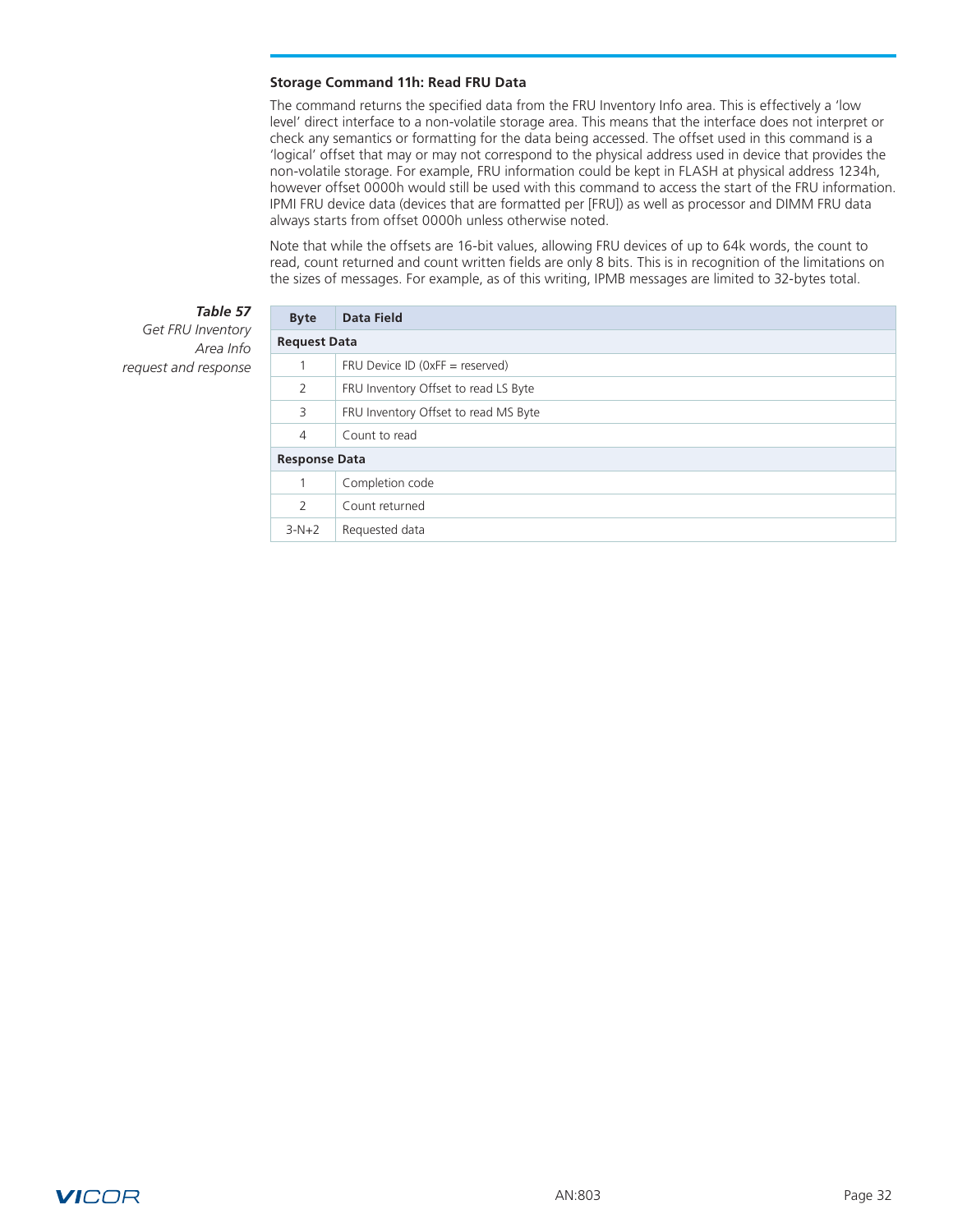# *Example Read FRU Data sent from device at IPMB address 0x80 to device at IPMB address 0x40.*

### *Table 58* **Read FRU Data REQUEST**

|                 |                                                 |   |                                                            |                | <b>Bits</b> |                |   |              | <b>HEX</b> |
|-----------------|-------------------------------------------------|---|------------------------------------------------------------|----------------|-------------|----------------|---|--------------|------------|
| <b>Byte</b>     | $\overline{7}$                                  | 6 | 5                                                          | $\overline{4}$ | 3           | $\overline{2}$ | 1 | $\mathbf{0}$ | Value      |
| 1               |                                                 |   | $rsSA = 40h (VPX IPMB Child address)$                      |                |             |                |   |              | 40h        |
| $\overline{2}$  | NetFn is Storage 0A (even)<br>rsLUN is 0        |   |                                                            |                |             | 28h            |   |              |            |
| 3               | Checksum for the connection Header              |   |                                                            |                |             | 98h            |   |              |            |
| 4               | rqSA = 80h (Requestor's VPX IPMB Child address) |   |                                                            |                |             | 80h            |   |              |            |
| 5               | $rqSeq = OCh$<br>rgLUN is 2                     |   |                                                            |                | 32h         |                |   |              |            |
| 6               | Command 11h - Read FRU data                     |   |                                                            |                | 11h         |                |   |              |            |
| $\overline{7}$  | <b>FRU Device ID</b>                            |   |                                                            |                | 00h         |                |   |              |            |
| 8               | FRU Inventory Offset LSB                        |   |                                                            |                | 00h         |                |   |              |            |
| 9               | FRU Inventory Offset MSB                        |   |                                                            |                | 00h         |                |   |              |            |
| 10 <sup>°</sup> | Count to read (bytes)                           |   |                                                            |                | 08h         |                |   |              |            |
| 11              |                                                 |   | Checksum for preceding bytes between the previous checksum |                |             |                |   |              | 35h        |

# *Table 59*

|                | <b>Bits</b>                                                        |                                                 |   |                |                                                            |                | <b>HEX</b>   |              |       |
|----------------|--------------------------------------------------------------------|-------------------------------------------------|---|----------------|------------------------------------------------------------|----------------|--------------|--------------|-------|
| <b>Byte</b>    | $\overline{7}$                                                     | 6                                               | 5 | $\overline{4}$ | 3                                                          | $\overline{2}$ | $\mathbf{1}$ | $\mathbf{0}$ | Value |
| 1              |                                                                    | rqSA = 80h (Requestor's VPX IPMB Child address) |   |                |                                                            |                |              |              | 80h   |
| $\overline{2}$ |                                                                    | rqLUN is 2<br>NetFn is OB Storage (odd)         |   |                |                                                            |                |              | 2Eh          |       |
| 3              |                                                                    | Checksum for the connection Header              |   |                |                                                            |                |              |              | 52h   |
| 4              |                                                                    | $rsSA = 40h (VPX IPMB Child address)$           |   |                |                                                            |                |              |              | 40h   |
| 5              |                                                                    | rsLUN is 0<br>$rqSeq = OCh$                     |   |                |                                                            |                |              | 30h          |       |
| 6              | Command 11h - Read FRU data                                        |                                                 |   |                |                                                            | 11h            |              |              |       |
| 7              | (Completion Code 00 = 'OK')                                        |                                                 |   |                |                                                            | 00h            |              |              |       |
| 8              | Count returned                                                     |                                                 |   |                |                                                            | 08h            |              |              |       |
| 9              | Format version 1                                                   |                                                 |   |                | 01h                                                        |                |              |              |       |
| 10             | Internal use area starting offset (00h indicates area not present) |                                                 |   |                |                                                            | 00h            |              |              |       |
| 11             | Chassis info area starting offset (00h indicates area not present) |                                                 |   |                | 00h                                                        |                |              |              |       |
| 12             | Board area starting offset (00h indicates area not present)        |                                                 |   |                | 00h                                                        |                |              |              |       |
| 13             | Product info area starting offset                                  |                                                 |   |                | 16h                                                        |                |              |              |       |
| 14             | Multi-record area starting offset (00h indicates area not present) |                                                 |   |                |                                                            | 00h            |              |              |       |
| 15             | PAD                                                                |                                                 |   |                |                                                            |                | 00h          |              |       |
| 16             |                                                                    | Common Header zero checksum                     |   |                |                                                            |                |              |              | E9h   |
| 17             |                                                                    |                                                 |   |                | Checksum for preceding bytes between the previous checksum |                |              |              | 77h   |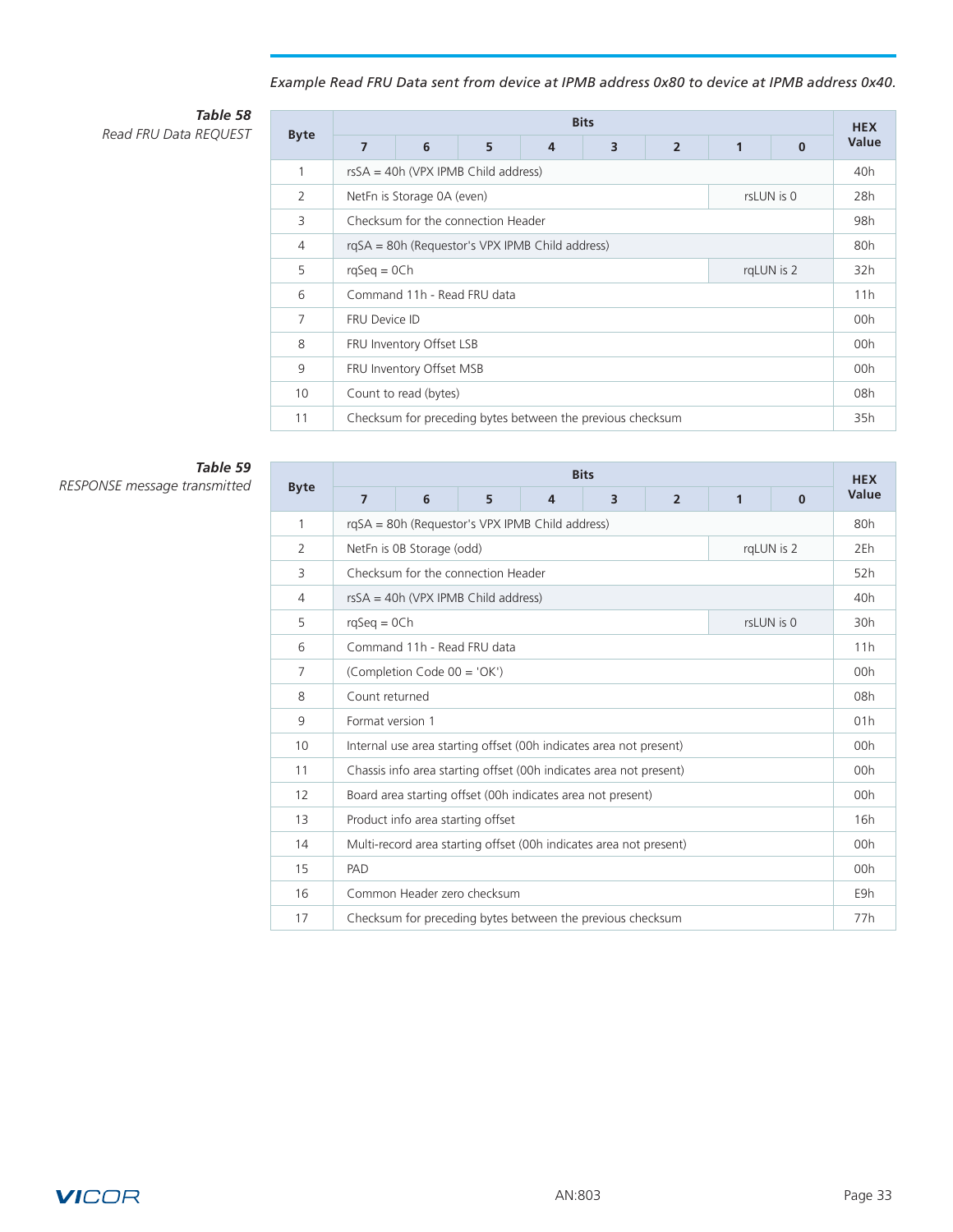## **Sensor System (Get Sensor Reading Command 2Dh)**

### **VITA 62 Power Supply Sensors**

Vicor VITA 62 Power Supplies contain Sensor Data Records (SDRs) defined by the IPMI v2.0 Specification. All SDRs are Type 01h, Full Sensor Record. See *IPMI Specification* section 43 (p.520), Sensor Data Records for details.

<span id="page-33-0"></span>

| Table 60                       | <b>Sensor Number</b> | <b>Sensor Type</b>      | <b>Description</b>      | <b>SDR Record ID</b> |
|--------------------------------|----------------------|-------------------------|-------------------------|----------------------|
| VITA 62 sensor<br>data records | $\pmb{0}$            |                         | FRU State               | $\overline{7}$       |
|                                | $\mathbf{1}$         |                         | FRU IPMB Link           | 6                    |
|                                | $\overline{2}$       |                         | FRU Health              | 5                    |
|                                | 3                    | Mandatory FRU sensor    | FRU Voltage             | $\overline{4}$       |
|                                | $\overline{4}$       |                         | FRU Temperature         | 8                    |
|                                | 5                    |                         | Payload Test Results    | 3                    |
|                                | 6                    |                         | Payload Test Status     | $\overline{2}$       |
|                                | $\overline{7}$       |                         | Input Voltage           | 9                    |
|                                | 8                    |                         | VS1 Voltage             | 10                   |
|                                | 9                    |                         | VS2 Voltage             | 11                   |
|                                | 10                   | Analog threshold sensor | VS3 Voltage             | 12                   |
|                                | 11                   |                         | AUX2 Voltage            | 13                   |
|                                | 12                   |                         | AUX3 Voltage            | 14                   |
|                                | 13                   |                         | AUX1 Voltage            | 15                   |
|                                | 14                   |                         | Input Current           | 16                   |
|                                | 15                   |                         | VS1 Current             | 17                   |
|                                | 16                   |                         | VS2 Current             | 18                   |
|                                | 17                   |                         | VS3 Current             | 19                   |
|                                | 18                   |                         | P6 Temperature          | 20                   |
|                                | 19                   |                         | P1 Temperature          | 21                   |
|                                | 20                   |                         | Mid-chassis Temperature | 30                   |
|                                | 21                   |                         | Input Power             | 25                   |
|                                | 22                   |                         | VS1 Power               | 26                   |
|                                | 23                   |                         | VS2 Power               | 27                   |
|                                | 24                   |                         | VS3 Power               | 28                   |
|                                | 25                   | Analog threshold sensor | AUX2 Current            | 22                   |
|                                | 26                   |                         | AUX3 Current            | 23                   |
|                                | 27                   |                         | AUX1 Current            | 24                   |
|                                | 28                   |                         | <b>AUX Power</b>        | 29                   |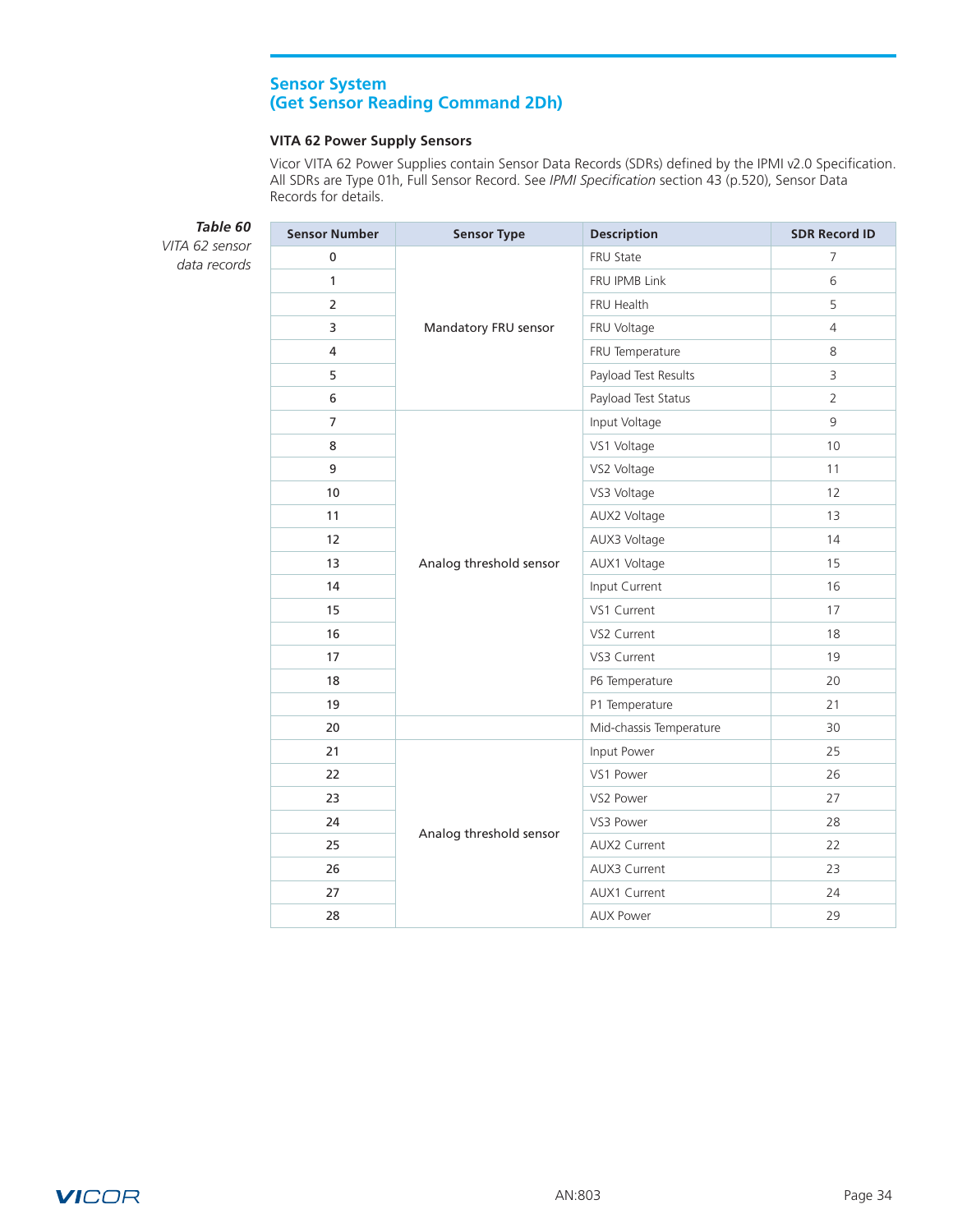## **Mandatory FRU Sensors**

This section describes the mandatory sensors defined by VITA 46.11. Intelligent Platform Management Controllers (IPMC) are required to implement these sensors for an Intelligent FRU (FRU #0).

<span id="page-34-0"></span>*Table 61 Mandatory FRU sensors*

| Sensor<br><b>Number</b> | <b>Sensor Type</b>            | <b>Event/Reading Type</b>                            | <b>Description</b>      |
|-------------------------|-------------------------------|------------------------------------------------------|-------------------------|
| $\mathbf{0}$            | <b>FO</b> Operational State   | <b>Ox6F</b> Sensor specific                          | <b>FRU State Sensor</b> |
| 1                       | F1 IPMB Link                  | <b>Ox6F</b> Sensor specific                          | System IPMB Link Sensor |
| $\mathcal{P}$           | F <sub>2</sub> FRU Health     | <b>0x04</b> "digital" Discrete Predictive Failure    | FRU Health Sensor       |
| 3                       | 02 Voltage                    | <b>0x05</b> "digital" Discrete Limit Exceeded or Not | FRU Voltage Sensor      |
| 4                       | F4 FRU Temperature            | <b>Ox6F</b> Sensor specific                          | FRU Temperature Sensor  |
| 5                       | F5 Payload Test               | <b>0x04</b> "digital" Discrete Predictive Failure    | Payload Test Results    |
| 6                       | <b>F6</b> Payload Test Status | 0x03 "digital" Discrete State Asserted or Not        | Payload Test Status     |

## *Sensor 0: Get Sensor Reading for FRU State Sensor*

# *Table 62*

*Get Sensor 0 Reading: FRU State Sensor request and response*

| <b>Byte</b>          | <b>Data Field</b>                                                                                                                                                                                                                                                                                                                      |
|----------------------|----------------------------------------------------------------------------------------------------------------------------------------------------------------------------------------------------------------------------------------------------------------------------------------------------------------------------------------|
| <b>Request Data</b>  |                                                                                                                                                                                                                                                                                                                                        |
| 1                    | Sensor number                                                                                                                                                                                                                                                                                                                          |
| <b>Response Data</b> |                                                                                                                                                                                                                                                                                                                                        |
|                      | Completion code                                                                                                                                                                                                                                                                                                                        |
| $\overline{2}$       | Sensor Reading N/A: write as 0x00, ignore on read                                                                                                                                                                                                                                                                                      |
| 3                    | <b>IPMI</b> Information<br><b>d7</b> Event Messages Enable<br><b>d6</b> Sensor Scanning Enable<br><b>d5</b> Reading Unavailable<br>d4:d0 reserved                                                                                                                                                                                      |
| 4                    | Current State Mask<br><b>d7</b> EFRU State M7 – Communication Lost<br><b>d6</b> FRU State $M6$ – Deactivation in Progress<br>$d5$ FRU State M5 - Deactivation Request<br><b>d4</b> FRU State M4 - FRU Active<br>d3:d2 N/A: write as 0x00, ignore on read<br>$d1$ FRU State M1 - FRU Inactive<br><b>d0</b> FRU State M0 - IPMC Inactive |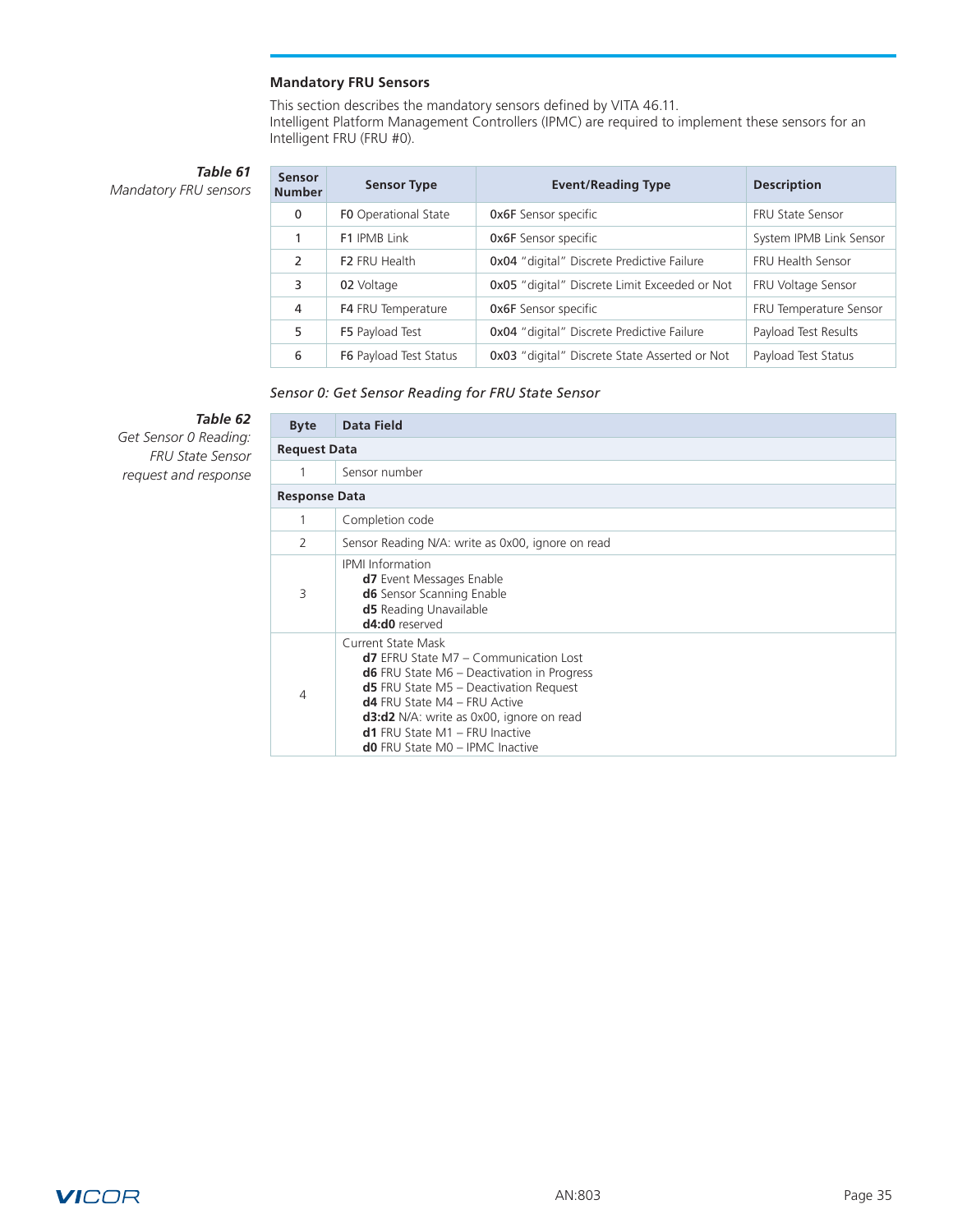# *Sensor 0: Event Message for FRU State Sensor*

# *Table 63*

*FRU State Sensor event message request*

| <b>Byte</b>    | Data Field                                                                                                                                                                                                                                                                                                                |  |  |  |  |
|----------------|---------------------------------------------------------------------------------------------------------------------------------------------------------------------------------------------------------------------------------------------------------------------------------------------------------------------------|--|--|--|--|
|                | <b>Request Data</b>                                                                                                                                                                                                                                                                                                       |  |  |  |  |
| 1              | Event Message Rev 0x04                                                                                                                                                                                                                                                                                                    |  |  |  |  |
| 2              | Sensor Type 0xF0                                                                                                                                                                                                                                                                                                          |  |  |  |  |
| $\overline{3}$ | Sensor number                                                                                                                                                                                                                                                                                                             |  |  |  |  |
| 4              | Event Type / Direction<br>$d7$ Event Direction: $0 =$ Assertion<br>d6:d0 Event Type 0x6F                                                                                                                                                                                                                                  |  |  |  |  |
| 5              | Event Data 1<br>d7:d4 0x0A OEM code in Event Data 2, OEM code in Event Data 3<br><b>d3:d0</b> Current State<br>$0 - MO - IPMC$ Inactive<br>$1 - M1 - FRU$ Inactive<br>$4 - MA - FRU$ Active<br>$5 - M5 - Deactivation Request$<br>6 – M6 – Deactivation in Progress<br>7 - M7 - FRU Communication Lost<br>$Other-reseved$ |  |  |  |  |
| 6              | Event Data 2<br>d7:d4 Cause of state change (see table 64)<br><b>d3:d0</b> Previous State<br>$0 - MO - IPMC$ Inactive<br>$1 - M1 - FRU$ Inactive<br>$4 - MA - FRU$ Active<br>5 - M5 - Deactivation Request<br>6 - M6 - Deactivation in Progress<br>7 – M7 – FRU Communication Lost<br>Other - reserved                    |  |  |  |  |
| 7              | Event Data 3<br>d7:d0 FRU Device ID                                                                                                                                                                                                                                                                                       |  |  |  |  |

### *Table 64*

*State-change causes*

| Value         | <b>Description</b>                                |
|---------------|---------------------------------------------------|
| 0x00          | Normal State Change                               |
| 0x01          | Change commanded by chassis manager               |
| 0x02          | Reserved                                          |
| 0x03          | State Change due to programmatic action           |
| 0x04          | Communication Lost or Regained                    |
| 0x05          | Communication Lost or Regained - locally detected |
| 0x06          | Surprise State Change of IPMC                     |
| 0x07          | State Change due to provided information          |
| 0x08          | Invalid Hardware Address Detected                 |
| 0x09          | Unexpected Deactivation                           |
| 0x0F          | State Change cause unknown                        |
| $0x10 - 0xFF$ | Reserved                                          |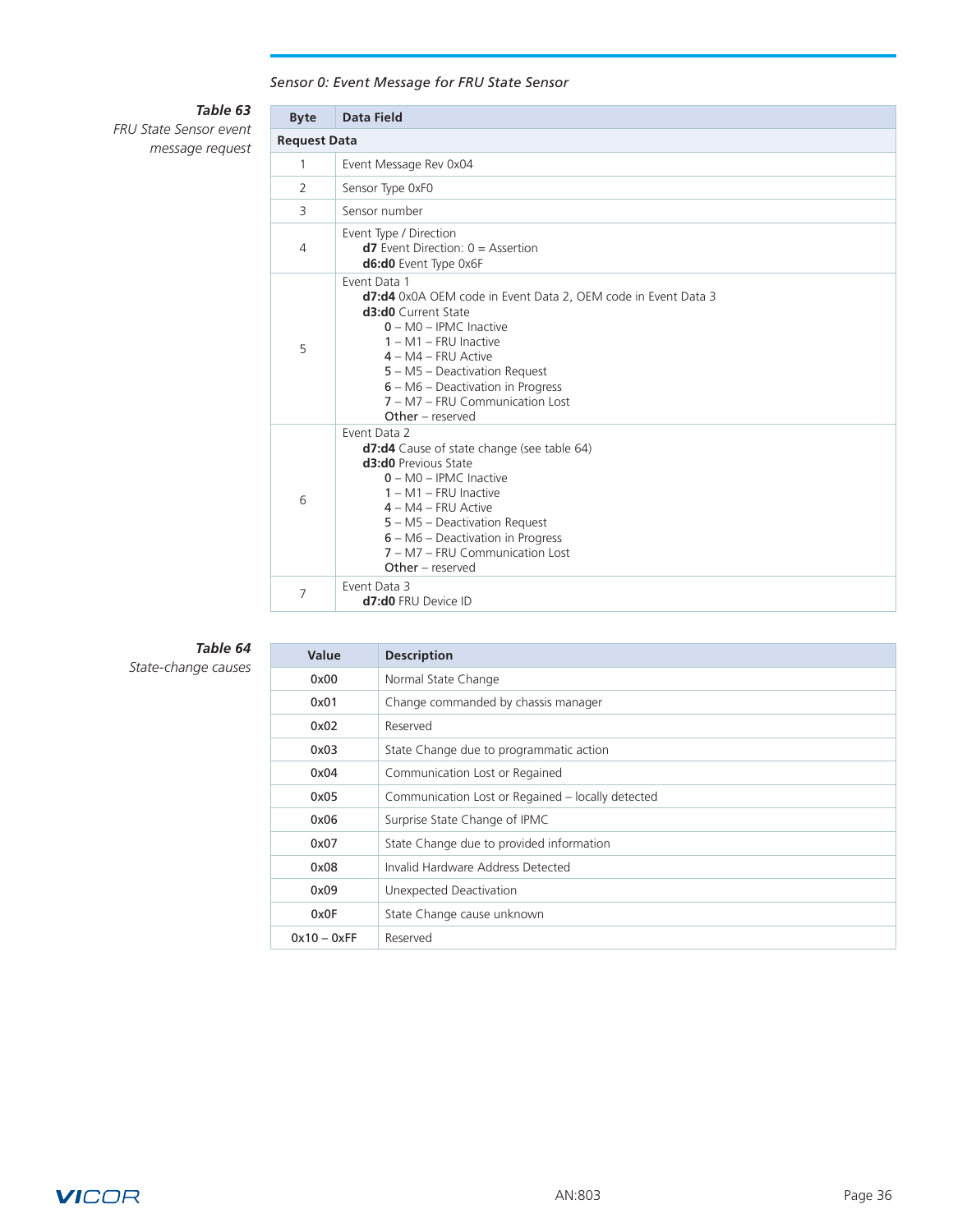*Sensor 1: Get Sensor Reading for System IPMB Link Sensor*

### *Table 65*

*Get Sensor 1 Reading: System IPMB Link Sensor request and response*

| <b>Byte</b>          | <b>Data Field</b>                                                                                                                                                                                                                                                                                                                                                                                                                                                                                                                                                                                                                                                                                                                                                                                                                                                                                                                    |
|----------------------|--------------------------------------------------------------------------------------------------------------------------------------------------------------------------------------------------------------------------------------------------------------------------------------------------------------------------------------------------------------------------------------------------------------------------------------------------------------------------------------------------------------------------------------------------------------------------------------------------------------------------------------------------------------------------------------------------------------------------------------------------------------------------------------------------------------------------------------------------------------------------------------------------------------------------------------|
| <b>Request Data</b>  |                                                                                                                                                                                                                                                                                                                                                                                                                                                                                                                                                                                                                                                                                                                                                                                                                                                                                                                                      |
| $\mathbf{1}$         | Sensor number                                                                                                                                                                                                                                                                                                                                                                                                                                                                                                                                                                                                                                                                                                                                                                                                                                                                                                                        |
| <b>Response Data</b> |                                                                                                                                                                                                                                                                                                                                                                                                                                                                                                                                                                                                                                                                                                                                                                                                                                                                                                                                      |
| $\mathbf{1}$         | Completion code                                                                                                                                                                                                                                                                                                                                                                                                                                                                                                                                                                                                                                                                                                                                                                                                                                                                                                                      |
| $\overline{2}$       | Sensor reading<br>d7 IPMB-B override state<br>0 - Override state, bus isolated<br>1 - Local control state<br><b>d6:d4</b> IPMB-B Local Status<br>0 - No failure; bus enabled (if no override)<br>$1[e]$ – Unable to drive clock HI<br>$2^{[e]}$ – Unable to drive data HI<br>$3^{[e]}$ – Unable to drive clock LO<br>$4^{[e]}$ – Unable to drive data LO<br>5 <sup>[e]</sup> - Clock Low timeout<br>$6^{[e]}$ – Under test<br>7 - Undiagnosed Communications Failure<br><b>d3</b> IPMB-A override state<br>$0$ – Override state, bus isolated<br>1 - Local Control Statel<br><b>d2:d0</b> IPMB-B Local Status<br>0 – No failure; bus enabled (if no override)<br>$1[e]$ – Unable to drive clock HI<br>$2^{[e]}$ – Unable to drive data HI<br>3 <sup>[e]</sup> – Unable to drive clock LO<br>$4^{[e]}$ – Unable to drive data LO<br>$5^{[e]}$ – Clock Low timeout<br>$6^{[e]}$ – Under test<br>7 - Undiagnosed Communications Failure |
| 3                    | <b>IPMI</b> Information<br>d7 Event Messages Enable<br><b>d6</b> Sensor Scanning Enable<br><b>d5</b> Reading Unavailable<br>d4:d0 Reserved; ignore on read                                                                                                                                                                                                                                                                                                                                                                                                                                                                                                                                                                                                                                                                                                                                                                           |
| 4                    | <b>IPMI Link State</b><br>d7:d4 Reserved; write as 0, ignore on read<br>d3 IPMB-A enabled, IPMB-B enabled<br>d2 IPMB-A enabled, IPMB-B disabled<br>d1 IPMB-A disabled, IPMB-B enabled<br>d0 IPMB-A disabled, IPMB-B disabled<br>Note: only one of the bits d0:d3 should bet set to 1 to indicate the status of bus A and bus B.                                                                                                                                                                                                                                                                                                                                                                                                                                                                                                                                                                                                      |

[e] Power supply is unable to detect this condition

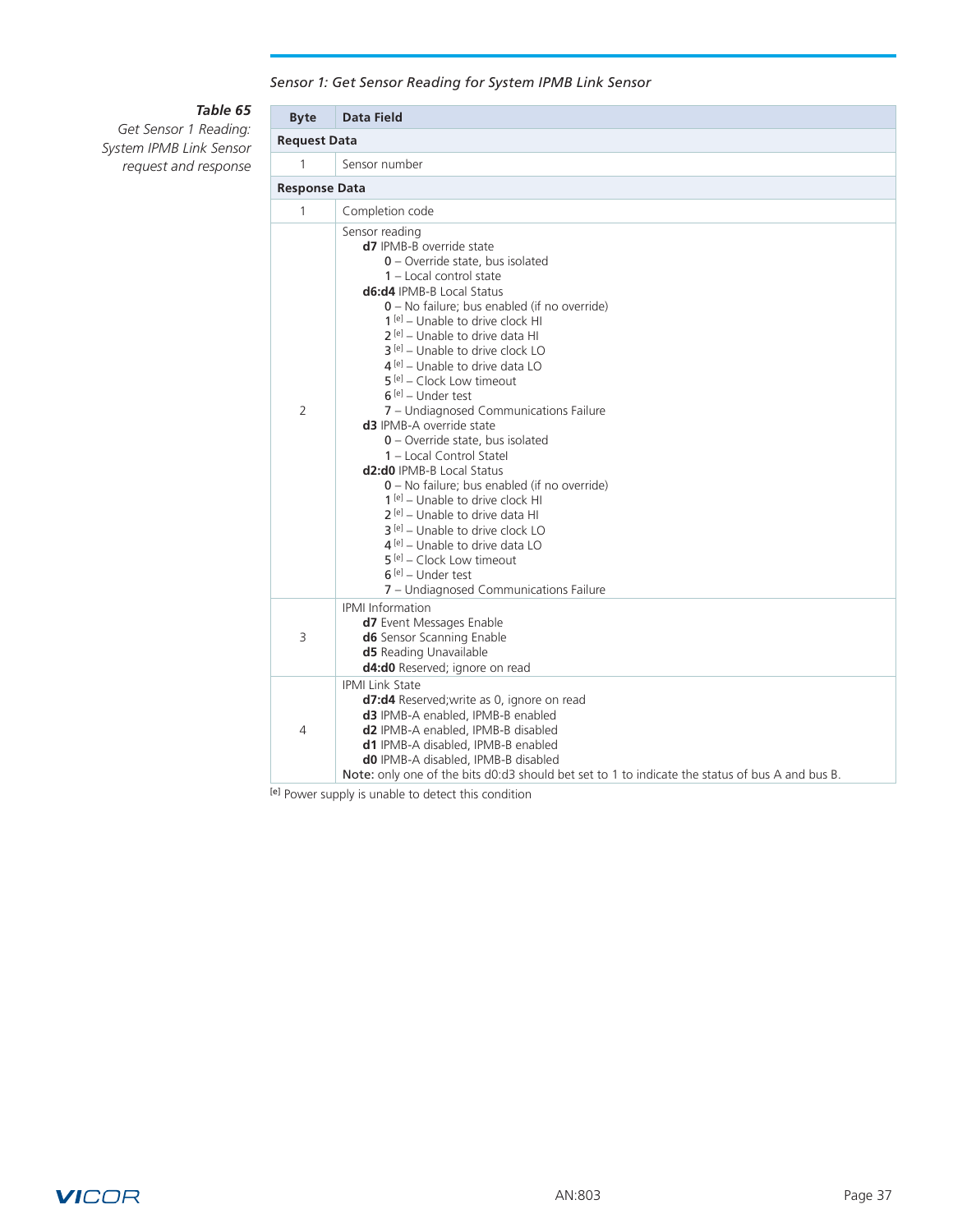## *Sensor 1: Event Message for System IPMB Link Sensor*

# *Table 66*

*System IPMB Link Sensor event message request*

| <b>Byte</b>         | <b>Data Field</b>                                                                                                                                                                                                                                                                                                                                                                                                                                                                                                                                                                                                                                                                                                                                                                                                                                                                                                                                                                                                                                            |
|---------------------|--------------------------------------------------------------------------------------------------------------------------------------------------------------------------------------------------------------------------------------------------------------------------------------------------------------------------------------------------------------------------------------------------------------------------------------------------------------------------------------------------------------------------------------------------------------------------------------------------------------------------------------------------------------------------------------------------------------------------------------------------------------------------------------------------------------------------------------------------------------------------------------------------------------------------------------------------------------------------------------------------------------------------------------------------------------|
| <b>Request Data</b> |                                                                                                                                                                                                                                                                                                                                                                                                                                                                                                                                                                                                                                                                                                                                                                                                                                                                                                                                                                                                                                                              |
| 1                   | Event Message Rev 0x04                                                                                                                                                                                                                                                                                                                                                                                                                                                                                                                                                                                                                                                                                                                                                                                                                                                                                                                                                                                                                                       |
| $\overline{2}$      | Sensor Type 0xF1 (VITA46.11 defined)                                                                                                                                                                                                                                                                                                                                                                                                                                                                                                                                                                                                                                                                                                                                                                                                                                                                                                                                                                                                                         |
| 3                   | Sensor number                                                                                                                                                                                                                                                                                                                                                                                                                                                                                                                                                                                                                                                                                                                                                                                                                                                                                                                                                                                                                                                |
| 4                   | Event Type / Direction<br>$d7$ Event Direction: $0 =$ Assertion<br>d6:d0 Event Type 0x6F                                                                                                                                                                                                                                                                                                                                                                                                                                                                                                                                                                                                                                                                                                                                                                                                                                                                                                                                                                     |
| 5                   | Event Data 1<br>d7:d4 0x0A OEM code in Event Data 2, OEM code in Event Data 3<br><b>d3:d0</b> Generic Offset<br>00h IPMB-A disabled, IPMB-B disabled<br>01h IPMB-A enabled, IPMB-B disabled<br>02h IPMB-A disabled, IPMB-B enabled<br>03h IPMB-A enabled, IPMB-B enabled                                                                                                                                                                                                                                                                                                                                                                                                                                                                                                                                                                                                                                                                                                                                                                                     |
| 6                   | Event Data 2<br><b>d7:d4</b> Channel number: typically 0x00 for VITA46.11 to indicate system IPMB<br>d3:d0 reserved                                                                                                                                                                                                                                                                                                                                                                                                                                                                                                                                                                                                                                                                                                                                                                                                                                                                                                                                          |
| $\overline{7}$      | Event Data 3<br><b>d7</b> IPMB-B override state<br>0 - Override state, bus isolated<br>1 - Local control state<br><b>d6:d4</b> IPMB-B Local Status<br>0 - No failure; bus enabled (if no override)<br>$1[e]$ – Unable to drive clock HI<br>$2^{[e]}$ – Unable to drive data HI<br>$3^{[e]}$ – Unable to drive clock LO<br>$4^{[e]}$ – Unable to drive data LO<br>$5^{[e]}$ – Clock Low timeout<br>$6^{[e]}$ – Under test<br>7 - Undiagnosed Communications Failure<br><b>d3</b> IPMB-A override state<br>$0$ – Override state, bus isolated<br>1 - Local Control Statel<br><b>d2:d0</b> IPMB-A Local Status<br>0 - No failure; bus enabled (if no override)<br>$1[e]$ – Unable to drive clock HI<br>$2^{[e]}$ – Unable to drive data HI<br>$3^{[e]}$ – Unable to drive clock LO<br>$4^{[e]}$ – Unable to drive data LO<br>5 <sup>[e]</sup> – Clock Low timeout<br>$6^{[e]}$ – Under test<br>7 - Undiagnosed Communications Failure<br>Note: Local Status will only indicate No Failure, Bus Enabled if no override or undiagnosed<br>Communications Failure. |

[e] Power supply is unable to detect this condition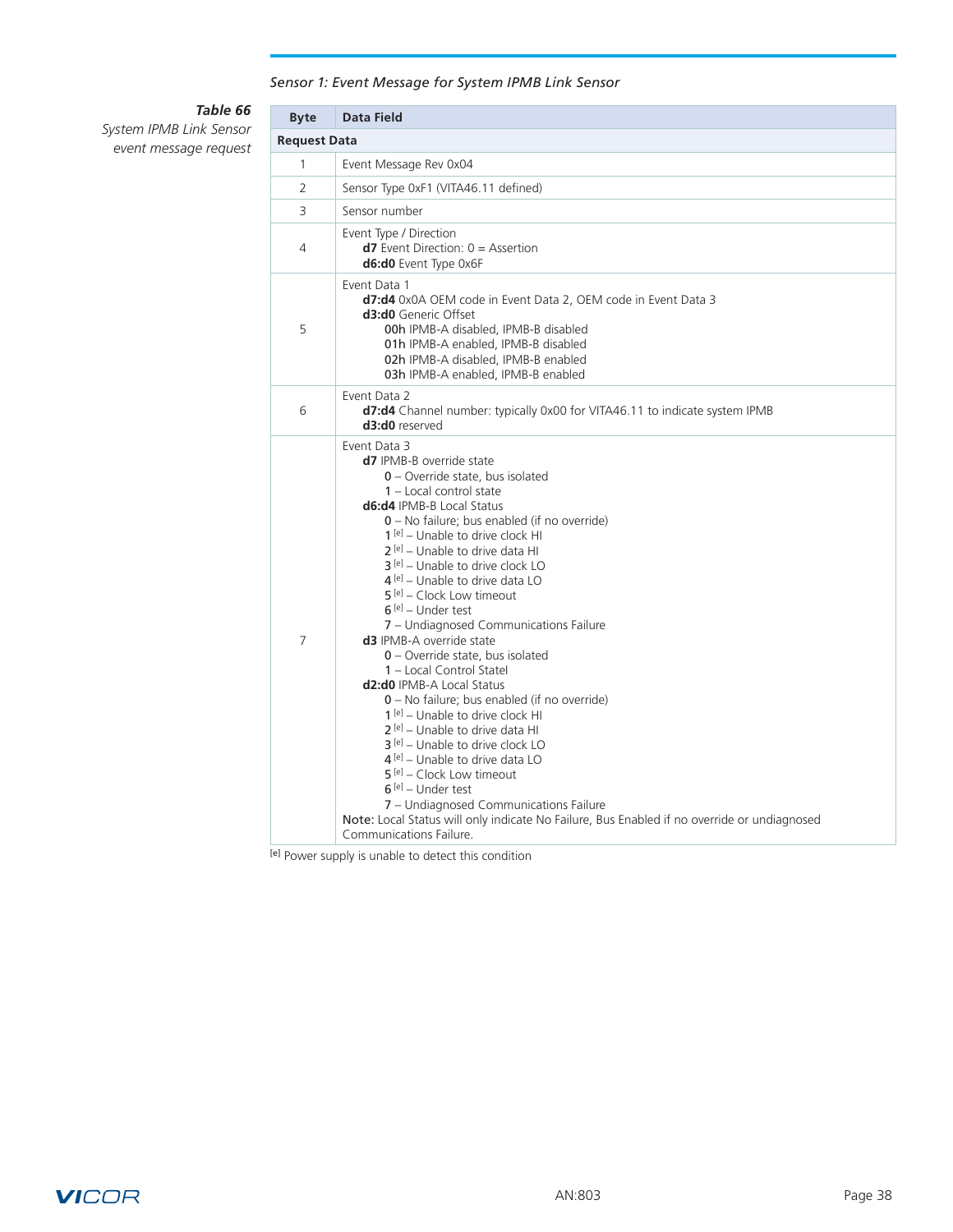## *Sensor 2: Get Sensor Reading for FRU Health Sensor*

# *Table 67*

*Get Sensor 2 Reading: FRU Health Sensor request and response*

| <b>Byte</b>          | Data Field                                                                                                                                                                              |  |  |  |  |  |  |  |
|----------------------|-----------------------------------------------------------------------------------------------------------------------------------------------------------------------------------------|--|--|--|--|--|--|--|
|                      | <b>Request Data</b>                                                                                                                                                                     |  |  |  |  |  |  |  |
|                      | Sensor number                                                                                                                                                                           |  |  |  |  |  |  |  |
| <b>Response Data</b> |                                                                                                                                                                                         |  |  |  |  |  |  |  |
|                      | Completion code                                                                                                                                                                         |  |  |  |  |  |  |  |
| $\mathcal{P}$        | Sensor Reading N/A Write as 0x00, ignore on read                                                                                                                                        |  |  |  |  |  |  |  |
| 3                    | <b>IPMI</b> Information<br><b>d7</b> Event messages enable<br>d6 Sensor Scanning Enable<br><b>d5</b> Reading Unavailable<br>d4:d0 Reserved                                              |  |  |  |  |  |  |  |
| 4                    | FRU Health<br><b>d7:d2</b> Reserved; write as 0x00, ignore on read<br>d1:d0<br>$00 -$ Reserved<br>01 – FRU functioning properly<br>10 - FRU not functioning properly<br>$11 -$ Reserved |  |  |  |  |  |  |  |

*Sensor 2: Event Message for FRU Health Sensor*

# *Table 68*

*FRU Health Sensor event message request*

| <b>Byte</b> | Data Field                                                                                                                                                                                             |  |  |  |  |  |  |
|-------------|--------------------------------------------------------------------------------------------------------------------------------------------------------------------------------------------------------|--|--|--|--|--|--|
|             | <b>Request Data</b>                                                                                                                                                                                    |  |  |  |  |  |  |
|             | Event Message Rev 0x04                                                                                                                                                                                 |  |  |  |  |  |  |
| 2           | Sensor Type 0xF2 (VITA46.11 defined)                                                                                                                                                                   |  |  |  |  |  |  |
| 3           | Sensor number                                                                                                                                                                                          |  |  |  |  |  |  |
| 4           | Event Type / Direction<br>$d7$ Event Direction: $0 =$ Assertion<br><b>d6:d0</b> Event Type 0x04 Predictive Failure                                                                                     |  |  |  |  |  |  |
| 5           | Event Data 1<br>$d7: d4$ 000b = unspecified bytes 2 and 3<br><b>d3:d0</b> Generic Offset for state transition<br><b>0x00</b> Predictive Failure De-asserted<br><b>0x01 Predictive Failure Asserted</b> |  |  |  |  |  |  |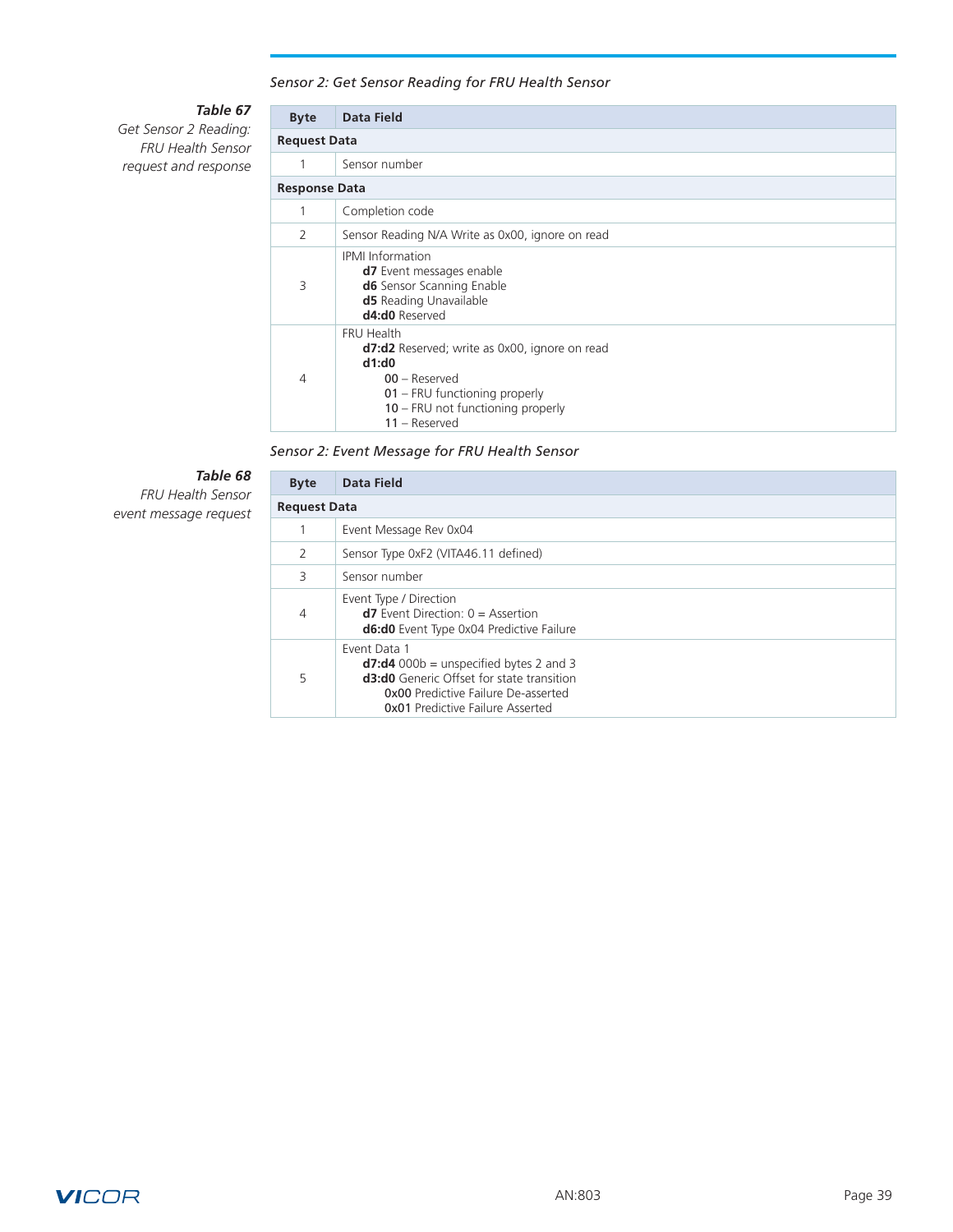## *Sensor 3: Get Sensor Reading for FRU Voltage Sensor*

# *Table 69*

*Get Sensor 3 Reading: FRU Voltage Sensor request and response*

| <b>Byte</b>          | Data Field                                                                                                                                                                                                                       |  |  |  |  |  |  |  |
|----------------------|----------------------------------------------------------------------------------------------------------------------------------------------------------------------------------------------------------------------------------|--|--|--|--|--|--|--|
|                      | <b>Request Data</b>                                                                                                                                                                                                              |  |  |  |  |  |  |  |
| 1                    | Sensor number                                                                                                                                                                                                                    |  |  |  |  |  |  |  |
| <b>Response Data</b> |                                                                                                                                                                                                                                  |  |  |  |  |  |  |  |
| 1                    | Completion code                                                                                                                                                                                                                  |  |  |  |  |  |  |  |
| 2                    | Sensor Reading N/A Write as 0x00, ignore on read                                                                                                                                                                                 |  |  |  |  |  |  |  |
| 3                    | <b>IPMI</b> Information<br><b>d7</b> Event messages enable<br>d6 Sensor Scanning Enable<br><b>d5</b> Reading Unavailable<br>d4:d0 Reserved                                                                                       |  |  |  |  |  |  |  |
| 4                    | Voltage Health<br><b>d7:d2</b> Reserved; write as 0x00, ignore on read<br>d1:d0<br>$00 -$ Reserved<br>$01$ – FRU voltages within normal range<br>10 – FRU asserts at least one voltage is out of normal range<br>$11 -$ Reserved |  |  |  |  |  |  |  |

*Sensor 3: Event Message for FRU Voltage Sensor*

# *Table 70*

*FRU Voltage Sensor event message request*

| <b>Byte</b>   | Data Field                                                                                                                                                                   |  |  |  |  |  |  |
|---------------|------------------------------------------------------------------------------------------------------------------------------------------------------------------------------|--|--|--|--|--|--|
|               | <b>Request Data</b>                                                                                                                                                          |  |  |  |  |  |  |
|               | Event Message Rev 0x04                                                                                                                                                       |  |  |  |  |  |  |
| $\mathcal{P}$ | Sensor Type 0x02 (Voltage)                                                                                                                                                   |  |  |  |  |  |  |
| 3             | Sensor number                                                                                                                                                                |  |  |  |  |  |  |
| 4             | Event Type / Direction<br>$d7$ Event Direction: $0 =$ Assertion<br><b>d6:d0</b> Event Type 0x05 "digital" discrete limit exceeded/not exceeded                               |  |  |  |  |  |  |
| 5             | Event Data 1<br>$d7: d4 000b =$ unspecified bytes 2 and 3<br><b>d3:d0</b> Generic Offset for state transition<br><b>0x00</b> Limit not exceeded<br><b>0x01</b> Limit exeeded |  |  |  |  |  |  |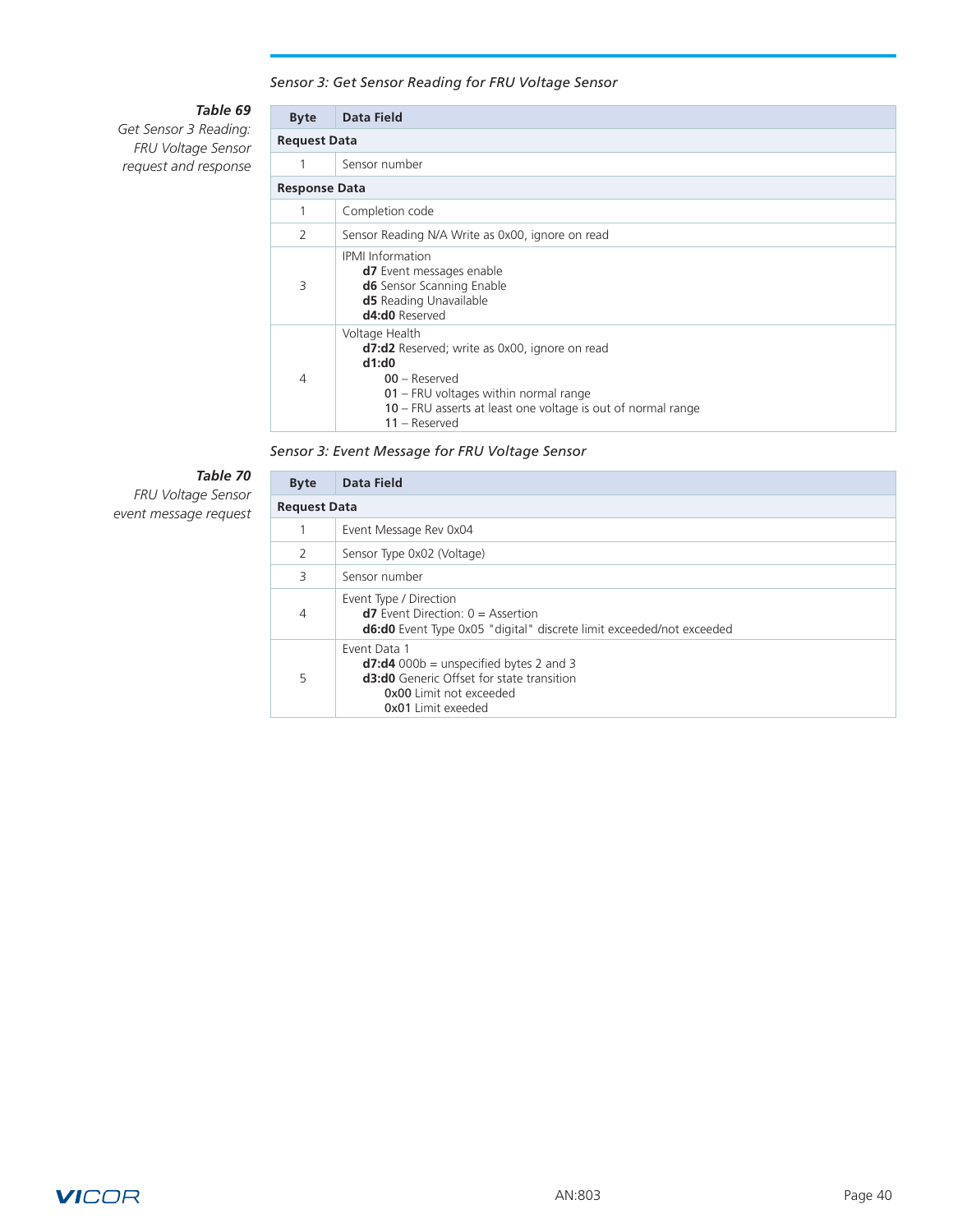## *Sensor 4: Get Sensor Reading for FRU Temperature Sensor*

# *Table 71*

*Get Sensor 4 Reading: FRU Temperature Sensor request and response*

| <b>Byte</b>          | <b>Data Field</b>                                                                                                                                                                                                                                                                                                                                                                                                                                                                                                     |  |  |  |  |  |  |  |
|----------------------|-----------------------------------------------------------------------------------------------------------------------------------------------------------------------------------------------------------------------------------------------------------------------------------------------------------------------------------------------------------------------------------------------------------------------------------------------------------------------------------------------------------------------|--|--|--|--|--|--|--|
|                      | <b>Request Data</b>                                                                                                                                                                                                                                                                                                                                                                                                                                                                                                   |  |  |  |  |  |  |  |
|                      | Sensor number                                                                                                                                                                                                                                                                                                                                                                                                                                                                                                         |  |  |  |  |  |  |  |
| <b>Response Data</b> |                                                                                                                                                                                                                                                                                                                                                                                                                                                                                                                       |  |  |  |  |  |  |  |
|                      | Completion code                                                                                                                                                                                                                                                                                                                                                                                                                                                                                                       |  |  |  |  |  |  |  |
| 2                    | Sensor Reading N/A Write as 0x00, ignore on read                                                                                                                                                                                                                                                                                                                                                                                                                                                                      |  |  |  |  |  |  |  |
| 3                    | <b>IPMI</b> Information<br><b>d7</b> Event messages enable<br><b>d6</b> Sensor Scanning Enable<br><b>d5</b> Reading Unavailable<br>d4:d0 Reserved                                                                                                                                                                                                                                                                                                                                                                     |  |  |  |  |  |  |  |
| 4                    | Temperature States<br>d7:d6 Reserved; ignore on read<br><b>d5</b> Temperature at or above upper non-recoverable threshold;<br><b>d4</b> Temperature at or above upper critical threshold<br><b>d3</b> Temperature at or above upper non-critical threshold<br>d2 Temperature at or below lower non-recoverable threshold<br>d1 Temperature at or below lower critical threshold<br>d0 Temperature at or below lower non-critical threshold<br>Note: for data bits d5:d0 a value of 1 indicates an exceeded threshold. |  |  |  |  |  |  |  |

*Sensor 4: Event Message for FRU Temperature Sensor*

# *Table 72*

*FRU Temperature Sensor event message request*

| <b>Byte</b> | <b>Data Field</b>                                                                                                                                                                                                                                       |  |  |  |  |  |  |
|-------------|---------------------------------------------------------------------------------------------------------------------------------------------------------------------------------------------------------------------------------------------------------|--|--|--|--|--|--|
|             | <b>Request Data</b>                                                                                                                                                                                                                                     |  |  |  |  |  |  |
|             | Event Message Rev 0x04                                                                                                                                                                                                                                  |  |  |  |  |  |  |
| 2           | Sensor Type 0xF3 (VITA-defined OEM)                                                                                                                                                                                                                     |  |  |  |  |  |  |
| 3           | Sensor number                                                                                                                                                                                                                                           |  |  |  |  |  |  |
| 4           | Event Type / Direction<br>$d7$ Event Direction: $0 =$ Assertion<br><b>d6:d0</b> Event Type 0x6F sensor-specific discrete                                                                                                                                |  |  |  |  |  |  |
| 5           | Event Data 1<br>$d7:d4$ 000b = unspecified bytes 2 and 3<br>d3:d0<br><b>0x00</b> Change in bit 0<br>0x01 Change in bit 1<br>0x02 Change in bit 2<br>0x03 Change in bit 3<br>0x04 Change in bit 4<br>0x05 Change in bit 5<br>[All other values reserved] |  |  |  |  |  |  |

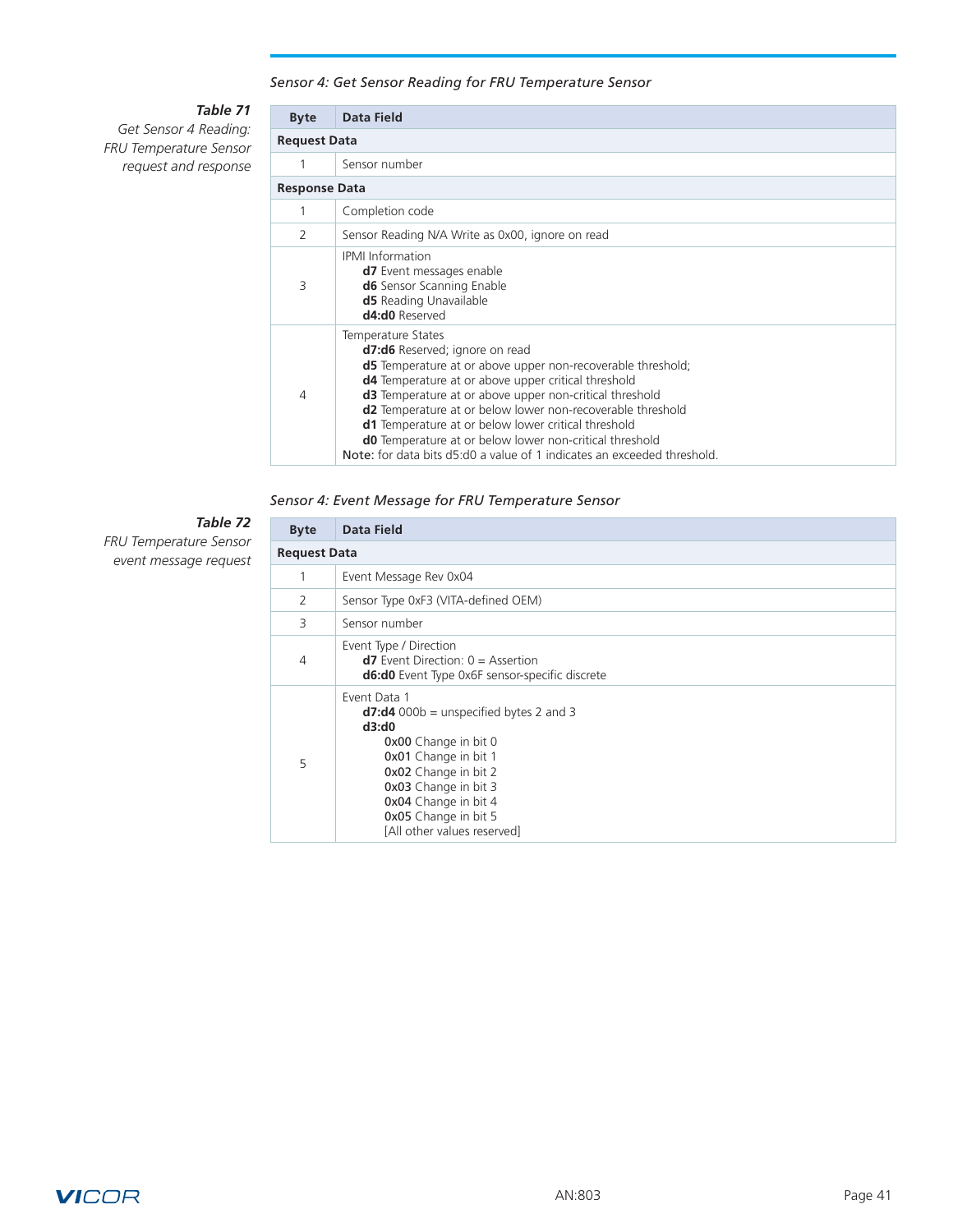## *Sensor 5: Get Sensor Reading for Payload Test Results Sensor*

# *Table 73*

*Get Sensor 5 Reading: Payload Test Results Sensor request and response*

| <b>Byte</b> | <b>Data Field</b>                                                                                                                                                                     |  |  |  |  |  |  |
|-------------|---------------------------------------------------------------------------------------------------------------------------------------------------------------------------------------|--|--|--|--|--|--|
|             | <b>Request Data</b>                                                                                                                                                                   |  |  |  |  |  |  |
|             | Sensor number                                                                                                                                                                         |  |  |  |  |  |  |
|             | <b>Response Data</b>                                                                                                                                                                  |  |  |  |  |  |  |
|             | Completion code                                                                                                                                                                       |  |  |  |  |  |  |
| 2           | Sensor Reading N/A Write as 0x00, ignore on read                                                                                                                                      |  |  |  |  |  |  |
| 3           | <b>IPMI</b> Information<br><b>d7</b> Event messages enable<br><b>d6</b> Sensor Scanning Enable<br><b>d5</b> Reading Unavailable<br>d4:d0 Reserved                                     |  |  |  |  |  |  |
| 4           | <b>Test Results</b><br>d7:d2 Reserved; ignore on read<br>d1:d0<br>00 Reserved<br>01 FRU asserts last payload test succeeded<br>10 FRU asserts last payload test failed<br>11 Reserved |  |  |  |  |  |  |

## *Sensor 5: Event Message for Payload Test Results Sensor*

# *Table 74*

*Payload Test Results Sensor event message request*

| <b>Byte</b>         | Data Field                                                                                                                                                                                            |  |  |  |  |  |
|---------------------|-------------------------------------------------------------------------------------------------------------------------------------------------------------------------------------------------------|--|--|--|--|--|
| <b>Request Data</b> |                                                                                                                                                                                                       |  |  |  |  |  |
|                     | Event Message Rev 0x04                                                                                                                                                                                |  |  |  |  |  |
| 2                   | Sensor Type 0xF4 (VITA-defined Payload Results)                                                                                                                                                       |  |  |  |  |  |
| 3                   | Sensor number                                                                                                                                                                                         |  |  |  |  |  |
| 4                   | Event Type / Direction<br>$d7$ Event Direction: $0 =$ Assertion<br><b>d6:d0</b> Event Type 0x04 Predictive Failure                                                                                    |  |  |  |  |  |
| 5                   | Event Data 1<br>$d7:d4$ 000b = unspecified bytes 2 and 3<br><b>d3:d0</b> Generic Offset for state transition<br><b>0x00</b> Predictive Failure De-asserted<br><b>0x01 Predictive Failure Asserted</b> |  |  |  |  |  |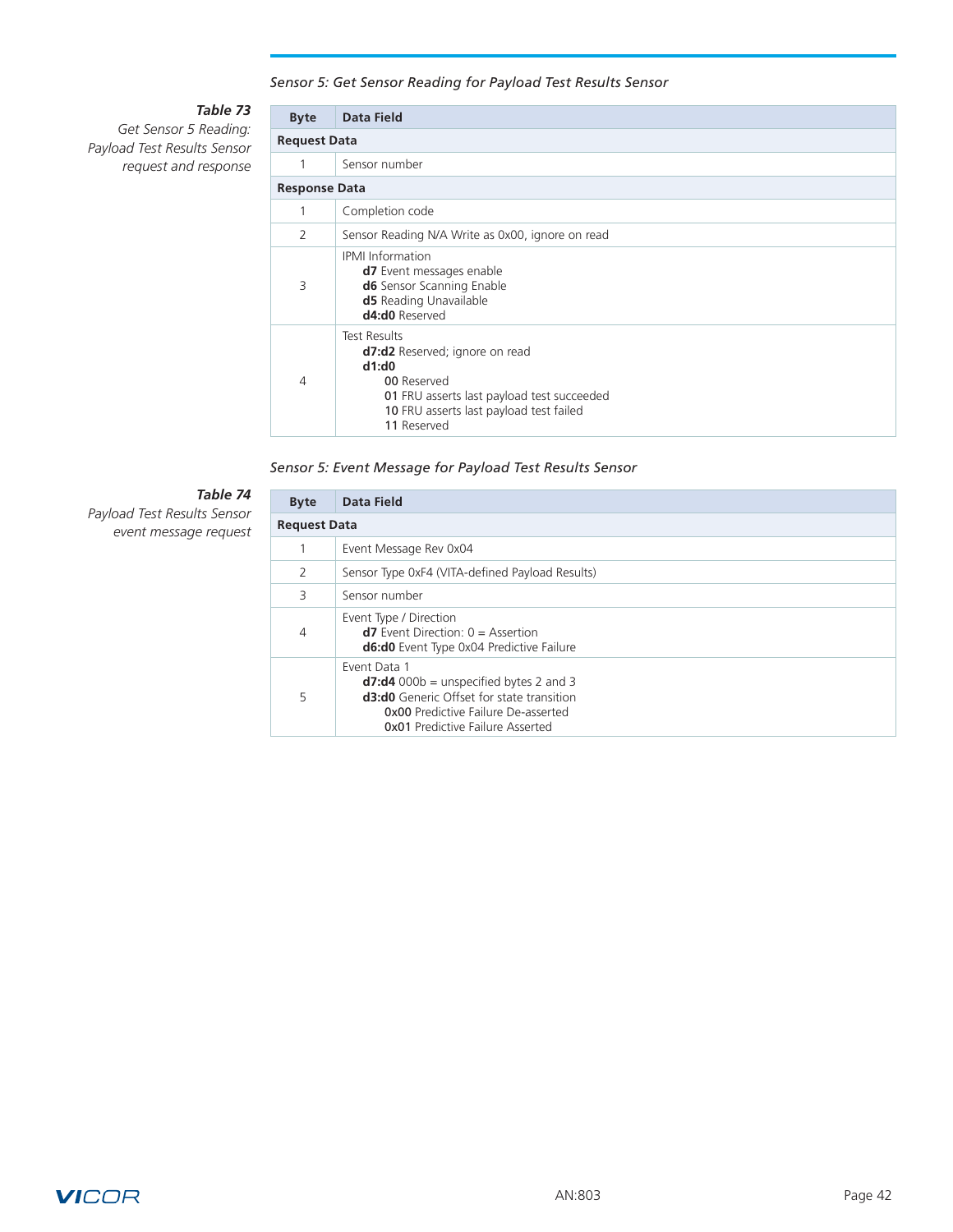## *Sensor 6: Get Sensor Reading for Payload Test Results Status*

# *Table 75*

*Get Sensor 6 Reading: Payload Test Results Status request and response*

| <b>Byte</b>          | <b>Data Field</b>                                                                                                                                                                                                        |  |  |  |  |  |  |
|----------------------|--------------------------------------------------------------------------------------------------------------------------------------------------------------------------------------------------------------------------|--|--|--|--|--|--|
|                      | <b>Request Data</b>                                                                                                                                                                                                      |  |  |  |  |  |  |
| 1                    | Sensor number                                                                                                                                                                                                            |  |  |  |  |  |  |
| <b>Response Data</b> |                                                                                                                                                                                                                          |  |  |  |  |  |  |
|                      | Completion code                                                                                                                                                                                                          |  |  |  |  |  |  |
| 2                    | Sensor Reading N/A Write as 0x00, ignore on read                                                                                                                                                                         |  |  |  |  |  |  |
| 3                    | <b>IPMI</b> Information<br><b>d7</b> Event messages enable<br>d6 Sensor Scanning Enable<br><b>d5</b> Reading Unavailable<br>d4:d0 Reserved                                                                               |  |  |  |  |  |  |
| 4                    | <b>Test Status</b><br><b>d7:d2</b> Reserved; write as 0x00, ignore on read<br>d1:d0<br>00 Reserved<br><b>01</b> FRU asserts payload test is not in progress<br>10 FRU asserts payload test is in progress<br>11 Reserved |  |  |  |  |  |  |

## *Sensor 6: Event Message for Payload Test Results Status*

# *Table 76*

*Payload Test Results Status event message request*

| <b>Byte</b>         | Data Field                                                                                                                                                                   |  |  |  |  |  |
|---------------------|------------------------------------------------------------------------------------------------------------------------------------------------------------------------------|--|--|--|--|--|
| <b>Request Data</b> |                                                                                                                                                                              |  |  |  |  |  |
|                     | Event Message Rev 0x04                                                                                                                                                       |  |  |  |  |  |
| 2                   | Sensor Type 0xF5 (VITA-defined Payload Results)                                                                                                                              |  |  |  |  |  |
| 3                   | Sensor number                                                                                                                                                                |  |  |  |  |  |
| 4                   | Event Type / Direction<br>$d7$ Event Direction: $0 =$ Assertion<br><b>d6:d0</b> Event Type 0x03 State Assertion                                                              |  |  |  |  |  |
| 5                   | Event Data 1<br>$d7: d4$ 000b = unspecified bytes 2 and 3<br><b>d3:d0</b> Generic Offset for state transition<br><b>OxOO</b> State De-asserted<br><b>0x01 State Asserted</b> |  |  |  |  |  |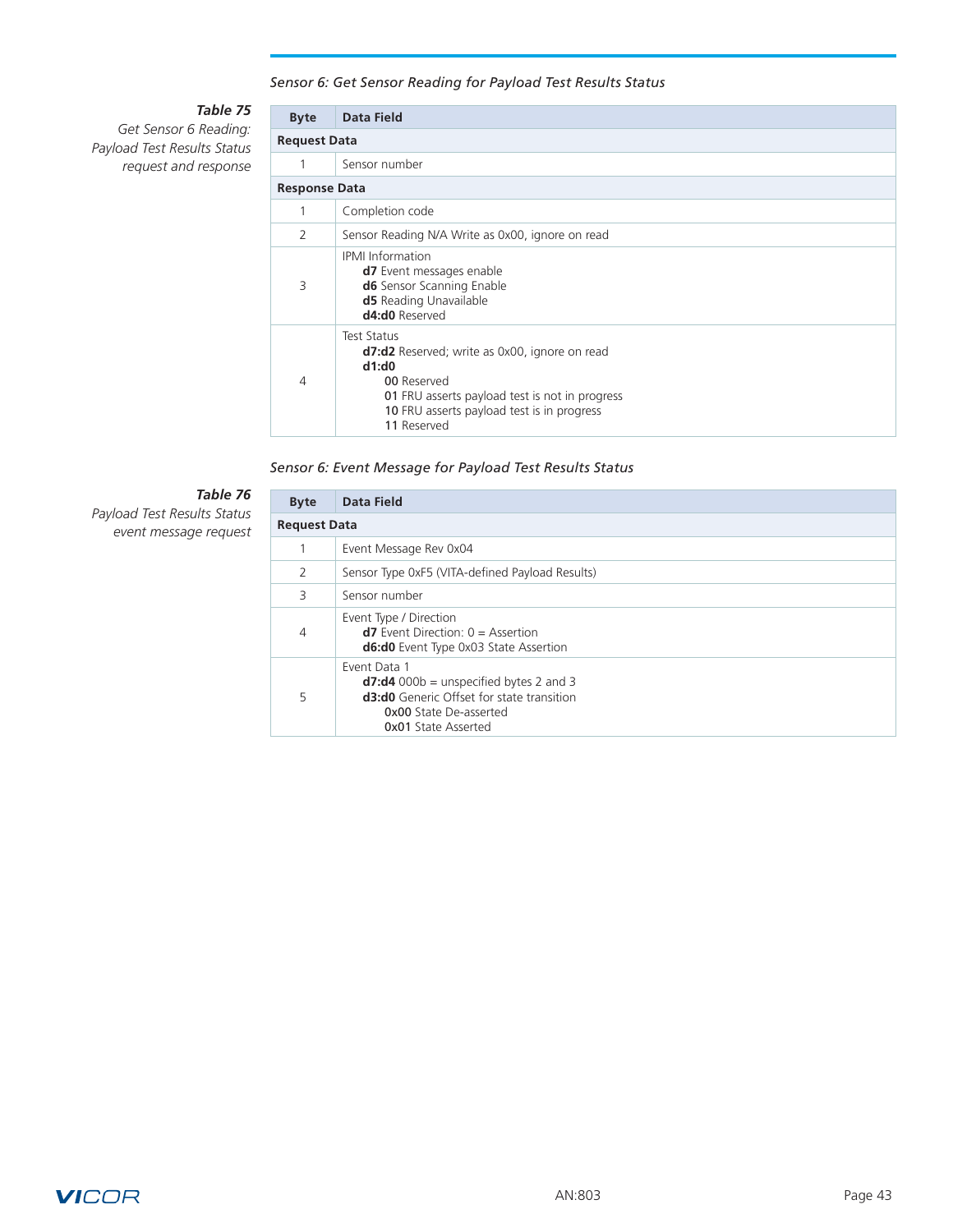#### <span id="page-43-0"></span>**Analog Threshold Sensors**

Threshold-based sensors update event status by comparing the analog reading from a sensor to a set of threshold values. Threshold enumerations may be considered a special case of the discrete sensor type. The Event/Reading Type Code for threshold-based sensors is specified in the *IPMI Specification* Table 42-2 (p.503), Generic Event/Reading Type Codes (Table 52 in this document is an excerpt). The offsets specify each particular possible threshold state. Threshold-based sensors return a different response to the Get Sensor Reading command than discrete sensors. The response to a Get Sensor Reading command for a threshold-based sensor contains the present analog reading from the sensor in addition to the discrete threshold comparison status bit field.

#### Not all sensors are available on every VITA 62 power supply. Refer to the power supply data sheet for a list of valid sensors.

# *Table 77*

*Analog threshold sensors*

| Sensor<br><b>Number</b> | <b>Sensor Type</b>                   | <b>Description</b> | <b>Unit</b>    |  |
|-------------------------|--------------------------------------|--------------------|----------------|--|
| $\overline{7}$          | 02 Voltage                           | Input Voltage      | $\vee$         |  |
| 8                       | 02 Voltage                           | VS1                | $\vee$         |  |
| 9                       | 02 Voltage                           | VS <sub>2</sub>    | $\vee$         |  |
| 10                      | 02 Voltage                           | VS3                | $\vee$         |  |
| 11                      | 02 Voltage                           | AUX2               | $\vee$         |  |
| 12                      | 02 Voltage                           | AUX3               | $\vee$         |  |
| 13                      | 02 Voltage                           | AUX1               | $\vee$         |  |
| 14                      | 03 Current<br>Input Current          |                    |                |  |
| 15                      | 03 Current                           | VS1                | $\overline{A}$ |  |
| 16                      | 03 Current                           | VS <sub>2</sub>    | $\overline{A}$ |  |
| 17                      | 03 Current                           | VS3                | $\overline{A}$ |  |
| 18                      | 01 Temperature                       | P6 card edge       | K              |  |
| 19                      | 01 Temperature                       | P16 card edge      | K              |  |
| 20                      | N/A<br>N/A                           |                    |                |  |
| 21                      | <b>0B</b> other units<br>Input Power |                    | W              |  |
| 22                      | <b>0B</b> other units                | VS1                | W              |  |
| 23                      | <b>0B</b> other units                | VS <sub>2</sub>    | W              |  |
| 24                      | <b>0B</b> other units                | VS3                | W              |  |
| 25                      | 03 Current                           | AUX2               | $\overline{A}$ |  |
| 26                      | 03 Current                           | AUX3               | A              |  |
| 27                      | 03 Current                           | AUX1               | $\overline{A}$ |  |
| 28                      | <b>0B</b> other units                | <b>AUX Power</b>   | W              |  |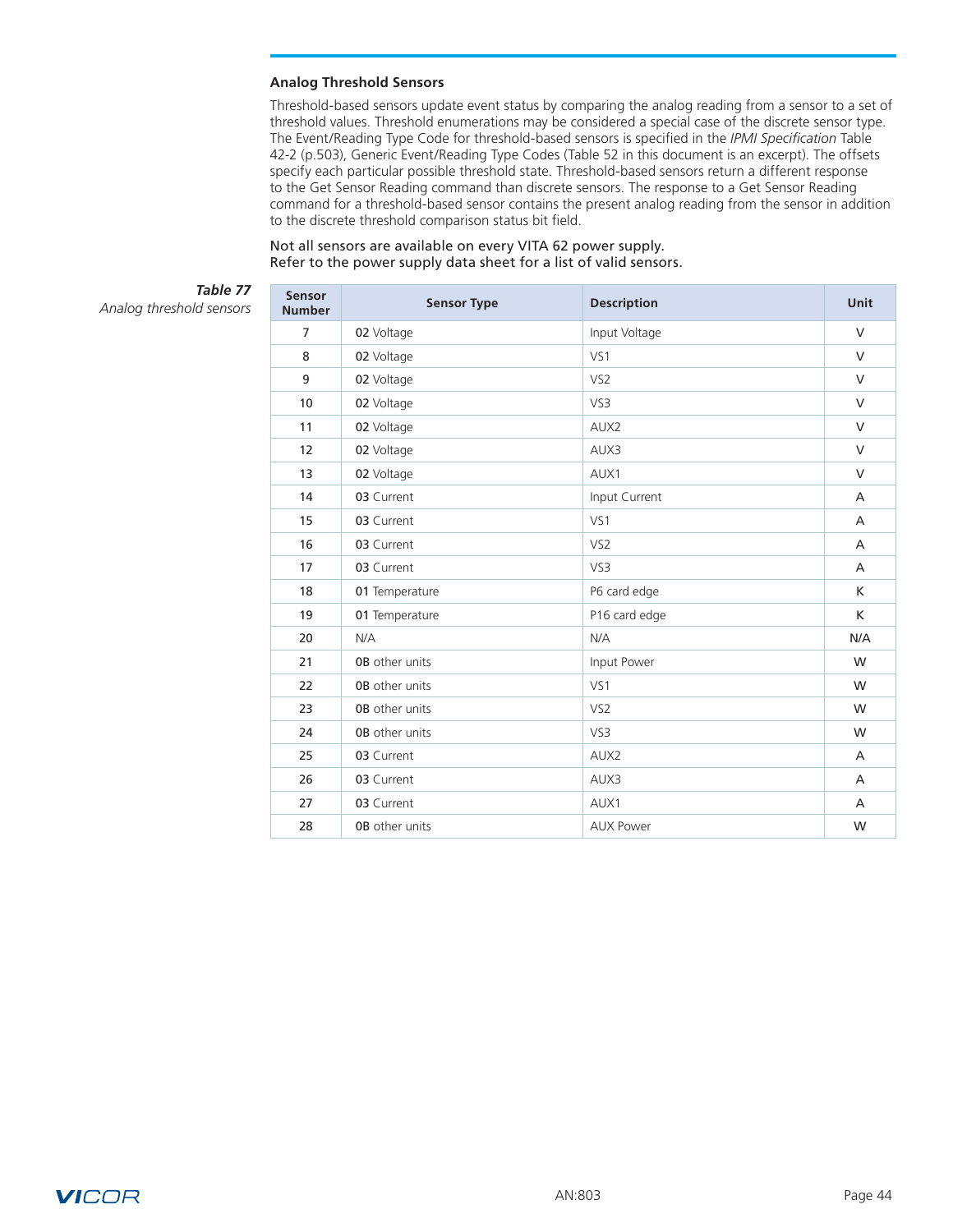### *Example Get Sensor Reading for VS1 Voltage sent from device at IPMB address 0x80 to device at IPMB address 0x40.*

# *Table 78*

*Get Sensor Reading for VS1 voltage REQUEST*

| <b>Byte</b>    | <b>Bits</b>                                                |   |   |   |   |                |  | <b>HEX</b>       |       |
|----------------|------------------------------------------------------------|---|---|---|---|----------------|--|------------------|-------|
|                | 7                                                          | 6 | 5 | 4 | 3 | $\overline{2}$ |  | $\Omega$         | Value |
|                | rsSA = 40h (VPX IPMB Child address)                        |   |   |   |   |                |  |                  |       |
| $\mathcal{P}$  | NetFn is Sensor/Event 04 (even)<br>rsLUN is 0              |   |   |   |   |                |  |                  | 10h   |
| 3              | Checksum for the connection Header                         |   |   |   |   |                |  | B <sub>0</sub> h |       |
| $\overline{4}$ | rgSA = 80h (Requestor's VPX IPMB Child address)            |   |   |   |   |                |  |                  | 80h   |
| 5              | rgLUN is 2<br>$rqSeq = OCh$                                |   |   |   |   |                |  |                  | 32h   |
| 6              | Command 2Dh- Get Sensor Reading                            |   |   |   |   |                |  | 2Dh              |       |
| 7              | Sensor Number – VS1 voltage = 08h                          |   |   |   |   |                |  | 08h              |       |
| 8              | Checksum for preceding bytes between the previous checksum |   |   |   |   |                |  | 19 <sub>h</sub>  |       |

# *Table 79*

 $RESPONSE$  message transmitted

|                | <b>Bits</b>                                                |   |   |   |   |                  |     |          |       |
|----------------|------------------------------------------------------------|---|---|---|---|------------------|-----|----------|-------|
| <b>Byte</b>    | 7                                                          | 6 | 5 | 4 | 3 | $\overline{2}$   | 1   | $\Omega$ | Value |
| 1              | rqSA = 80h (Requestor's VPX IPMB Child address)            |   |   |   |   |                  |     | 80h      |       |
| $\overline{2}$ | rgLUN is 2<br>NetFn is Sensor/Event 05 (odd)               |   |   |   |   |                  |     | 16h      |       |
| 3              | Checksum for the connection Header                         |   |   |   |   |                  | 6Ah |          |       |
| 4              | $rsSA = 40h$ (VPX IPMB Child address)                      |   |   |   |   |                  | 40h |          |       |
| 5              | rsLUN is 0<br>$rqSeq = OCh$                                |   |   |   |   |                  | 30h |          |       |
| 6              | Command 2Dh - Get Sensor Reading                           |   |   |   |   |                  | 2Dh |          |       |
| 7              | (Completion Code 00 = 'OK')                                |   |   |   |   |                  | 00h |          |       |
| 8              | Sensor reading                                             |   |   |   |   | 95h              |     |          |       |
| 9              | Sensor Status                                              |   |   |   |   | 40 <sub>h</sub>  |     |          |       |
| 10             | Sensor Data 1 - Threshold status flags                     |   |   |   |   | C <sub>0</sub> h |     |          |       |
| 11             | Checksum for preceding bytes between the previous checksum |   |   |   |   | CEh              |     |          |       |

# *Reading Result*

- $\blacksquare$  VS1 voltage was  $9 + 2.98 = 11.98V$
- **n** Sensor scanning enabled, Event Messages disabled for this sensor.
- VS1 voltage is within normal operating range (no thresholds exceeded).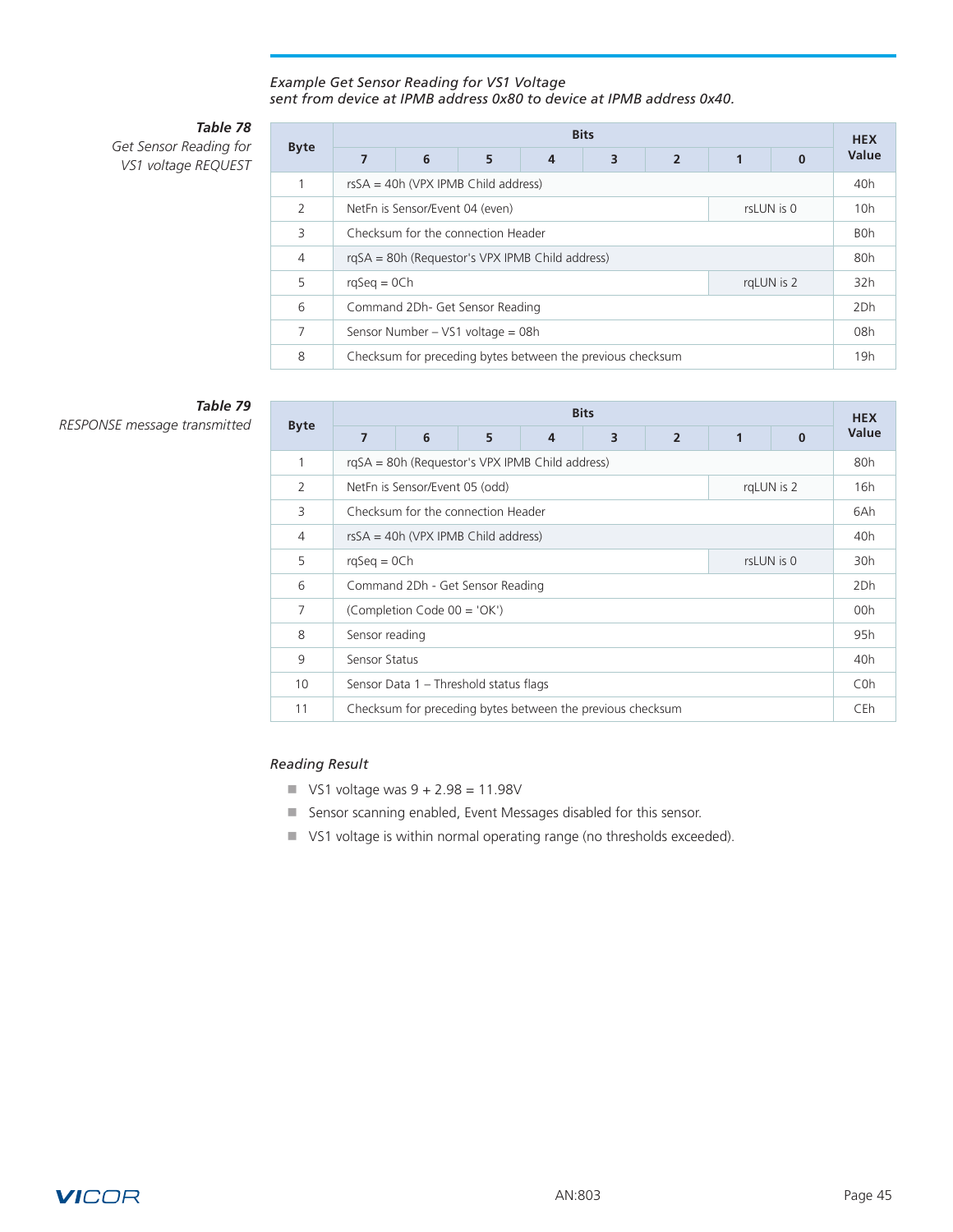### *Example Get Sensor Reading for VS3 Current sent from device at IPMB address 0x80 to device at IPMB address 0x40.*

# *Table 80*

*Get Sensor Reading for VS3 current REQUEST*

|               | <b>Bits</b>                                                |   |   |   |   |                |                  |                 |       |
|---------------|------------------------------------------------------------|---|---|---|---|----------------|------------------|-----------------|-------|
| <b>Byte</b>   | 7                                                          | 6 | 5 | 4 | 3 | $\overline{2}$ | $\mathbf{1}$     | $\Omega$        | Value |
|               | $rsSA = 40h$ (VPX IPMB Child address)                      |   |   |   |   |                |                  | 40 <sub>h</sub> |       |
| $\mathcal{P}$ | NetFn is Sensor/Event 04 (even)<br>rsLUN is 0              |   |   |   |   |                | 10h              |                 |       |
| 3             | Checksum for the connection Header                         |   |   |   |   |                | B <sub>O</sub> h |                 |       |
| 4             | rgSA = 80h (Requestor's VPX IPMB Child address)            |   |   |   |   |                | 80h              |                 |       |
| 5             | $rqSeq = OCh$<br>rgLUN is 2                                |   |   |   |   |                | 32h              |                 |       |
| 6             | Command 2Dh - Get Sensor Reading                           |   |   |   |   | 2Dh            |                  |                 |       |
| 7             | Sensor Number - VS3 current = 11h                          |   |   |   |   | 11h            |                  |                 |       |
| 8             | Checksum for preceding bytes between the previous checksum |   |   |   |   |                | 10h              |                 |       |

# *Table 81*

 $RESPONSE$  message transmitted

|                | <b>Bits</b>                                                |   |   |   |   |                  |     |          |       |
|----------------|------------------------------------------------------------|---|---|---|---|------------------|-----|----------|-------|
| <b>Byte</b>    | $\overline{7}$                                             | 6 | 5 | 4 | 3 | $\overline{2}$   |     | $\bf{0}$ | Value |
| 1              | rgSA = 80h (Requestor's VPX IPMB Child address)            |   |   |   |   |                  |     | 80h      |       |
| $\overline{2}$ | NetFn is Sensor/Event 05 (odd)<br>rgLUN is 2               |   |   |   |   |                  |     | 16h      |       |
| 3              | Checksum for the connection Header                         |   |   |   |   |                  | 6Ah |          |       |
| $\overline{4}$ | $rsSA = 40h (VPX IPMB Child address)$                      |   |   |   |   |                  | 40h |          |       |
| 5              | rsLUN is 0<br>$rqSeq = OCh$                                |   |   |   |   |                  | 30h |          |       |
| 6              | Command 2Dh - Get Sensor Reading                           |   |   |   |   |                  | 2Dh |          |       |
| 7              | (Completion Code 00 = 'OK')                                |   |   |   |   |                  | 00h |          |       |
| 8              | Sensor reading                                             |   |   |   |   | 63h              |     |          |       |
| 9              | Sensor Status                                              |   |   |   |   | 40h              |     |          |       |
| 10             | Sensor Data 1 - Threshold status flags                     |   |   |   |   | C <sub>0</sub> h |     |          |       |
| 11             | Checksum for preceding bytes between the previous checksum |   |   |   |   | 00h              |     |          |       |

# *Reading Result*

- $\blacksquare$  VS3 current = 19.8A
- **n** Sensor scanning enabled, Event Messages disabled for this sensor.
- VS3 current is within normal operating range (no thresholds exceeded).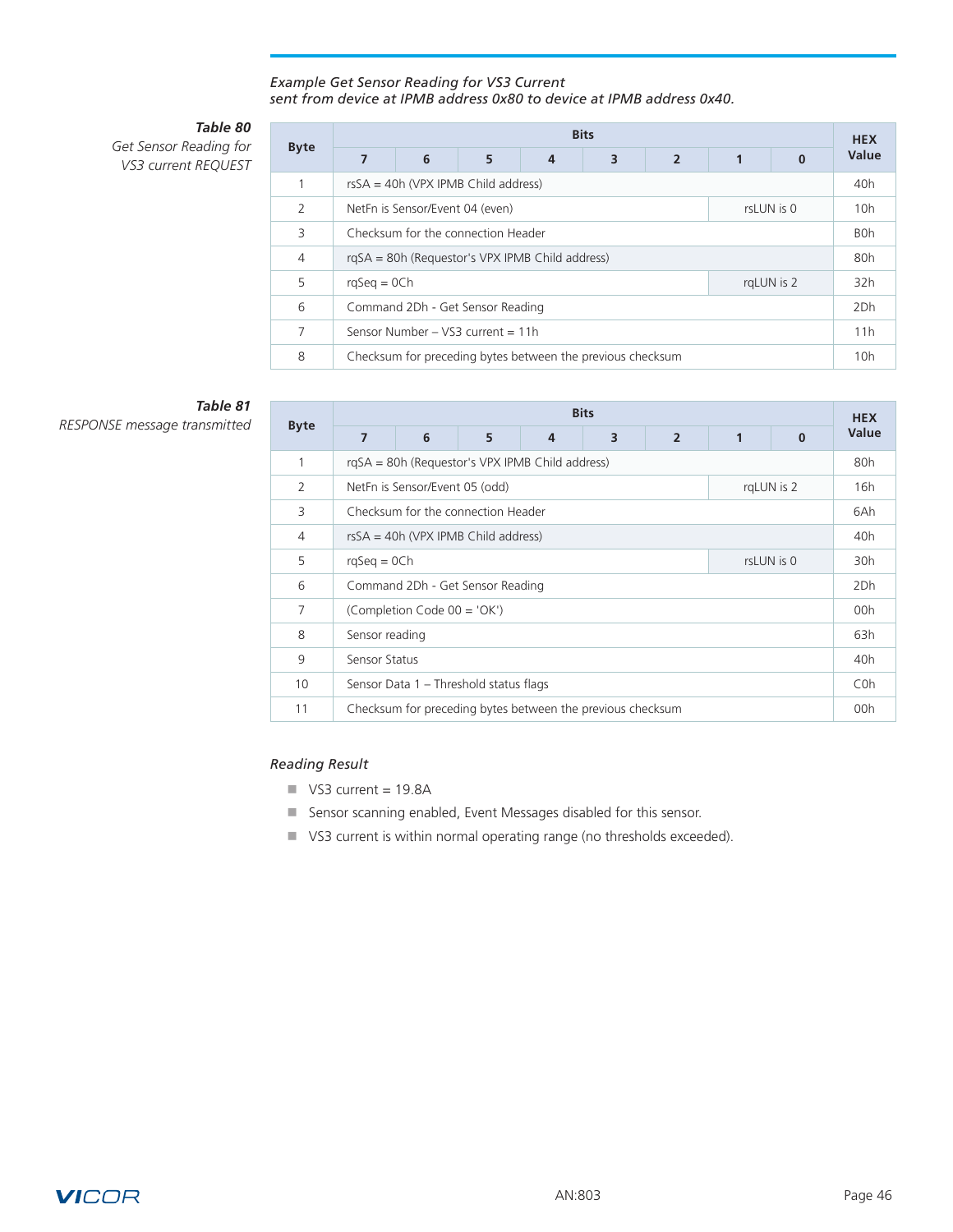# <span id="page-46-0"></span>**Glossary**

| Asserted          | Active-high (positive true) signals are asserted when in the high electrical state (near<br>power potential). Active-low (negative true) signals are asserted when in the low<br>electrical state (near ground potential).                                                                                                                                                                                                                                                                                                                                         |
|-------------------|--------------------------------------------------------------------------------------------------------------------------------------------------------------------------------------------------------------------------------------------------------------------------------------------------------------------------------------------------------------------------------------------------------------------------------------------------------------------------------------------------------------------------------------------------------------------|
| BMC               | Baseboard Management Controller                                                                                                                                                                                                                                                                                                                                                                                                                                                                                                                                    |
| De-asserted       | A signal is de-asserted when in the inactive state. Active-low signal names have "L"<br>appended to the end of the signal mnemonic. Active-high signal names have no "_L"<br>suffix. To reduce confusion when referring to active-high and active-low signals, the<br>terms one/zero, high/low and true/false are not used when describing signal states.                                                                                                                                                                                                          |
| EvM               | Notation for 'Event Message.' See text for definitions of 'Event Message.'                                                                                                                                                                                                                                                                                                                                                                                                                                                                                         |
| <b>FPC</b>        | Front Panel Controller.                                                                                                                                                                                                                                                                                                                                                                                                                                                                                                                                            |
| FRU               | Field Replaceable Unit. A module or component which will typically be replaced in its<br>entirety as part of a field service repair operation.                                                                                                                                                                                                                                                                                                                                                                                                                     |
| <b>Hard Reset</b> | A hardware reset event that initializes components and invalidates caches for a system<br>or subsystem. In the context of this specification, the term Hard Reset is generally<br>used to refer to System Hard Resets, where System Hard Resets are Hard Resets of the<br>computer system that do not reset the BMC, Satellite Controllers, or other elements of<br>the platform management subsystem. Unless explicitly stated, Hard Resets or System<br>Hard Resets do not refer to resets of the BMC or other elements of the platform<br>management subsystem. |
| <b>ICMB</b>       | Intelligent Chassis Management Bus. A serial, differential bus designed for IPMI<br>messaging between host and peripheral chassis. Refer to [ICMB] for more information.                                                                                                                                                                                                                                                                                                                                                                                           |
| <b>IPM</b>        | Intelligent Platform Management.                                                                                                                                                                                                                                                                                                                                                                                                                                                                                                                                   |
| <b>IPMB</b>       | Intelligent Platform Management Bus. Name for the architecture, protocol and<br>implementation of a special bus that interconnects the baseboard and chassis electronics<br>and provides a communications media for system platform management information.<br>The bus is built on I <sup>2</sup> C and provides a communications path between 'management<br>controllers' such as the BMC, FPC, HSC, PBC and PSC.                                                                                                                                                 |
| LUN               | Logical Unit Number. In the context of the Intelligent Platform Management Bus<br>protocol, this is a sub-address that allows messages to be routed to different 'logical<br>units' that reside behind the same I <sup>2</sup> C™ Child address.                                                                                                                                                                                                                                                                                                                   |
| Payload           | For this specification, the term 'payload' refers to the information bearing fields of a<br>message. This is separate from those fields and elements that are used to transport the<br>message from one point to another, such as address fields, framing bits, checksums, etc.<br>In some instances, a given field may be both a payload field and a transport field.                                                                                                                                                                                             |
| Re-arm            | Re-arm, in the context of this document, refers to resetting internal device state that<br>tracks that an event has occurred such that the device will re-check the event condition<br>and re-generate the event if the event condition exists.                                                                                                                                                                                                                                                                                                                    |
| SDR               | Sensor Data Record. A data record that provides platform management sensor type,<br>locations, event generation and access information.                                                                                                                                                                                                                                                                                                                                                                                                                            |
| SEL               | System Event Log. A non-volatile storage area and associated interfaces for storing<br>system platform event information for later retrieval.                                                                                                                                                                                                                                                                                                                                                                                                                      |
| SMS               | System Management Software. Designed to run under the OS.                                                                                                                                                                                                                                                                                                                                                                                                                                                                                                          |
| Soft Reset        | A reset event in the system which forces CPUs to execute from the boot address but<br>does not change the state of any caches or peripheral devices.                                                                                                                                                                                                                                                                                                                                                                                                               |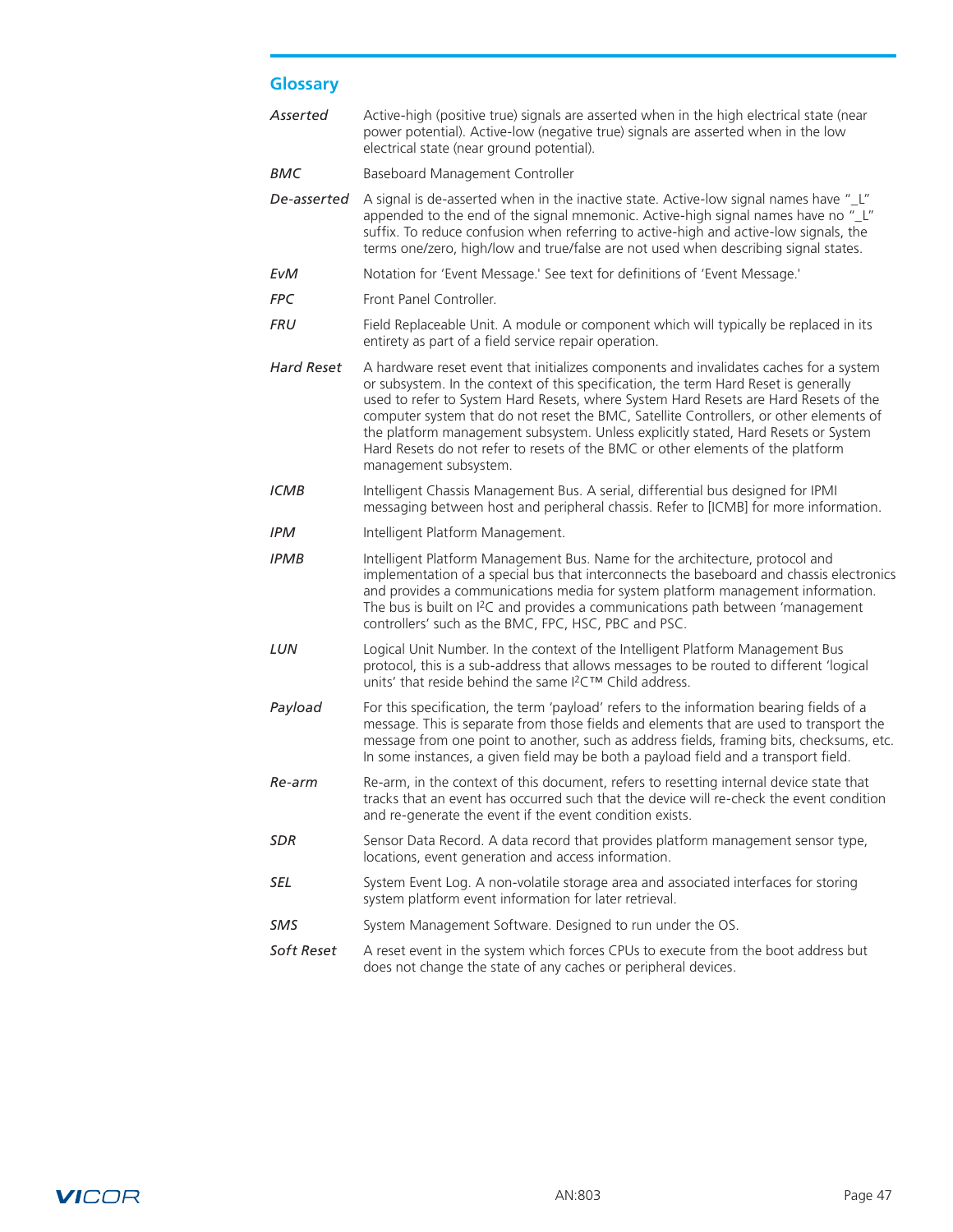## <span id="page-47-0"></span>**References**

### **Intelligent Platform Management Interface Specification Second Generation v2.0**

Document Revision 1.1 October 1, 2013 February 11, 2014 E6 Markup Intel Hewlett-Packard NEC Dell; Copyright © 2014 Intel Corporation, Hewlett-Packard Company, NEC Corporation, Dell Inc., All rights reserved.

https://www.intel.com/content/dam/www/public/us/en/documents/product-briefs/ipmi-secondgen-interface-spec-v2-rev1-1.pdf

### **Approved ANSI Standard June 2015**

ANSI/VITA 46.11-2015, System Management on VPX; Copyright © VITA 2015. All Rights Reserved. https://www.vita.com/Standards